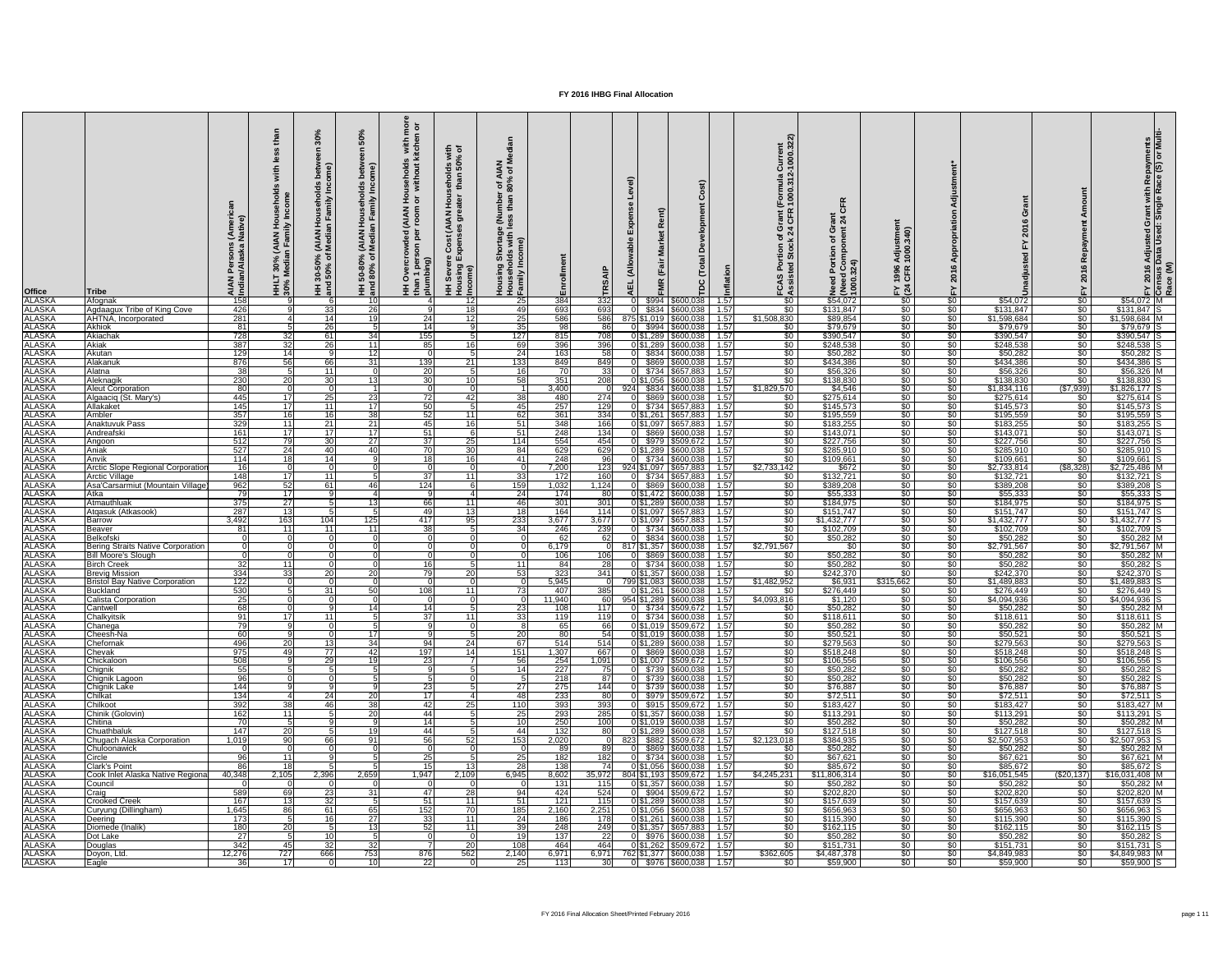| <b>Office</b><br><b>ALASKA</b> | <b>Tribe</b><br>Eek                | ≤ ≗<br><b>AIAN</b><br>Indian<br>361 | ਸ ਵ<br>NA<br>Fam<br><u>र त</u><br>30%<br>Iedia<br>HHL'<br>30%<br>-471 | c<br>Ě<br>mily<br><b>IAN</b><br>edia<br>,<ి ర<br>30-50<br>  50%<br>三<br>王<br>忌 | ន<br>Iseho<br>Imily<br>HH 50-80% (AIAN Hou<br>and 80% of Median Fa<br>-20 | $\overline{9}$ $\overline{6}$<br>s with<br>kitcher<br>usehold:<br>without<br><b>AIAI</b><br>roor<br><u>a</u><br>per<br>HH Overcr<br>than 1 pers<br>plumbing)<br>-86I | $\overline{5}$ $\overline{6}$<br>eholds wi<br>than 50%<br>than<br>$rac{1}{2}$<br>AIAN)<br>Cost<br>HH Sever<br>Housing<br>Income)<br>32 | z ≅<br>$\overline{4}$ ঠ<br>$\frac{80\%}{80\%}$<br>mbel<br>than<br>a<br>Iess<br>tags<br>with I<br>me)<br>$rac{3}{10}$<br>Housin<br>House <del>l</del><br>Family<br>-61 | ollment<br>Ēη<br>375 | 278          | ≤<br>面<br>0 \$1,289 | (Fair<br>\$600,038                         | Õ<br>Developm<br>$\overline{\mathfrak{g}}$<br>$\vec{c}$<br>ヒ<br>pc<br>1.57 | urrent<br>000.322<br>-<br>000.31<br>≝<br>rant<br>ပ္ပ်က္<br>\$0 | $\frac{\alpha}{\mu}$<br><u>ត្ត <math>\alpha</math></u><br>こうこう こうこう<br>Need<br>(Need<br>1000.<br>\$288,978 | $\frac{1}{4}$<br><u>ëš</u><br>1996<br>CFR<br>$E \overline{24}$<br>$\frac{1}{20}$ | $\frac{1}{6}$                   | O<br>ဖ<br>$\overline{20}$<br>$\mathsf{S}$<br>\$288,978 | $\sqrt[6]{30}$                       | ဖ<br>\$288,978                 | Adjusted Grant with Repayments<br>Data Used: Single Race (S) or Multi<br>$\frac{201}{15}$ |
|--------------------------------|------------------------------------|-------------------------------------|-----------------------------------------------------------------------|--------------------------------------------------------------------------------|---------------------------------------------------------------------------|----------------------------------------------------------------------------------------------------------------------------------------------------------------------|----------------------------------------------------------------------------------------------------------------------------------------|-----------------------------------------------------------------------------------------------------------------------------------------------------------------------|----------------------|--------------|---------------------|--------------------------------------------|----------------------------------------------------------------------------|----------------------------------------------------------------|------------------------------------------------------------------------------------------------------------|----------------------------------------------------------------------------------|---------------------------------|--------------------------------------------------------|--------------------------------------|--------------------------------|-------------------------------------------------------------------------------------------|
| <b>ALASKA</b>                  | Egegik                             | 101                                 |                                                                       | 51                                                                             | 21                                                                        | 18                                                                                                                                                                   | Б.                                                                                                                                     | 30                                                                                                                                                                    | 326                  | 109          |                     | 0 \$739 \$600,038                          | 1.57                                                                       | \$0                                                            | \$59,543                                                                                                   | $\sqrt{50}$                                                                      | $\frac{1}{50}$                  | \$59,543                                               | \$0                                  | $$59,543$ M                    |                                                                                           |
| <b>ALASKA</b>                  | Eklutna                            | $\overline{71}$                     |                                                                       | 12                                                                             |                                                                           | 17                                                                                                                                                                   |                                                                                                                                        | 17                                                                                                                                                                    | 246                  | 191          |                     | 0 \$1,199 \$509,672                        | 1.57                                                                       | $\sqrt{50}$                                                    | \$50,282                                                                                                   | $\sqrt{50}$                                                                      | $\frac{1}{6}$                   | \$50,282                                               | $\frac{1}{6}$                        | $$50,282$ S                    |                                                                                           |
| <b>ALASKA</b>                  | <b>Ekuk</b>                        |                                     |                                                                       | $\Omega$                                                                       |                                                                           | $\Omega$                                                                                                                                                             |                                                                                                                                        | - വ                                                                                                                                                                   | 122                  |              |                     | 0 \$1,056 \$600,038                        | 1.57                                                                       | $\sqrt{50}$                                                    | \$50,282                                                                                                   | $\sqrt{50}$                                                                      | $\frac{1}{6}$                   | \$50,282                                               | $rac{1}{\sqrt{2}}$                   | $$50,282$ N                    |                                                                                           |
| <b>ALASKA</b>                  | <b>Ekwok</b>                       | 151                                 | 18I                                                                   | 20 <sup>1</sup>                                                                |                                                                           | 36                                                                                                                                                                   | 13                                                                                                                                     | 47 I                                                                                                                                                                  | 242                  | 130          |                     | 0 \$1,056 \$600,038                        | 1.57                                                                       | $\sqrt{60}$                                                    | \$135,849                                                                                                  | $\sqrt{50}$                                                                      | $\frac{1}{2}$                   | \$135,849                                              | $\sqrt[6]{30}$                       | $$135,849$ S                   |                                                                                           |
|                                | <b>Elim</b>                        | $\overline{573}$                    | <b>18</b>                                                             | 24                                                                             | 22                                                                        | 62                                                                                                                                                                   | 15                                                                                                                                     | 64                                                                                                                                                                    | 450                  | 453          |                     | 0 \$1,357 \$600,038                        | 1.57                                                                       | $\overline{50}$                                                | \$211,596                                                                                                  | $\sqrt{30}$                                                                      | $\frac{1}{6}$                   | \$211,596                                              | $\overline{50}$                      | \$211,596                      |                                                                                           |
| ALASKA<br>ALASKA               | Emmonak                            | 986                                 | 45                                                                    | 52                                                                             | 76                                                                        | 137                                                                                                                                                                  | 17                                                                                                                                     | 151                                                                                                                                                                   | 984                  | 984          |                     | 0 \$869 \$600,038                          | 1.57                                                                       | $\sqrt{50}$                                                    | \$435,005                                                                                                  | $\sqrt{50}$                                                                      | \$0                             | \$435,005                                              | $\frac{1}{2}$                        | \$435,005                      |                                                                                           |
| <u>ALASKA</u><br>ALASKA        | Evansville (Bettles Field)         | $\overline{25}$                     |                                                                       |                                                                                |                                                                           | 14                                                                                                                                                                   |                                                                                                                                        | 14                                                                                                                                                                    | $\overline{22}$      | -22          |                     | 0 \$734 \$600,038                          | 1.57                                                                       | $\sqrt{60}$                                                    | \$50,282                                                                                                   | \$0                                                                              | \$0                             | \$50,282                                               | $rac{1}{\sqrt{2}}$                   | \$50,282                       |                                                                                           |
|                                | Eyak                               | 488                                 | 30                                                                    | 30                                                                             | -31                                                                       | 20                                                                                                                                                                   | 20                                                                                                                                     | 91                                                                                                                                                                    | 557                  | 461          |                     | 0 \$1,019 \$509,672                        | 1.57                                                                       | $\sqrt{50}$                                                    | \$135,227                                                                                                  | \$0                                                                              | \$0                             | \$135,227                                              | $rac{1}{\sqrt{2}}$                   | $$135,227$ M                   |                                                                                           |
| <b>ALASKA</b>                  | <b>False Pass</b>                  | 46                                  |                                                                       |                                                                                |                                                                           | 14                                                                                                                                                                   |                                                                                                                                        | $\overline{13}$                                                                                                                                                       | 96                   | 102          |                     | 0 \$834 \$600,038                          | 1.57                                                                       | $\frac{1}{20}$                                                 | \$50,282                                                                                                   | $\sqrt{50}$                                                                      | \$0                             | \$50,282                                               | $rac{1}{50}$                         | $$50,282$ S                    |                                                                                           |
| <b>ALASKA</b>                  | <b>Fort Yukon</b>                  | 577                                 | 54                                                                    | 42                                                                             | 77                                                                        | 178                                                                                                                                                                  | 25                                                                                                                                     | 172                                                                                                                                                                   | 581                  | 512          |                     | 0 \$734 \$600,038                          | 1.57                                                                       | $\sqrt[6]{30}$                                                 | \$505,021                                                                                                  | $\sqrt{50}$                                                                      | $\frac{1}{6}$                   | \$505,021                                              | $\frac{1}{6}$                        | $$505,021$ S                   |                                                                                           |
| <b>ALASKA</b>                  | Gakona                             | $\overline{20}$                     | Б.                                                                    | - OI                                                                           | 14                                                                        | -51                                                                                                                                                                  | Б.                                                                                                                                     | -13I                                                                                                                                                                  | 85                   | 91           |                     | 0 \$1,019 \$509,672                        | 1.57                                                                       | $\sqrt{50}$                                                    | \$50,282                                                                                                   | $\sqrt{50}$                                                                      | $\frac{1}{50}$                  | \$50,282                                               | \$0 <sub>1</sub>                     | $$50,282$ M                    |                                                                                           |
| <b>ALASKA</b>                  | Galena (Louden Village)<br>Gambell | 482<br>830                          | 25<br>36                                                              | $5 \mid$                                                                       | -16                                                                       | 81<br>$\overline{131}$                                                                                                                                               | 25                                                                                                                                     | 45<br>123                                                                                                                                                             | 652                  | 428<br>597   |                     | 0 \$734 \$600,038                          | 1.57<br>1.57                                                               | $\sqrt[6]{30}$                                                 | \$195,113<br>\$451,788                                                                                     | $\sqrt{50}$<br>$\sqrt{50}$                                                       | $\frac{1}{2}$<br>$\frac{1}{50}$ | \$195,113                                              | $\sqrt[6]{30}$<br>$rac{1}{\sqrt{2}}$ | $$195,113$ S<br>\$451,788      |                                                                                           |
| <b>ALASKA</b><br><b>ALASKA</b> | Georgetown                         |                                     |                                                                       | 43                                                                             | -64                                                                       |                                                                                                                                                                      |                                                                                                                                        |                                                                                                                                                                       | 762<br>113           | 112          |                     | 0 \$1,357 \$657,883<br>0 \$1,289 \$600,038 | 1.57                                                                       | $\frac{1}{20}$<br>$\sqrt{50}$                                  | \$50,282                                                                                                   | \$0                                                                              | \$0                             | \$451,788<br>\$50,282                                  | $rac{1}{50}$                         | \$50,282                       |                                                                                           |
| <b>ALASKA</b>                  | Goodnews Bay                       | 287                                 | 40                                                                    | 20                                                                             | 20                                                                        | 86                                                                                                                                                                   |                                                                                                                                        | <b>72</b>                                                                                                                                                             | 344                  | 338          |                     | 0 \$1,289 \$600,038                        | 1.57                                                                       | $\sqrt{60}$                                                    | \$228,784                                                                                                  | $\sqrt{50}$                                                                      | $\frac{1}{50}$                  | \$228,784                                              | $\sqrt{50}$                          | \$228,784                      |                                                                                           |
| <b>ALASKA</b>                  | Grayling                           | 193                                 | 26                                                                    | 20                                                                             | 14                                                                        | 46                                                                                                                                                                   | 16                                                                                                                                     | 60                                                                                                                                                                    | 319                  | 171          |                     | 0 \$734 \$600,038                          | 1.57                                                                       | $\sqrt{50}$                                                    | \$172,830                                                                                                  | $\sqrt{50}$                                                                      | \$0                             | \$172,830                                              | $\frac{1}{30}$                       | $$172,830$ S                   |                                                                                           |
| <b>ALASKA</b>                  | Gulkana                            | 85                                  | 19                                                                    |                                                                                |                                                                           | 14                                                                                                                                                                   |                                                                                                                                        | 25                                                                                                                                                                    | 132                  | 142          |                     | 0 \$1,019 \$509,672                        | 1.57                                                                       | $\sqrt{50}$                                                    | \$57,345                                                                                                   | $\sqrt{50}$                                                                      | $\frac{1}{6}$                   | \$57,345                                               | $\frac{1}{2}$                        | $$57,345$ S                    |                                                                                           |
| <b>ALASKA</b>                  | Hamilton                           |                                     |                                                                       |                                                                                |                                                                           |                                                                                                                                                                      |                                                                                                                                        |                                                                                                                                                                       | 29                   | 21           |                     | 0 \$869 \$600,038                          | $-1.57$                                                                    | $\sqrt{60}$                                                    | \$50,282                                                                                                   | $\overline{50}$                                                                  | $\frac{1}{2}$                   | \$50,282                                               | \$0 <sub>1</sub>                     | $$50,282$ M                    |                                                                                           |
| <b>ALASKA</b>                  | Healy Lake                         | 331                                 |                                                                       |                                                                                |                                                                           |                                                                                                                                                                      |                                                                                                                                        | 10I                                                                                                                                                                   | 34I                  |              | OL                  | \$976 \$600,038                            | 1.57                                                                       | <b>SO</b>                                                      | \$51,452                                                                                                   | <b>SO</b>                                                                        | <b>SO</b>                       | \$51,452                                               | -SO 1                                | \$51,452                       |                                                                                           |
| <b>ALASKA</b>                  | <b>Holy Cross</b>                  | $\overline{247}$                    | <b>30</b>                                                             | 14                                                                             | 14                                                                        | 36                                                                                                                                                                   | 17 <sup>1</sup>                                                                                                                        | 57                                                                                                                                                                    | 528                  | 219          |                     | 0 \$734 \$600,038                          | 1.57                                                                       | \$0                                                            | \$162,050                                                                                                  | $\sqrt{30}$                                                                      | $\frac{1}{6}$                   | \$162,050                                              | -SO 1                                | $$162,050$ S                   |                                                                                           |
| <b>ALASKA</b>                  | Hoonah                             | 568                                 | 491                                                                   | 34                                                                             | 47                                                                        | 47                                                                                                                                                                   | 34                                                                                                                                     | 109                                                                                                                                                                   | 589                  | 589          | \$979               | \$509,672                                  | 1.57                                                                       | \$0                                                            | \$247,623                                                                                                  | \$0 <sub>1</sub>                                                                 | $\frac{1}{6}$                   | \$247,623                                              | \$0 <sub>1</sub>                     | $$247,623$ S                   |                                                                                           |
| <b>ALASKA</b>                  | Hooper Bay                         | 1,338                               | -92 I                                                                 | 92 <sub>l</sub>                                                                |                                                                           | 289                                                                                                                                                                  | 41                                                                                                                                     | 229                                                                                                                                                                   | 1,356                | 1,011        | \$869               | \$600,038                                  | 1.57                                                                       | \$0                                                            | \$811,941                                                                                                  | $\sqrt{50}$                                                                      | $\frac{1}{2}$                   | \$811,941                                              | \$0 <sub>1</sub>                     | $\overline{$811,941}$          |                                                                                           |
| <b>ALASKA</b>                  | Hughes                             | 69                                  | 11                                                                    |                                                                                |                                                                           | 25                                                                                                                                                                   |                                                                                                                                        | <b>20</b>                                                                                                                                                             | 139                  | 61           | ΩL                  | \$734 \$657,883                            | 1.57                                                                       | \$0                                                            | \$65,843                                                                                                   | \$0 <sub>1</sub>                                                                 | \$0                             | \$65,843                                               | \$0 <sub>1</sub>                     | $$65,843$ S                    |                                                                                           |
| <b>ALASKA</b><br><b>ALASKA</b> | <b>Huslia</b><br>Hydaburg          | 309<br>383                          | 211<br>48                                                             | 35<br><b>26</b>                                                                | 25<br>29                                                                  | 61<br>14                                                                                                                                                             | 28                                                                                                                                     | 80<br>87                                                                                                                                                              | 609<br>341           | 274<br>274   | 0 \$904             | $0$ \$734 \$657,883<br>\$509,672           | 1.57<br>1.57                                                               | \$0<br>\$0                                                     | \$219,540<br>\$171,342                                                                                     | $\sqrt{30}$<br>\$0 <sub>1</sub>                                                  | $rac{1}{50}$<br>$rac{1}{50}$    | \$219,540<br>\$171,342                                 | <b>SO</b><br>\$0 <sub>1</sub>        | $$219,540$ S<br>\$171,342      |                                                                                           |
| <b>ALASKA</b>                  | Igiugig                            | 43                                  |                                                                       |                                                                                |                                                                           |                                                                                                                                                                      |                                                                                                                                        |                                                                                                                                                                       | 64                   |              |                     | 0 \$739 \$600,038                          | 1.57                                                                       | $\sqrt{50}$                                                    | \$50,282                                                                                                   | $\sqrt{30}$                                                                      | $\frac{1}{6}$                   | \$50,282                                               | $rac{1}{50}$                         | $$50,282$ S                    |                                                                                           |
| <b>ALASKA</b>                  | lliamna                            | 58                                  |                                                                       |                                                                                |                                                                           |                                                                                                                                                                      |                                                                                                                                        |                                                                                                                                                                       | 128                  | 91           |                     | 0 \$739 \$600,038                          | 1.57                                                                       | $\sqrt{60}$                                                    | \$50,282                                                                                                   | $\sqrt{50}$                                                                      | \$0 <sub>1</sub>                | \$50,282                                               | \$0 <sub>1</sub>                     | $$50,282$ S                    |                                                                                           |
| <b>ALASKA</b>                  | Iaurmuit                           | 392                                 | 17I                                                                   | 38                                                                             |                                                                           | 39                                                                                                                                                                   |                                                                                                                                        | 72                                                                                                                                                                    | 374                  | 278          |                     | $0$ \$869 \$600,038                        | 1.57                                                                       | $\sqrt{50}$                                                    | \$151,556                                                                                                  | $\sqrt{50}$                                                                      | $\overline{50}$                 | \$151,556                                              | \$0 <sub>1</sub>                     | \$151,556                      |                                                                                           |
| <b>ALASKA</b>                  | <b>Ivanof Bay</b>                  | $\overline{24}$                     |                                                                       |                                                                                |                                                                           |                                                                                                                                                                      |                                                                                                                                        |                                                                                                                                                                       | 15                   |              |                     | 0 \$739 \$600,038                          | 1.57                                                                       | $\sqrt{60}$                                                    | \$50,282                                                                                                   | $\sqrt{50}$                                                                      | \$0                             | \$50,282                                               | $\frac{1}{2}$                        | $$50,282$ S                    |                                                                                           |
| <b>ALASKA</b>                  | Kaguyak                            |                                     |                                                                       |                                                                                |                                                                           |                                                                                                                                                                      |                                                                                                                                        |                                                                                                                                                                       |                      |              |                     | $0$ \$994 \$600,038                        | 1.57                                                                       | $\frac{1}{20}$                                                 | \$50,282                                                                                                   | $\sqrt{50}$                                                                      | $\frac{1}{2}$                   | \$50,282                                               | -SO 1                                | $$50,282$ M                    |                                                                                           |
| <b>ALASKA</b>                  | Kake                               | 719                                 | 53                                                                    | 30 <sup>1</sup>                                                                | $\mathbf{A}$                                                              | 32                                                                                                                                                                   | 62                                                                                                                                     | 96                                                                                                                                                                    | 465                  | 465          |                     | 0 \$899 \$509,672                          | 1.57                                                                       | \$0                                                            | \$286,055                                                                                                  | $\sqrt{30}$                                                                      | $\frac{1}{6}$                   | \$286,055                                              | <b>\$0</b> 1                         | $$286,055$ S                   |                                                                                           |
| <b>ALASKA</b>                  | Kaktovik                           | 295                                 |                                                                       |                                                                                | -20                                                                       | 64                                                                                                                                                                   | 11                                                                                                                                     | <b>29</b>                                                                                                                                                             | 227                  | 258          |                     | 0 \$1,097 \$657,883                        | 1.57                                                                       | \$0                                                            | \$173,045                                                                                                  | $\sqrt{50}$                                                                      | $\frac{1}{6}$                   | \$173,045                                              | <b>\$0</b> 1                         | \$173,045                      |                                                                                           |
| <b>ALASKA</b>                  | Kalskag                            | 266                                 | 24                                                                    | 30 <sup>1</sup>                                                                |                                                                           | 59                                                                                                                                                                   | 19I                                                                                                                                    | 47 I                                                                                                                                                                  | 220                  | 226          |                     | 0 \$1,289 \$600,038                        | 1.57                                                                       | \$0                                                            | \$202,703                                                                                                  | $\sqrt{50}$                                                                      | $rac{1}{2}$                     | \$202,703                                              | \$0 <sub>1</sub>                     | $$202,703$ S                   |                                                                                           |
| <b>ALASKA</b><br><b>ALASKA</b> | Kaltag<br>Kanatak                  | 219                                 | 23                                                                    | 20                                                                             |                                                                           | 52 <sub>l</sub>                                                                                                                                                      |                                                                                                                                        | -61 I                                                                                                                                                                 | 404<br>133           | 194<br>57    |                     | 0 \$734 \$600,038<br>\$600,038             | 1.57<br>1.57                                                               | $\sqrt{60}$<br>$\sqrt{60}$                                     | \$165,797<br>\$50,282                                                                                      | $\sqrt{50}$<br>$\sqrt{50}$                                                       | $\frac{1}{2}$<br>$\frac{1}{2}$  | \$165,797<br>\$50,282                                  | $rac{1}{50}$<br>$rac{1}{50}$         | $$165,797$ S<br>$$50,282$ M    |                                                                                           |
| <b>ALASKA</b>                  | Karluk                             | 30                                  |                                                                       |                                                                                |                                                                           |                                                                                                                                                                      |                                                                                                                                        | 14                                                                                                                                                                    | 83                   | -44          |                     | $0$ \$994 \$600,038                        | 1.57                                                                       | \$0                                                            | \$50,282                                                                                                   | \$0 <sub>1</sub>                                                                 | $rac{1}{50}$                    | \$50,282                                               | <b>SO</b> 1                          | \$50,282                       |                                                                                           |
| <b>ALASKA</b>                  | Kasigluk                           | 706                                 | 34                                                                    | 47 I                                                                           | 27                                                                        | 128                                                                                                                                                                  |                                                                                                                                        | 103                                                                                                                                                                   | 607                  | 603          |                     | 0 \$1,289 \$600,038                        | 1.57                                                                       | $\sqrt{50}$                                                    | \$364,303                                                                                                  | $\sqrt{30}$                                                                      | $\frac{1}{2}$                   | \$364,303                                              | \$0 <sub>1</sub>                     | \$364,303                      |                                                                                           |
| <b>ALASKA</b>                  | Kassan                             | 18                                  |                                                                       |                                                                                |                                                                           |                                                                                                                                                                      |                                                                                                                                        | 13                                                                                                                                                                    | 28                   | -28          |                     | 0 \$904 \$509,672                          | 1.57                                                                       | $\sqrt{60}$                                                    | \$50,282                                                                                                   | $\sqrt{30}$                                                                      | $\frac{1}{2}$                   | \$50,282                                               | \$0 <sub>1</sub>                     | \$50,282                       |                                                                                           |
| <b>ALASKA</b>                  | Kenaitze                           | 2,028                               | 101                                                                   | 126                                                                            | 193                                                                       | 137                                                                                                                                                                  | 78                                                                                                                                     | 396                                                                                                                                                                   | 1,224                | 3,512        |                     | $0$ \$882 \$509,672                        | $-1.57$                                                                    | \$0                                                            | \$723,947                                                                                                  | $\sqrt{30}$                                                                      | \$0                             | \$723,947                                              | $rac{1}{50}$                         | $$723,947$ S                   |                                                                                           |
| <b>ALASKA</b>                  | Ketchikan                          | 3,086                               | 145                                                                   | 195                                                                            | 257                                                                       | 145                                                                                                                                                                  | 200                                                                                                                                    | 597                                                                                                                                                                   | 4,660                | 3,100        |                     | 0 \$1,097 \$509,672                        | $-1.57$                                                                    | $\sqrt{50}$                                                    | \$991,165                                                                                                  | \$0                                                                              | \$0                             | \$991,165                                              | \$0 <sub>1</sub>                     | \$991,165 M                    |                                                                                           |
| <b>ALASKA</b>                  | Kiana                              | 489                                 | 30                                                                    | 30 <sup>1</sup>                                                                | -30                                                                       | 79I                                                                                                                                                                  | 25                                                                                                                                     | $\overline{80}$                                                                                                                                                       | 683                  | 356          |                     | $\overline{0 \$1,261 \$600,038}$           | 1.57                                                                       | \$0                                                            | \$277,454                                                                                                  | $\sqrt{50}$                                                                      | \$0                             | \$277,454                                              | $rac{1}{\sqrt{2}}$                   | $$277,454$ S                   |                                                                                           |
| <b>ALASKA</b>                  | King Island                        | 537                                 | <b>17</b>                                                             | 23                                                                             | -20                                                                       | 58                                                                                                                                                                   | 14                                                                                                                                     | 60                                                                                                                                                                    | 615                  | 424          |                     | 0 \$1,357 \$600,038                        | 1.57                                                                       | $\sqrt[6]{30}$                                                 | \$198,082                                                                                                  | $\sqrt{50}$                                                                      | $\frac{1}{2}$                   | \$198,082                                              | $rac{1}{\sqrt{2}}$                   | $$198,082$ S                   |                                                                                           |
| <b>ALASKA</b><br><b>ALASKA</b> | <b>King Salmon</b><br>Kipnuk       | 58<br>839                           | 40I                                                                   | 47 I                                                                           | -61                                                                       | 194                                                                                                                                                                  |                                                                                                                                        | 148                                                                                                                                                                   | 85<br>809            | -85<br>784   | 0 \$1,289           | 0 \$1,083 \$600,038<br>\$600,038           | 1.57<br>1.57                                                               | \$0<br>\$0                                                     | \$50,282<br>\$470,367                                                                                      | $\sqrt{30}$<br>$\sqrt{30}$                                                       | $\frac{1}{2}$<br>$rac{1}{2}$    | \$50,282<br>\$470,367                                  | -SO 1<br><b>\$0</b> 1                | \$50,282<br>\$470,367          |                                                                                           |
| <b>ALASKA</b>                  | Kivalina                           | 496                                 | 27                                                                    | 27 <sub>l</sub>                                                                |                                                                           | 95                                                                                                                                                                   | 16 <sup>1</sup>                                                                                                                        | 68                                                                                                                                                                    | 389                  | 370          |                     | 0 \$1,261 \$600,038                        | 1.57                                                                       | $\sqrt{50}$                                                    | \$266,913                                                                                                  | $\sqrt{50}$                                                                      | $rac{1}{2}$                     | \$266,913                                              | $rac{1}{50}$                         | $$266,913$ S                   |                                                                                           |
| <b>ALASKA</b>                  | Klawock                            | 540                                 | 44                                                                    | 44                                                                             | -32                                                                       | 38                                                                                                                                                                   | 21                                                                                                                                     | 67                                                                                                                                                                    | 497                  | 497          |                     | 0 \$904 \$509,672                          | $-1.57$                                                                    | \$0                                                            | \$192,331                                                                                                  | $\sqrt{50}$                                                                      | $\frac{1}{2}$                   | \$192,331                                              | \$0 <sub>1</sub>                     | $$192,331$ S                   |                                                                                           |
| <b>ALASKA</b>                  | Kluti Kaah (Copper Center)         | 235                                 | $\overline{38}$                                                       | 14 <sup>1</sup>                                                                | $\overline{28}$                                                           | 40I                                                                                                                                                                  | 14                                                                                                                                     | 59                                                                                                                                                                    | 302                  | 326          |                     | 0 \$1,019 \$509,672                        | 1.57                                                                       | $\sqrt{60}$                                                    | \$129,277                                                                                                  | $\sqrt{30}$                                                                      | $\frac{1}{2}$                   | \$129,277                                              | $\sqrt{50}$                          | $$129,277$ M                   |                                                                                           |
| <b>ALASKA</b>                  | <b>Knik</b>                        | 3,308                               | 194                                                                   | 144                                                                            | 232                                                                       | 353                                                                                                                                                                  | 181                                                                                                                                    | 569                                                                                                                                                                   | 1,654                | 4,228        |                     | 0 \$1,007 \$509,672                        | 1.57                                                                       | $\overline{50}$                                                | \$1,199,220                                                                                                | $\sqrt{50}$                                                                      | $\frac{1}{2}$                   | \$1,199,220                                            | \$0 <sub>1</sub>                     | $$1,199,220$ M                 |                                                                                           |
| <b>ALASKA</b>                  | Kobuk                              | 139                                 | 16                                                                    | 11                                                                             | 11                                                                        | 38                                                                                                                                                                   | 11                                                                                                                                     | 33                                                                                                                                                                    | 172                  |              |                     | 0 \$1,261 \$657,883                        | 1.57                                                                       | \$0.                                                           | \$135,403                                                                                                  | $\overline{50}$                                                                  | $\frac{1}{2}$                   | \$135,403                                              | <b>SO</b>                            | $$135,403$ S                   |                                                                                           |
| <b>ALASKA</b>                  | <b>Kokhanok</b>                    | 172                                 | 21                                                                    | 14                                                                             | $\overline{21}$                                                           | 34                                                                                                                                                                   | 16 <sup>l</sup>                                                                                                                        | 52                                                                                                                                                                    | 190                  | 174          |                     | 0 \$739 \$600,038                          | 1.57                                                                       | \$0                                                            | \$147,047                                                                                                  | \$0 <sub>1</sub>                                                                 | $\frac{1}{2}$                   | \$147,047                                              | <b>SO</b> 1                          | $$147,047$ S                   |                                                                                           |
| <b>ALASKA</b>                  | Kongiganak                         | 464                                 | 27                                                                    | 40                                                                             | -20                                                                       | 108                                                                                                                                                                  |                                                                                                                                        | 58                                                                                                                                                                    | 490                  | 349          |                     | $0 $1,289$ $$600,038$                      | 1.57                                                                       | \$0                                                            | \$263,325                                                                                                  | $\sqrt{50}$                                                                      | $\frac{1}{6}$                   | \$263,325                                              | \$0                                  | $$263,325$ S                   |                                                                                           |
| <b>ALASKA</b>                  | Koniag, Incorporated               | 896                                 | 52                                                                    | 35                                                                             | 57                                                                        | <b>20</b>                                                                                                                                                            | 65                                                                                                                                     | <b>61</b>                                                                                                                                                             | 3,300                | 1,882        |                     | $$994$ $$600,038$                          | 1.57                                                                       | \$2,925,619                                                    | \$278,870                                                                                                  | $\sqrt{50}$                                                                      | $\frac{1}{2}$                   | \$3,204,489                                            | ( \$30, 241                          | $$3,174,248$ M                 |                                                                                           |
| <b>ALASKA</b>                  | Kotlik                             | $\overline{77}$                     | 35                                                                    | 14                                                                             |                                                                           | 148                                                                                                                                                                  |                                                                                                                                        | 101                                                                                                                                                                   | 590                  | 590          |                     | \$869 \$600,038                            | 1.57                                                                       | \$0                                                            | \$365,177                                                                                                  | $\sqrt{50}$                                                                      | $\frac{1}{2}$                   | \$365,177                                              | \$0                                  | $$365,177$ S                   |                                                                                           |
| <b>ALASKA</b><br><b>ALASKA</b> | Kotzebue<br>Koyuk                  | 2,990<br>365                        | 121<br>21                                                             | 123<br>16I                                                                     | 149<br>-24                                                                | 334<br>37 <sup>l</sup>                                                                                                                                               | 93                                                                                                                                     | 299<br>32                                                                                                                                                             | 2,712<br>402         | 1,575<br>345 | 0 \$1,261           | \$600,038<br>0 \$1,357 \$600,038           | 1.57<br>1.57                                                               | \$0<br>\$0                                                     | $\overline{31,173,593}$<br>\$131,148                                                                       | $\sqrt{50}$<br>$\sqrt{30}$                                                       | $\frac{1}{2}$<br>$rac{1}{2}$    | \$1,173,593<br>\$131,148                               | <b>\$0</b><br><b>\$0</b> 1           | $$1,173,593$ S<br>$$131,148$ S |                                                                                           |
| <b>ALASKA</b>                  | Koyukuk                            | 104                                 | $\overline{23}$                                                       | 5 <sup>1</sup>                                                                 |                                                                           | 36                                                                                                                                                                   |                                                                                                                                        | 32                                                                                                                                                                    | 280                  | 92           |                     | 0 \$734 \$600,038                          | 1.57                                                                       | \$0                                                            | \$101,538                                                                                                  | $\sqrt{30}$                                                                      | $\frac{1}{2}$                   | \$101,538                                              | \$0 <sub>1</sub>                     | $$101,538$ S                   |                                                                                           |
| <b>ALASKA</b>                  | Kwethluk                           | 892                                 | 74I                                                                   | 61 I                                                                           | 46                                                                        | 195                                                                                                                                                                  | 31                                                                                                                                     | 162                                                                                                                                                                   | 881                  | 881          |                     | $\overline{0 \$1,289 \$600,038}$           | 1.57                                                                       | $\sqrt{50}$                                                    | \$567,600                                                                                                  | $\sqrt{30}$                                                                      | $\frac{1}{2}$                   | \$567,600                                              | $rac{1}{50}$                         | \$567,600                      |                                                                                           |
| <b>ALASKA</b>                  | Kwiaillinaok                       | 445                                 | 27                                                                    | 20 <sup>1</sup>                                                                | 20                                                                        | 81                                                                                                                                                                   | 11                                                                                                                                     | 47                                                                                                                                                                    | 408                  | 266          |                     | 0 \$1,289 \$600,038                        | 1.57                                                                       | \$0                                                            | \$221,221                                                                                                  | $\sqrt{30}$                                                                      | $\frac{1}{6}$                   | \$221,221                                              | \$0 <sub>1</sub>                     | $$221,221$ S                   |                                                                                           |
| <b>ALASKA</b>                  | Kwinhagak (Quinhagak)              | 719                                 | 59                                                                    | 65                                                                             | 39 <sup>°</sup>                                                           | $\overline{174}$                                                                                                                                                     | 11 <sup>1</sup>                                                                                                                        | 163                                                                                                                                                                   | 808                  |              |                     | 0 \$1,289 \$600,038                        | 1.57                                                                       | \$0                                                            | \$469,180                                                                                                  | \$0 <sub>1</sub>                                                                 | $\frac{1}{2}$                   | \$469,180                                              | \$0 <sub>1</sub>                     | $$469,180$ S                   |                                                                                           |
| <b>ALASKA</b>                  | Larsen Bay                         | 105                                 |                                                                       |                                                                                |                                                                           |                                                                                                                                                                      |                                                                                                                                        | 20                                                                                                                                                                    | 484                  | 51           |                     | $0$ \$994 \$600,038 1.57                   |                                                                            | $\sqrt{50}$                                                    | \$50,653                                                                                                   |                                                                                  |                                 | \$50,653                                               | \$0 <sub>1</sub>                     | $$50,653$ S                    |                                                                                           |
| <b>ALASKA</b>                  | Lesnoi (Woody Island)              | $\overline{24}$                     |                                                                       |                                                                                |                                                                           |                                                                                                                                                                      |                                                                                                                                        |                                                                                                                                                                       | 314                  | 50           |                     | $0$ \$994 \$600,038 1.57                   |                                                                            | $\frac{1}{30}$                                                 | \$50,282                                                                                                   | $rac{$0}{$0}$                                                                    | $rac{$0}{$0}$                   | \$50,282                                               | \$0                                  | $$50,282$ M                    |                                                                                           |
| <b>ALASKA</b>                  | Levelock                           | 124                                 | 21                                                                    |                                                                                |                                                                           | 25                                                                                                                                                                   |                                                                                                                                        | 34                                                                                                                                                                    | 209                  | 124          |                     | $0$ \$739 \$600,038 1.57                   |                                                                            | $\sqrt{50}$                                                    | \$99,509                                                                                                   | $\sqrt{50}$                                                                      | $\frac{1}{50}$                  | \$99,509                                               | $rac{1}{50}$                         | $$99,509$ S                    |                                                                                           |
| <b>ALASKA</b>                  | Lime Village                       | 43                                  | 11                                                                    |                                                                                |                                                                           | 19 <sup>l</sup>                                                                                                                                                      |                                                                                                                                        | 12                                                                                                                                                                    | 44                   | -43          |                     | $0$ \$1,289 \$657,883                      | 1.57                                                                       | $\sqrt{50}$                                                    | \$50,282                                                                                                   | $\sqrt[6]{}$                                                                     | $\frac{1}{30}$                  | \$50,282                                               | $\frac{1}{3}$                        | $$50,282$ M                    |                                                                                           |
| <b>ALASKA</b>                  | Lower.Kalskag                      | 320                                 | 31                                                                    | 16                                                                             | 38                                                                        | 74                                                                                                                                                                   | 13                                                                                                                                     | 85                                                                                                                                                                    | 294                  | 259          |                     | 0 \$1,289 \$600,038]                       | 1.57                                                                       | $\sqrt{50}$                                                    | \$234,902                                                                                                  | $\sqrt{50}$                                                                      | $rac{1}{50}$                    | \$234,902                                              | $\sqrt{50}$                          | $$234,902$ S                   |                                                                                           |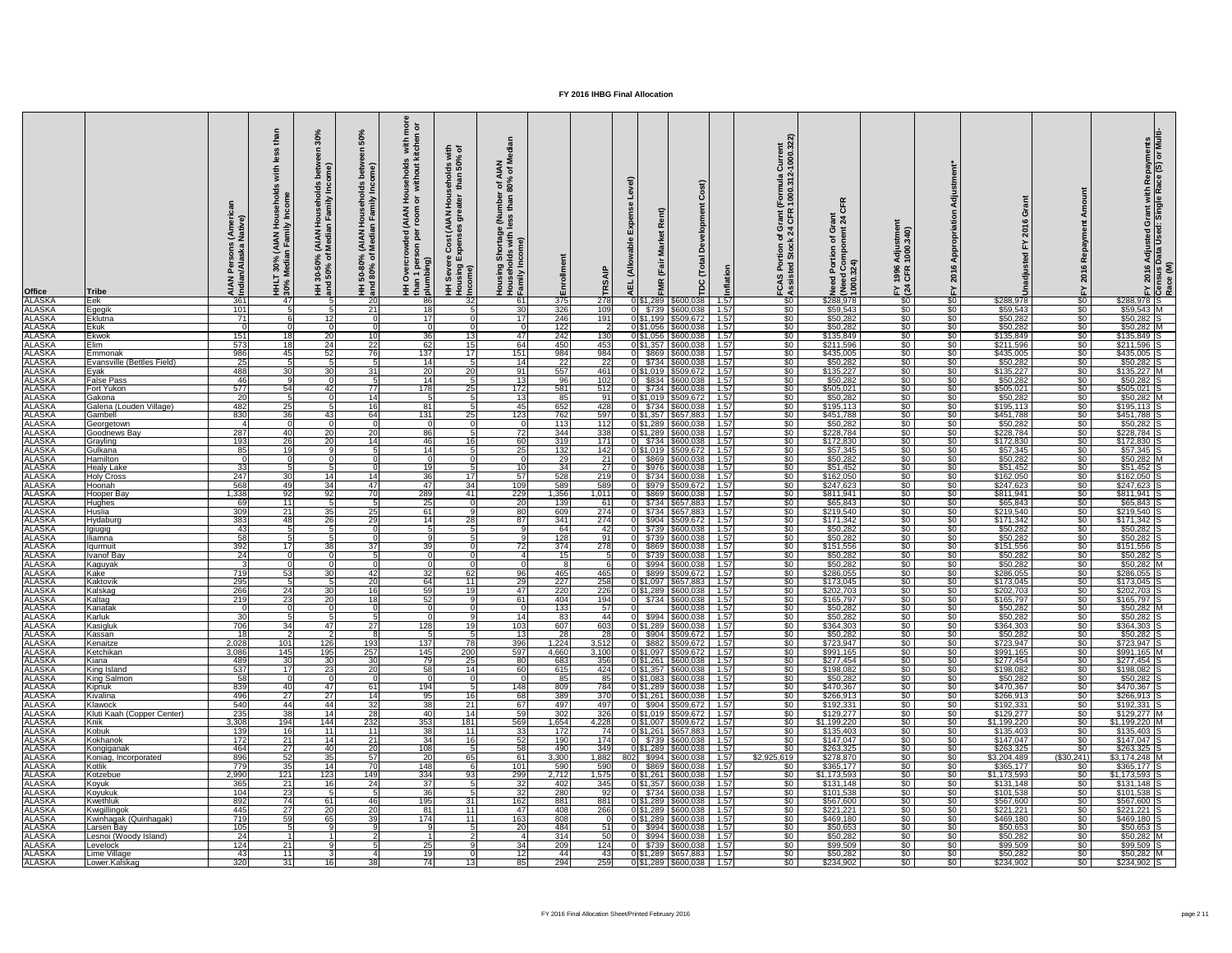| <b>Office</b>                  | Tribe                                                  | (Ameri<br>Native)<br><b>Pe</b><br><b>AIAN</b><br>Indian | with<br>(AIAN)<br>In Fami<br>30%<br>Iedia<br>HHL'<br>30% | ome)<br>Family<br>$\subset$<br><b>IAN</b><br>edia<br>ని స<br>30-50<br>50%<br>$rac{1}{2}$ | <b>SO</b><br>seho<br>mily<br>)% (AIAN Hous<br>of Median Far<br>HH 50-80°,<br>and 80% o | $\overline{9}$ $\overline{5}$<br>s with<br>kitche<br>ਤੋਂ ਛ<br>usehol<br>withou<br>$rac{4}{5}$<br>$\frac{1}{2}$ $\frac{1}{2}$<br>$\delta$<br>than 1<br>plumbi | $\equiv$ $\sigma$<br>$\overline{\mathbf{3}}$ हैं<br><b>8</b><br>50<br>than<br>ō<br>$rac{6}{5}$<br>$\mathbf{z}$<br>$\bar{5}$<br>$\overline{\mathcal{E}}$<br>ပိ<br>ρū<br>Income)<br>$\mathsf{se}\mathsf{v}$<br>手 | $z \ge$<br>ৰ *<br>$\frac{60}{80\%}$<br>⊆<br>$\frac{1}{2}$<br>ssales<br>prtage<br>with<br>me)<br><u>Ids</u><br>Housin<br>Housel<br>Family | 립                       | ≤<br>ш                  |                | $\mathbf C$<br>Developme<br>Total<br>ت<br>pc             |                    | urrent<br>000.32:<br>$\frac{1}{2}$<br>ัormula<br>000.31<br>rant<br>ഗ<br>ةٍ ب | $\alpha$<br>$rac{1}{24}$<br>こうこう こうこう<br>Need<br>(Need<br>1000. | $\frac{340}{3}$<br>$\overline{2}$ 8<br>1996<br>CFR<br>$E \overline{24}$ |                                  | $\circ$<br>$\overline{a}$ |                                    |                              | Grant with Repayments<br>I: Single Race (S) or Multi<br><b>Adjusted</b><br>Data Used<br>$\frac{2016}{15}$ $\frac{1}{2}$ $\frac{1}{2}$ $\frac{1}{2}$ $\frac{1}{2}$ $\frac{1}{2}$ $\frac{1}{2}$ $\frac{1}{2}$ $\frac{1}{2}$ $\frac{1}{2}$ $\frac{1}{2}$ $\frac{1}{2}$ $\frac{1}{2}$ $\frac{1}{2}$ $\frac{1}{2}$ $\frac{1}{2}$ $\frac{1}{2}$ |
|--------------------------------|--------------------------------------------------------|---------------------------------------------------------|----------------------------------------------------------|------------------------------------------------------------------------------------------|----------------------------------------------------------------------------------------|--------------------------------------------------------------------------------------------------------------------------------------------------------------|----------------------------------------------------------------------------------------------------------------------------------------------------------------------------------------------------------------|------------------------------------------------------------------------------------------------------------------------------------------|-------------------------|-------------------------|----------------|----------------------------------------------------------|--------------------|------------------------------------------------------------------------------|-----------------------------------------------------------------|-------------------------------------------------------------------------|----------------------------------|---------------------------|------------------------------------|------------------------------|-------------------------------------------------------------------------------------------------------------------------------------------------------------------------------------------------------------------------------------------------------------------------------------------------------------------------------------------|
| <b>ALASKA</b>                  | <b>Manley Hot Springs</b>                              | 19                                                      | q                                                        |                                                                                          |                                                                                        | 18<br>72                                                                                                                                                     | 18                                                                                                                                                                                                             | -14                                                                                                                                      | $\overline{77}$         |                         | \$734          | \$600,038                                                | 1.57<br>1.57       | $\sqrt{50}$<br>$\sqrt{50}$                                                   | \$52,659                                                        | $\sqrt{50}$                                                             | \$0                              | \$52,659                  | $rac{1}{\sqrt{2}}$<br>$rac{1}{50}$ | $$52,659$ S                  |                                                                                                                                                                                                                                                                                                                                           |
| <b>ALASKA</b><br><b>ALASKA</b> | Manokotak<br>Marshall                                  | 480<br>472                                              | 48I<br>32                                                | 24<br>20                                                                                 | -20<br>-39                                                                             | 94                                                                                                                                                           | $20\overline{)}$                                                                                                                                                                                               | -91 I<br>76                                                                                                                              | 515<br>$\overline{377}$ | 404<br>$\overline{377}$ | $0 \, 3869$    | 0 \$1,056 \$600,038<br>\$600,038                         | 1.57               | $\sqrt[6]{}$                                                                 | \$261,815<br>\$285,941                                          | $\sqrt{50}$<br>$\sqrt{50}$                                              | $\frac{1}{6}$<br>$\frac{1}{6}$   | \$261,815<br>\$285,941    | $rac{1}{50}$                       | $$261,815$ S<br>\$285,941    |                                                                                                                                                                                                                                                                                                                                           |
| <b>ALASKA</b>                  | Mary's Igloo                                           |                                                         |                                                          | $\Omega$                                                                                 |                                                                                        |                                                                                                                                                              |                                                                                                                                                                                                                |                                                                                                                                          | 108                     | 61                      | 0 \$1,357      | \$600,038                                                | 1.57               | $\sqrt{50}$                                                                  | \$50,282                                                        | $\sqrt{50}$                                                             | $\frac{1}{6}$                    | \$50,282                  | $rac{1}{50}$                       | $$50,282$ M                  |                                                                                                                                                                                                                                                                                                                                           |
| <b>ALASKA</b>                  | <b>McGrath</b>                                         | 247                                                     | 25                                                       | 14                                                                                       | 20                                                                                     | 32 <sub>l</sub>                                                                                                                                              | 18 <sup>l</sup>                                                                                                                                                                                                | 59                                                                                                                                       | 322                     | 176                     |                | $0$ $$734$ $$657,883$                                    | 1.57               | $\sqrt{50}$                                                                  | \$149,015                                                       | $\sqrt{50}$                                                             | $\frac{1}{2}$                    | \$149,015                 | —\$0 ∣                             | $$149,015$ M                 |                                                                                                                                                                                                                                                                                                                                           |
| <b>ALASKA</b>                  | Mekoryuk                                               | 256                                                     | 16 <sup>1</sup>                                          | 30 <sub>l</sub>                                                                          | 36                                                                                     | 40                                                                                                                                                           |                                                                                                                                                                                                                | 64                                                                                                                                       | 454                     | 170                     | 0 \$1,289      | \$600,038                                                | 1.57               | \$0                                                                          | \$138,971                                                       | \$0                                                                     | \$0 <sub>1</sub>                 | \$138,971                 | \$0 <sub>1</sub>                   | \$138,971                    |                                                                                                                                                                                                                                                                                                                                           |
| <b>ALASKA</b>                  | Mentasta                                               | 103                                                     | 21                                                       | -5                                                                                       | -12                                                                                    | 17 <sup>1</sup>                                                                                                                                              |                                                                                                                                                                                                                | 24                                                                                                                                       | 500                     |                         | 01\$1,019      | \$600,038                                                | 1.57               | $\sqrt{60}$                                                                  | \$73,372                                                        | $\sqrt{50}$                                                             | $\frac{1}{2}$                    | \$73,372                  | $rac{1}{50}$                       | $$73,372$ S                  |                                                                                                                                                                                                                                                                                                                                           |
| <b>ALASKA</b><br><b>ALASKA</b> | Metlakatla (Annette Island)<br>Minto                   | 1,383<br>267                                            | 44<br>32                                                 | 104<br>18                                                                                | 102 <sub>1</sub><br>-18                                                                | 40<br>47                                                                                                                                                     | 48<br>20                                                                                                                                                                                                       | 156<br>68                                                                                                                                | 2,292<br>424            | 1,230<br>771<br>237     | \$904<br>\$734 | \$509,672<br>\$600,038                                   | 1.57<br>1.57       | \$1,059,886<br>$\sqrt{50}$                                                   | \$363,383<br>\$196,430                                          | $\sqrt{50}$<br>$\sqrt{50}$                                              | $\frac{1}{6}$<br>\$0             | \$1,423,269<br>\$196,430  | \$0<br>\$0                         | \$1,423,269<br>$$196,430$ S  |                                                                                                                                                                                                                                                                                                                                           |
| <b>ALASKA</b>                  | <b>Naknek</b>                                          | 334                                                     | $\overline{13}$                                          |                                                                                          | $\overline{30}$                                                                        | $\overline{13}$                                                                                                                                              | 13                                                                                                                                                                                                             | 52                                                                                                                                       | 642                     | 335                     |                | 0 \$1,083 \$600,038                                      | 1.57               | $\sqrt{60}$                                                                  | \$112,641                                                       | $\sqrt{50}$                                                             | $\frac{1}{6}$                    | \$112,641                 | $\sqrt{50}$                        | \$112,641                    |                                                                                                                                                                                                                                                                                                                                           |
| <b>ALASKA</b>                  | <b>NANA Corporation</b>                                | 274                                                     |                                                          |                                                                                          |                                                                                        |                                                                                                                                                              |                                                                                                                                                                                                                |                                                                                                                                          | 10,406                  |                         |                | 933 \$1,261 \$657,883                                    | 1.57               | \$3,067,554                                                                  | \$13,429                                                        | $\sqrt{50}$                                                             | \$0                              | \$3,080,983               | \$8,218                            | \$3,089,201 S                |                                                                                                                                                                                                                                                                                                                                           |
| <b>ALASKA</b>                  | Nanwelek (English Bay)                                 | 192                                                     | 15 <sup>1</sup>                                          | 15                                                                                       | -15                                                                                    | 44                                                                                                                                                           |                                                                                                                                                                                                                | 39                                                                                                                                       | 288                     | 295                     |                | \$882 \$509,672                                          | 1.57               | $\overline{50}$                                                              | \$105,179                                                       | $\sqrt{50}$                                                             | $\frac{1}{6}$                    | \$105,179                 | $\frac{1}{2}$                      | \$105,179                    |                                                                                                                                                                                                                                                                                                                                           |
| <b>ALASKA</b>                  | Napaimute                                              |                                                         |                                                          |                                                                                          |                                                                                        |                                                                                                                                                              |                                                                                                                                                                                                                |                                                                                                                                          | 84                      | 90                      | 0 \$1,289      | \$600,038                                                | 1.57               | $\sqrt{50}$                                                                  | \$50,282                                                        | $\sqrt{50}$                                                             | $\frac{1}{6}$                    | \$50,282                  | - \$0                              | $$50,282$ M                  |                                                                                                                                                                                                                                                                                                                                           |
| <b>ALASKA</b>                  | Napakiak                                               | 457                                                     | 27                                                       | 46                                                                                       | -39                                                                                    | 117                                                                                                                                                          |                                                                                                                                                                                                                | 112                                                                                                                                      | 510                     | 303                     | 0 \$1,289      | \$600,038                                                | 1.57               | $\sqrt{50}$                                                                  | \$308,307                                                       | $\sqrt{50}$                                                             | $\frac{6}{3}$                    | \$308,307                 | $rac{1}{50}$                       | \$308,307                    |                                                                                                                                                                                                                                                                                                                                           |
| <b>ALASKA</b>                  | Napaskiak                                              | 512                                                     | 34                                                       | 27                                                                                       | -39                                                                                    | 120                                                                                                                                                          |                                                                                                                                                                                                                | 100                                                                                                                                      | 534                     | 399                     | 0 \$1,289      | \$600,038                                                | 1.57               | $\sqrt{50}$                                                                  | \$304,712                                                       | $\sqrt{50}$                                                             | $\frac{1}{6}$                    | \$304,712                 | $rac{1}{50}$                       | $$304,712$ S                 |                                                                                                                                                                                                                                                                                                                                           |
| <b>ALASKA</b><br><b>ALASKA</b> | Nelson Lagoon<br>Nenana                                | 75<br>186                                               | 35                                                       | 14<br>-11 I                                                                              | -21                                                                                    | 23                                                                                                                                                           | 16 <sup>l</sup>                                                                                                                                                                                                | 17 <sup>1</sup><br>53                                                                                                                    | 50<br>717               | 47<br>165               | \$834          | \$600,038<br>0 \$734 \$600,038                           | 1.57<br>1.57       | \$0<br>$\sqrt{50}$                                                           | \$50,282<br>\$140,815                                           | \$0 <sub>1</sub><br>$\sqrt{50}$                                         | \$0<br>$rac{1}{2}$               | \$50,282<br>\$140,815     | \$0<br>$rac{1}{50}$                | $$50,282$ S<br>$$140,815$ S  |                                                                                                                                                                                                                                                                                                                                           |
| <b>ALASKA</b>                  | New Koliganek                                          | $\overline{202}$                                        | 23                                                       | -5                                                                                       | -18                                                                                    | 61                                                                                                                                                           |                                                                                                                                                                                                                | 21                                                                                                                                       | 262                     | 174                     |                | 0 \$1,056 \$657,883                                      | 1.57               | $\overline{50}$                                                              | \$159,246                                                       | \$0 <sub>1</sub>                                                        | $rac{1}{50}$                     | \$159,246                 | <b>SO</b>                          | $$159,246$ S                 |                                                                                                                                                                                                                                                                                                                                           |
| <b>ALASKA</b>                  | New Stuyahok                                           | 555                                                     | 37                                                       | 47I                                                                                      | 30                                                                                     | 86                                                                                                                                                           | 23                                                                                                                                                                                                             | 112                                                                                                                                      | $\overline{598}$        | 400                     |                | 0 \$1,056 \$657,883                                      | 1.57               | $\sqrt{50}$                                                                  | \$344,107                                                       | $\sqrt{30}$                                                             | $\frac{1}{6}$                    | \$344,107                 | \$0                                | $$344,107$ S                 |                                                                                                                                                                                                                                                                                                                                           |
| <b>ALASKA</b>                  | Newhaler                                               | 1551                                                    |                                                          | 14 I                                                                                     |                                                                                        | 231                                                                                                                                                          |                                                                                                                                                                                                                | <b>241</b>                                                                                                                               | 219                     | 219                     |                | 0 \$739 \$600,038                                        | - 1.57             | <b>SO</b> 1                                                                  | \$78,609                                                        | \$0                                                                     | <b>\$0</b>                       | \$78,609                  | -SO 1                              | \$78,609 IS                  |                                                                                                                                                                                                                                                                                                                                           |
| <b>ALASKA</b>                  | <b>Newtok</b>                                          | 413                                                     | 13 <sup>l</sup>                                          | 20 <sup>1</sup>                                                                          | 27                                                                                     | $\overline{74}$                                                                                                                                              |                                                                                                                                                                                                                | 61                                                                                                                                       | 429                     | 421                     |                | 0 \$1,289 \$600,038                                      | 1.57               | \$0.                                                                         | \$194,828                                                       | $\sqrt{50}$                                                             | $\frac{1}{2}$                    | \$194,828                 | \$0 I                              | \$194,828 S                  |                                                                                                                                                                                                                                                                                                                                           |
| <b>ALASKA</b>                  | Nightmute                                              | 258                                                     | 11 I                                                     | $\overline{22}$                                                                          | 27                                                                                     | 57                                                                                                                                                           |                                                                                                                                                                                                                | 50                                                                                                                                       | $\overline{221}$        | 188                     |                | 0 \$1,289 \$600,038                                      | 1.57               | \$0                                                                          | \$144,550                                                       | $\sqrt{30}$                                                             | $\frac{1}{6}$                    | \$144,550                 | \$0 <sub>1</sub>                   | $$144,550$ S                 |                                                                                                                                                                                                                                                                                                                                           |
| <b>ALASKA</b><br><b>ALASKA</b> | Nikolai<br>Nikolski                                    | 91<br>29                                                | 16 <sup>1</sup>                                          | 14 <sup>1</sup>                                                                          |                                                                                        | 16 <sup>1</sup>                                                                                                                                              |                                                                                                                                                                                                                | 38                                                                                                                                       | 167<br>85               | -81<br>1 Q              |                | 0 \$734 \$657,883<br>0 \$1,472 \$600,038                 | 1.57<br>1.57       | $\sqrt{50}$<br>\$0 <sub>1</sub>                                              | \$95,018<br>\$50,282                                            | $\sqrt{50}$<br>$\sqrt{30}$                                              | \$0<br>$rac{1}{50}$              | \$95,018<br>\$50,282      | $\frac{1}{2}$<br>\$0               | $$95,018$ S<br>$$50,282$ S   |                                                                                                                                                                                                                                                                                                                                           |
| <b>ALASKA</b>                  | Ninilchik                                              | 1,055                                                   | 46I                                                      | 78                                                                                       |                                                                                        | 87                                                                                                                                                           | 491                                                                                                                                                                                                            | 193                                                                                                                                      | 649                     | 992                     |                | 0 \$882 \$509,672                                        | 1.57               | $\sqrt{50}$                                                                  | \$346,634                                                       | $\sqrt{50}$                                                             | $rac{1}{2}$                      | \$346,634                 | \$0 <sub>1</sub>                   | $$346,634$ M                 |                                                                                                                                                                                                                                                                                                                                           |
| <b>ALASKA</b>                  | Noatak                                                 | 546                                                     | 25                                                       | 27 <sup>1</sup>                                                                          | -22                                                                                    | 87I                                                                                                                                                          | 25                                                                                                                                                                                                             | -52                                                                                                                                      | 558                     | 564                     | 0 \$1,261      | \$657,883                                                | 1.57               | \$0                                                                          | \$298,073                                                       | \$0 <sub>1</sub>                                                        | $rac{1}{50}$                     | \$298,073                 | \$0 <sub>1</sub>                   | \$298,073                    |                                                                                                                                                                                                                                                                                                                                           |
| <b>ALASKA</b>                  | Nome                                                   | 2,177                                                   | 69                                                       | 92                                                                                       | -82                                                                                    | 236                                                                                                                                                          | 56                                                                                                                                                                                                             | 198                                                                                                                                      | 2,229                   | 1,720                   |                | 0 \$1,357 \$600,038                                      | 1.57               | \$0                                                                          | \$784,970                                                       | $\sqrt{50}$                                                             | $rac{1}{50}$                     | \$784,970                 | <b>\$0</b> 1                       | \$784,970 S                  |                                                                                                                                                                                                                                                                                                                                           |
| <b>ALASKA</b>                  | Nondalton                                              | $\overline{224}$                                        | $\overline{26}$                                          | 18                                                                                       | 21                                                                                     | $\overline{27}$                                                                                                                                              | 27                                                                                                                                                                                                             | 57                                                                                                                                       | 445                     | 332                     |                | 0 \$739 \$600,038                                        | 1.57               | $\sqrt{50}$                                                                  | \$175,451                                                       | $\sqrt{50}$                                                             | $\frac{1}{2}$                    | \$175,451                 | $rac{1}{50}$                       | $$175,451$ S                 |                                                                                                                                                                                                                                                                                                                                           |
| <b>ALASKA</b>                  | Noorvik                                                | 778                                                     | <u>16</u>                                                | 30 <sup>1</sup>                                                                          | -53                                                                                    | 119                                                                                                                                                          |                                                                                                                                                                                                                | 73                                                                                                                                       | 1,018                   | 1,071                   |                | 0 \$1,261 \$600,038                                      | 1.57               | $\sqrt{50}$                                                                  | \$298,991                                                       | $\frac{1}{30}$                                                          | \$0                              | \$298,991                 | $\frac{1}{2}$                      | \$298,991 S                  |                                                                                                                                                                                                                                                                                                                                           |
| <b>ALASKA</b><br><b>ALASKA</b> | Northway<br><b>Nuigsut</b>                             | 350<br>509                                              | 21                                                       | 19 <sup>°</sup><br>16                                                                    | 21<br>59                                                                               | $\overline{25}$<br>$\overline{121}$                                                                                                                          | 16 <sup>l</sup><br>16 <sup>1</sup>                                                                                                                                                                             | 61<br>$\overline{77}$                                                                                                                    | 470<br>349              | 199<br>419              |                | 0 \$976 \$600,038<br>0 \$1,097 \$657,883                 | 1.57<br>$-1.57$    | $\overline{50}$<br>$\overline{50}$                                           | \$128,260<br>\$332,922                                          | $\sqrt{30}$<br>$\sqrt{50}$                                              | $rac{1}{50}$<br>$\frac{1}{2}$    | \$128,260<br>\$332,922    | $\frac{1}{2}$<br>$\frac{1}{20}$    | $$128,260$ M<br>\$332,922 S  |                                                                                                                                                                                                                                                                                                                                           |
| <b>ALASKA</b>                  | <b>Nulato</b>                                          | 352                                                     | $\overline{20}$                                          | 32                                                                                       | 25                                                                                     | $\overline{72}$                                                                                                                                              |                                                                                                                                                                                                                | 77                                                                                                                                       | 769                     | 672                     |                | 0 \$734 \$600,038                                        | 1.57               | $\sqrt{50}$                                                                  | \$214,413                                                       | $\sqrt{50}$                                                             | $\frac{1}{2}$                    | \$214,413                 | $\frac{1}{20}$                     | $$214,413$ S                 |                                                                                                                                                                                                                                                                                                                                           |
| <b>ALASKA</b>                  | Nunakauyarmiut (Toksook Bay)                           | 677                                                     | 44                                                       | 26                                                                                       | -36                                                                                    | 109                                                                                                                                                          |                                                                                                                                                                                                                | 107                                                                                                                                      | 732                     | 567                     |                | 0 \$1,289 \$600,038                                      | 1.57               | $\sqrt{50}$                                                                  | \$305,229                                                       | \$0                                                                     | $\frac{1}{6}$                    | \$305,229                 | $rac{1}{50}$                       | $$305,229$ S                 |                                                                                                                                                                                                                                                                                                                                           |
| <b>ALASKA</b>                  | Nunam Iqua (Sheldon's Point)                           | 208                                                     | 21                                                       | 14                                                                                       | 11                                                                                     | 52                                                                                                                                                           |                                                                                                                                                                                                                | 37                                                                                                                                       | 263                     | 198                     |                | 0 \$869 \$600,038                                        | 1.57               | \$0                                                                          | \$141,459                                                       | \$0                                                                     | \$0                              | \$141,459                 | \$0 l                              | $$141,459$ S                 |                                                                                                                                                                                                                                                                                                                                           |
| <b>ALASKA</b>                  | Nunapitchuk                                            | 600                                                     | 32                                                       | 50                                                                                       | 31                                                                                     | 108                                                                                                                                                          |                                                                                                                                                                                                                | 98                                                                                                                                       | 755                     | 480                     | 0 \$1,289      | \$600,038                                                | 1.57               | $\sqrt{50}$                                                                  | \$298,673                                                       | $\sqrt{50}$                                                             | $\frac{1}{2}$                    | \$298,673                 | $rac{1}{50}$                       | \$298,673 S                  |                                                                                                                                                                                                                                                                                                                                           |
| <b>ALASKA</b><br><b>ALASKA</b> | Ohogamiut<br>Old Harbor                                |                                                         |                                                          | 14 <sup>1</sup>                                                                          | -21                                                                                    | 30 <sup>-</sup>                                                                                                                                              |                                                                                                                                                                                                                | 65                                                                                                                                       | 80<br>606               | -81                     | \$869<br>0L.   | \$600,038<br>\$994 \$600,038                             | 1.57<br>1.57       | $\sqrt{50}$<br>\$0                                                           | \$50,282<br>\$168,110                                           | $\sqrt{50}$<br>$\sqrt{30}$                                              | $\frac{1}{2}$<br>$\frac{1}{2}$   | \$50,282<br>\$168, 110    | $rac{1}{50}$<br>-SO 1              | $$50,282$ M<br>$$168, 110$ S |                                                                                                                                                                                                                                                                                                                                           |
| <b>ALASKA</b>                  | (Bethel)<br>Orutsararmuit                              | 202<br>4,557                                            | 30I<br>235                                               | 147                                                                                      | 214                                                                                    | 457                                                                                                                                                          | 21<br>160                                                                                                                                                                                                      | 533                                                                                                                                      | 2,454                   | 618<br>3,631            | 0 \$1,289      | \$600,038                                                | 1.57               | \$0                                                                          | \$1,798,643                                                     | $\sqrt{30}$                                                             | $rac{1}{50}$                     | \$1,798,643               | <b>\$0</b> 1                       | $$1,798,643$ S               |                                                                                                                                                                                                                                                                                                                                           |
| <b>ALASKA</b>                  | Oscarville                                             | $\overline{81}$                                         | 13 <sup>l</sup>                                          |                                                                                          |                                                                                        | 24                                                                                                                                                           |                                                                                                                                                                                                                | 24                                                                                                                                       | 54                      |                         |                | 0 \$1,289 \$600,038                                      | 1.57               | \$0                                                                          | \$76,786                                                        | $\sqrt{50}$                                                             | $rac{1}{2}$                      | \$76,786                  | $\sqrt{50}$                        | $$76,786$ S                  |                                                                                                                                                                                                                                                                                                                                           |
| <b>ALASKA</b>                  | <b>Ouzinkie</b>                                        | 230                                                     |                                                          | 14                                                                                       | -26                                                                                    | 30 <sup>1</sup>                                                                                                                                              |                                                                                                                                                                                                                | 40                                                                                                                                       | 562                     | 428                     |                | $0$ \$994 \$600,038                                      | $-1.57$            | $\sqrt{50}$                                                                  | \$93,861                                                        | $\sqrt{50}$                                                             | $\frac{1}{2}$                    | \$93,861                  | $rac{1}{50}$                       | \$93,861 M                   |                                                                                                                                                                                                                                                                                                                                           |
| <b>ALASKA</b>                  | Paimiut                                                |                                                         |                                                          |                                                                                          |                                                                                        |                                                                                                                                                              |                                                                                                                                                                                                                |                                                                                                                                          | 78                      |                         |                | \$869 \$600,038                                          | 1.57               | \$0                                                                          | \$50,282                                                        | $\sqrt{50}$                                                             | \$0                              | \$50,282                  | $\frac{1}{2}$                      | $$50,282$ M                  |                                                                                                                                                                                                                                                                                                                                           |
| <b>ALASKA</b>                  | <b>Pauloff Harbor Village</b>                          | 27                                                      |                                                          |                                                                                          |                                                                                        |                                                                                                                                                              |                                                                                                                                                                                                                |                                                                                                                                          | 51                      | 51                      |                | \$834 \$600,038                                          | 1.57               | $\sqrt{50}$                                                                  | \$50,282                                                        | $\sqrt{50}$                                                             | \$0                              | \$50,282                  | $\frac{1}{2}$                      | $$50,282$ S                  |                                                                                                                                                                                                                                                                                                                                           |
| <b>ALASKA</b><br><b>ALASKA</b> | Pedro Bay<br>Perryville                                | 36<br>118                                               |                                                          |                                                                                          | -14                                                                                    | 34                                                                                                                                                           |                                                                                                                                                                                                                | 22                                                                                                                                       | 135<br>269              | 130<br>110              |                | $0$ \$739 \$600,038<br>$0$ \$739 \$600,038               | $-1.57$<br>$-1.57$ | \$0 <sub>1</sub><br>\$0                                                      | \$50,282<br>\$87,049                                            | $\sqrt{50}$<br>$\sqrt{50}$                                              | \$0<br>$\frac{1}{2}$             | \$50,282<br>\$87,049      | <b>SO</b> 1<br><b>SO</b> 1         | $$50,282$ M<br>$$87,049$ S   |                                                                                                                                                                                                                                                                                                                                           |
| <b>ALASKA</b>                  | Petersburg                                             | 515                                                     | 69                                                       | 24                                                                                       | -32                                                                                    | 23                                                                                                                                                           | 23                                                                                                                                                                                                             | 106                                                                                                                                      | 417                     | 417                     |                | \$899   \$509,672                                        | 1.57               | \$0 <sub>1</sub>                                                             | \$194,135                                                       | $\sqrt{30}$                                                             | $\frac{1}{2}$                    | \$194,135                 | -SO 1                              | $$194, 135$ S                |                                                                                                                                                                                                                                                                                                                                           |
| <b>ALASKA</b>                  | <b>Pilot Point</b>                                     | 145                                                     | 14I                                                      |                                                                                          | 14                                                                                     | 14                                                                                                                                                           |                                                                                                                                                                                                                | 32                                                                                                                                       | 156                     | ୍ରନ                     | \$739          | \$600,038                                                | 1.57               | \$0                                                                          | \$68,364                                                        | $\sqrt{30}$                                                             | $\frac{1}{6}$                    | \$68,364                  | \$0 <sub>1</sub>                   | $$68,364$ S                  |                                                                                                                                                                                                                                                                                                                                           |
| <b>ALASKA</b>                  | <b>Pilot Station</b>                                   | $\overline{751}$                                        | 38                                                       | 52                                                                                       | -41                                                                                    | 120                                                                                                                                                          | 11                                                                                                                                                                                                             | 131                                                                                                                                      | 711                     | 663                     | \$869          | \$600,038                                                | 1.57               | $\sqrt{50}$                                                                  | \$358,693                                                       | $\sqrt{50}$                                                             | $\frac{1}{2}$                    | \$358,693                 | \$0 <sub>1</sub>                   | $$358,693$ S                 |                                                                                                                                                                                                                                                                                                                                           |
| <b>ALASKA</b>                  | Pitka's Point                                          | 161                                                     | 14 <sup>1</sup>                                          |                                                                                          | -14                                                                                    | 39                                                                                                                                                           |                                                                                                                                                                                                                | 34                                                                                                                                       | 137                     | 136                     | \$869          | \$600,038                                                | 1.57               | $\sqrt{60}$                                                                  | \$97,334                                                        | $\sqrt{50}$                                                             | $\frac{1}{2}$                    | \$97,334                  | $rac{1}{\sqrt{2}}$                 | $$97,334$ S                  |                                                                                                                                                                                                                                                                                                                                           |
| <b>ALASKA</b><br><b>ALASKA</b> | Platinum<br>Point Hope                                 | 50<br>$\overline{878}$                                  | 13 <sup>1</sup><br>$\overline{37}$                       | 29                                                                                       | - 11<br>24                                                                             | 19<br>153                                                                                                                                                    | $\overline{25}$                                                                                                                                                                                                | 23<br>81                                                                                                                                 | 70<br>873               | 71<br>859               | 0 \$1,289      | \$600,038<br>0 \$1,097 \$657,883                         | 1.57<br>1.57       | $\sqrt{50}$<br>\$0                                                           | \$56,458<br>\$446,039                                           | $\sqrt{30}$<br>$\sqrt{30}$                                              | $\frac{1}{2}$<br>$\frac{1}{2}$   | \$56,458<br>\$446,039     | $\frac{1}{2}$<br>\$0               | $$56,458$ S<br>\$446,039 S   |                                                                                                                                                                                                                                                                                                                                           |
| <b>ALASKA</b>                  | <b>Point Lay</b>                                       | 291                                                     | 13 <sup>l</sup>                                          |                                                                                          |                                                                                        | 91                                                                                                                                                           |                                                                                                                                                                                                                | 32                                                                                                                                       | 184                     | 184                     |                | 0 \$1,097 \$657,883                                      | 1.57               | \$0                                                                          | \$188,314                                                       | $\sqrt{30}$                                                             | $\frac{1}{2}$                    | \$188,314                 | \$0 <sub>1</sub>                   | \$188,314 M                  |                                                                                                                                                                                                                                                                                                                                           |
| <b>ALASKA</b>                  | Port Graham                                            | 176                                                     | 19 <sup>l</sup>                                          |                                                                                          |                                                                                        | 19                                                                                                                                                           | 10                                                                                                                                                                                                             |                                                                                                                                          | 296                     | aa                      |                | 0 \$882 \$509,672                                        | 1.57               | $\sqrt{50}$                                                                  | \$71,818                                                        | $\sqrt{50}$                                                             | $\frac{1}{6}$                    | \$71,818                  | $rac{1}{50}$                       | $\sqrt{371,818}$ S           |                                                                                                                                                                                                                                                                                                                                           |
| <b>ALASKA</b>                  | Port Heiden                                            | 89                                                      |                                                          | 14                                                                                       | -14                                                                                    |                                                                                                                                                              |                                                                                                                                                                                                                | 32                                                                                                                                       | 118                     | 116                     |                | $0$ \$739 \$600,038                                      | 1.57               | \$0 <sub>1</sub>                                                             | \$57,420                                                        | $\sqrt{50}$                                                             | \$0                              | \$57,420                  | \$0 <sub>1</sub>                   | $$57,420$ S                  |                                                                                                                                                                                                                                                                                                                                           |
| <b>ALASKA</b>                  | Port Lions                                             | 189                                                     | 16                                                       | 21                                                                                       |                                                                                        |                                                                                                                                                              | 14                                                                                                                                                                                                             |                                                                                                                                          | 354                     | 139                     |                | $0$ \$994 \$600,038                                      | 1.57               | $\sqrt{50}$                                                                  | \$99,490                                                        | $\sqrt{50}$                                                             | \$0                              | \$99,490                  | $rac{1}{50}$                       | \$99,490 S                   |                                                                                                                                                                                                                                                                                                                                           |
| <b>ALASKA</b>                  | Portage Creek                                          | 39                                                      |                                                          |                                                                                          |                                                                                        |                                                                                                                                                              | 14                                                                                                                                                                                                             | .57                                                                                                                                      | 60                      | -33                     |                | 0 \$1,056 \$600,038                                      | 1.57               | $\sqrt{50}$                                                                  | \$50,282                                                        | $\sqrt{50}$<br>$\sqrt{50}$                                              | \$0                              | \$50,282                  | $\frac{1}{2}$                      | $$50,282$ S                  |                                                                                                                                                                                                                                                                                                                                           |
| <b>ALASKA</b><br><b>ALASKA</b> | Qagan Tayagungin (Sand Point)<br>Qawalangin (Unalaska) | 464<br>425                                              | -211<br>24                                               | 18 <sup>l</sup><br>13 <sup>1</sup>                                                       | -36                                                                                    | <b>231</b><br>30 <sup>l</sup>                                                                                                                                | 13 <sub>l</sub>                                                                                                                                                                                                |                                                                                                                                          | 742<br>657              | 629<br>659              |                | $0$ \$834 \$600,038<br>0 \$1,472 \$600,038               | 1.57<br>1.57       | \$0 <sub>1</sub><br>$\sqrt{50}$                                              | \$149,880<br>\$103,942                                          | $\sqrt{50}$                                                             | $\frac{1}{6}$<br>$rac{1}{2}$     | \$149,880<br>\$103,942    | <b>\$0</b> 1<br>$rac{1}{50}$       | \$149,880 S<br>$$103,942$ M  |                                                                                                                                                                                                                                                                                                                                           |
| <b>ALASKA</b>                  | Rampart                                                | 42                                                      | 11                                                       |                                                                                          |                                                                                        | 19                                                                                                                                                           |                                                                                                                                                                                                                | 15                                                                                                                                       | 21                      |                         |                | 0 \$734 \$600,038                                        | 1.57               | \$0                                                                          | \$55,063                                                        | $\sqrt{30}$                                                             | $rac{1}{2}$                      | \$55,063                  | $rac{1}{50}$                       | $$55,063$ S                  |                                                                                                                                                                                                                                                                                                                                           |
| <b>ALASKA</b>                  | <b>Red Devil</b>                                       | $\overline{28}$                                         | 13I                                                      |                                                                                          |                                                                                        | 13                                                                                                                                                           |                                                                                                                                                                                                                | 19                                                                                                                                       | 26                      |                         | 0 \$1,289      | \$600,038                                                | 1.57               | \$0                                                                          | \$53,822                                                        | $\sqrt{30}$                                                             | $rac{1}{2}$                      | \$53,822                  | <b>\$0</b> 1                       | $$53,822$ S                  |                                                                                                                                                                                                                                                                                                                                           |
| <b>ALASKA</b>                  | <b>Ruby</b>                                            | 176                                                     | <b>20</b>                                                | 21                                                                                       |                                                                                        | 51                                                                                                                                                           |                                                                                                                                                                                                                | 51                                                                                                                                       | 418                     | 156                     |                | $0$ \$734 \$657,883                                      | 1.57               | \$0                                                                          | \$185,904                                                       | \$0 <sub>1</sub>                                                        | $\frac{1}{20}$                   | \$185,904                 | \$0 <sub>1</sub>                   | $$185,904$ S                 |                                                                                                                                                                                                                                                                                                                                           |
| <b>ALASKA</b>                  | Saint George                                           | 150                                                     | -91                                                      |                                                                                          |                                                                                        | 13                                                                                                                                                           | q                                                                                                                                                                                                              | 12 <sup>1</sup>                                                                                                                          | 131                     | 110                     |                | $0$ \$1,472 \$600,038   1.57                             |                    | $\sqrt{50}$                                                                  | \$63,391                                                        | \$0 <sub>1</sub>                                                        | \$0                              | \$63,391                  | $\sqrt{50}$                        | $$63,391$ S                  |                                                                                                                                                                                                                                                                                                                                           |
| <b>ALASKA</b><br><b>ALASKA</b> | <b>Saint Michael</b><br>Saint Paul                     | 456<br>613                                              | 20 <sup>1</sup>                                          | 20                                                                                       | -27<br>-46                                                                             | 100<br>94                                                                                                                                                    |                                                                                                                                                                                                                | 53                                                                                                                                       | 430                     | 429<br>450              |                | $0$ \$1,357 \$600,038   1.57<br>0 \$1,472 \$600,038 1.57 |                    | $\sqrt{30}$<br>$\sqrt{50}$                                                   | \$236,079<br>\$288,877                                          | $\frac{1}{30}$<br>$\sqrt{50}$                                           | $\frac{1}{30}$<br>$\frac{1}{50}$ | \$236,079<br>\$288,877    | $\sqrt{50}$<br>$\sqrt{50}$         | $$236,079$ S<br>$$288,877$ S |                                                                                                                                                                                                                                                                                                                                           |
| <b>ALASKA</b>                  | Salamatoff                                             | 230                                                     | 23<br>10                                                 | 30 <sub>l</sub><br>$\overline{5}$                                                        |                                                                                        |                                                                                                                                                              | 20<br>$\Omega$                                                                                                                                                                                                 | - 62  <br>$\overline{19}$                                                                                                                | 653<br>149              | 149                     |                | 0 \$882 \$509,672 1.57                                   |                    | $\frac{1}{30}$                                                               | \$50,282                                                        | $\sqrt{50}$                                                             | \$0                              | \$50,282                  | $\frac{1}{30}$                     | $$50,282$ S                  |                                                                                                                                                                                                                                                                                                                                           |
| <b>ALASKA</b>                  | Savoonga                                               | 819                                                     | 69                                                       | 57                                                                                       | 43I                                                                                    | 186                                                                                                                                                          | 20                                                                                                                                                                                                             | 151                                                                                                                                      | 803                     | 815                     |                | $0$ \$1,357 \$657,883 1.57                               |                    | $\sqrt{50}$                                                                  | \$562,589                                                       | $\sqrt{50}$                                                             | $\frac{1}{50}$                   | \$562,589                 | $\sqrt{50}$                        | $$562,589$ S                 |                                                                                                                                                                                                                                                                                                                                           |
|                                |                                                        |                                                         |                                                          |                                                                                          |                                                                                        |                                                                                                                                                              |                                                                                                                                                                                                                |                                                                                                                                          |                         |                         |                |                                                          |                    |                                                                              |                                                                 |                                                                         |                                  |                           |                                    |                              |                                                                                                                                                                                                                                                                                                                                           |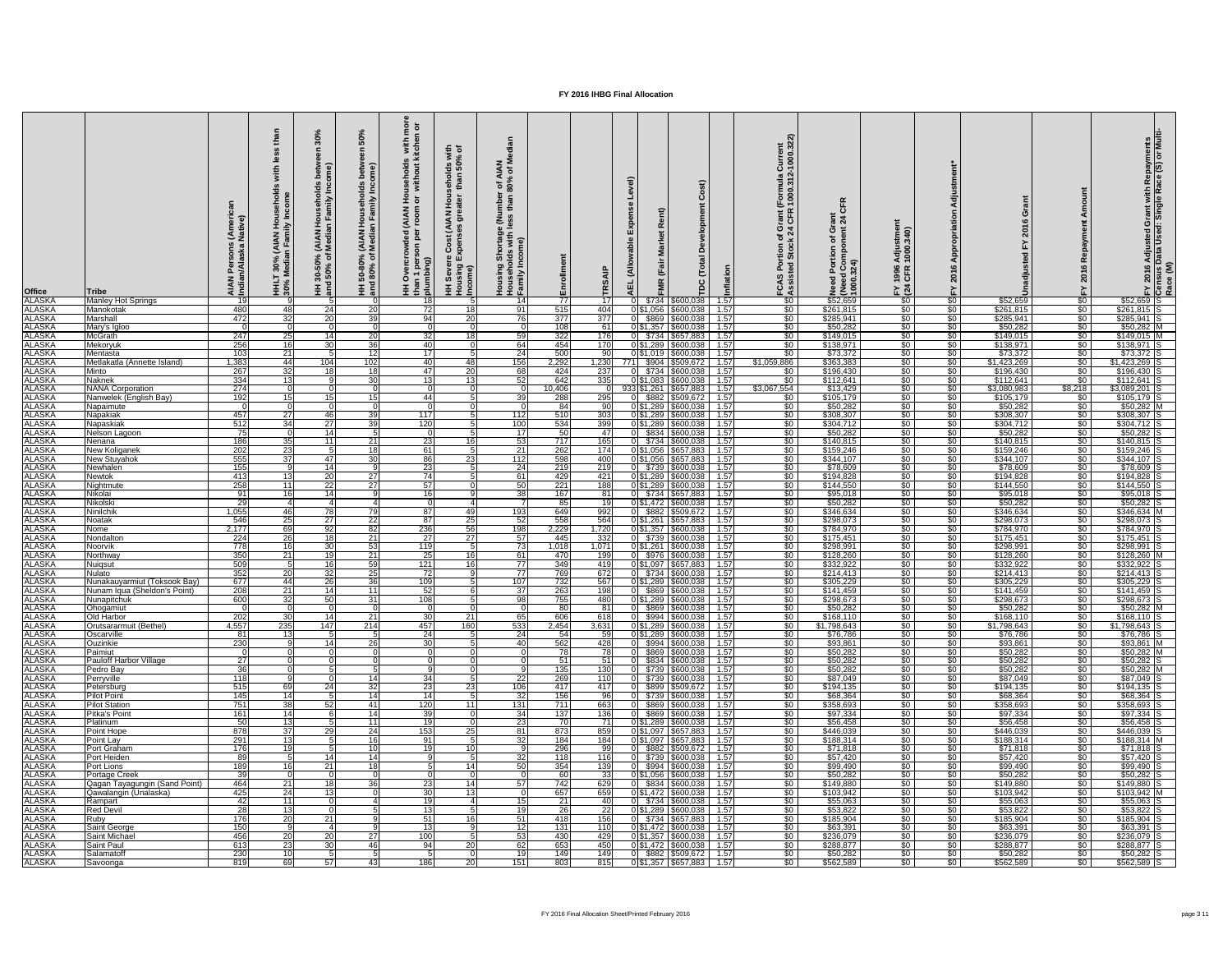| <b>Office</b>                        | <b>Tribe</b>                     |                 | Hous<br>In V <sup>II</sup><br>(AIAN<br>In Fami<br>30%<br>ledia<br><b>HHLT :<br/>30% M</b> | <b>AIAN<br/>Media</b><br>ని స<br><u>ສິດ</u> | HH 50-80% (AIAN Households<br>and 80% of Median Family Inc | $\overline{e}$ $\overline{p}$<br>s with<br>kitche<br>useholds<br>without<br>로 ㅎ<br><b>MAN)</b><br><u>ទី</u><br>គិ<br>$\overline{9}$<br>王 훕 를 | $\frac{4}{5}$<br>$\overline{\mathbf{3}}$ $\overline{\mathbf{3}}$<br>olds<br>In 50<br>$\frac{1}{2}$ $\frac{1}{3}$<br>$rac{1}{4}$ $rac{1}{5}$<br>₹<br>ပိ<br>ுய்<br>(auo.<br>Guisin<br>Guisin<br>$E \nsubseteq E$ | $z \bar{z}$<br>⊴ ზ<br>် စွဲ<br><b>SS</b> | ollment<br>Ēπ |            | ි |                 | ost)<br>Ŏ<br><b>Development</b><br>Total<br><b>PC</b>        |      | $\boldsymbol{\tilde{z}}$ $\boldsymbol{\tilde{z}}$<br>urrei<br>000<br>ပ<br>ത പ<br>ਤ ਲ<br>(Formu)<br>∴1000∴<br>rant<br>CFR<br>י ש<br>$rac{5}{2}$<br>C ä<br>⊢ ∢ | $\mathbf{R}$<br><u>ပ</u><br>$\frac{3}{2}$<br><b>δ έ</b><br>৳<br>Need<br>(Need<br>1000. | stme<br>.340)<br><b>Adju</b><br>1000<br>1996<br>CFR<br>$F \times 24$ |                     | 20                     |                               | Adjusted Grant with Repayments<br>Data Used: Single Race (S) or Multi | $\frac{2016}{n \text{sus}}$ Ce $\frac{(M)}{n}$ |
|--------------------------------------|----------------------------------|-----------------|-------------------------------------------------------------------------------------------|---------------------------------------------|------------------------------------------------------------|----------------------------------------------------------------------------------------------------------------------------------------------|----------------------------------------------------------------------------------------------------------------------------------------------------------------------------------------------------------------|------------------------------------------|---------------|------------|---|-----------------|--------------------------------------------------------------|------|--------------------------------------------------------------------------------------------------------------------------------------------------------------|----------------------------------------------------------------------------------------|----------------------------------------------------------------------|---------------------|------------------------|-------------------------------|-----------------------------------------------------------------------|------------------------------------------------|
|                                      | Saxman                           | 368             | 21                                                                                        | 25                                          | - 18 I                                                     | 23                                                                                                                                           |                                                                                                                                                                                                                | 40                                       | 203           | 203        |   | 051,097         | \$509,672                                                    | 1.57 | $\frac{1}{20}$                                                                                                                                               | \$97,865                                                                               | $\frac{1}{6}$                                                        | \$0                 | \$97,865               | $\frac{1}{6}$                 | $$97,865$ S                                                           |                                                |
| ALASKA<br>ALASKA<br>ALASKA           | Scammon Bay                      | 630             | 39                                                                                        | 38                                          | 23                                                         | 83                                                                                                                                           | 31                                                                                                                                                                                                             | 100                                      | 619           | 619        |   | \$869           | \$600,038                                                    | 1.57 | \$0                                                                                                                                                          | \$321,018                                                                              | $\frac{1}{6}$                                                        | \$0                 | \$321,018              | $\frac{1}{6}$                 | $$321,018$ S                                                          |                                                |
|                                      | Selawik                          | 998             | 76                                                                                        | 50                                          | 35                                                         | 132                                                                                                                                          |                                                                                                                                                                                                                | 123                                      | 1,057         | 1,057      |   | 0 \$1,261       | \$600,038                                                    | 1.57 | \$0                                                                                                                                                          | \$429,156                                                                              | $\frac{1}{6}$                                                        | \$0                 | \$429,156              | \$0                           | $$429,156$ S                                                          |                                                |
|                                      | Seldovia                         | 125             | $\overline{27}$                                                                           | 5                                           | 12                                                         |                                                                                                                                              | 10                                                                                                                                                                                                             | $\overline{26}$                          | 427           | 110        |   |                 | \$882 \$509,672                                              | 1.57 | \$0                                                                                                                                                          | \$62,984                                                                               | \$0                                                                  | \$0                 | \$62,984               | $\frac{1}{30}$                | \$62,984                                                              |                                                |
| <b>ALASKA</b><br>ALASKA              | Shageluk                         | 141             | 11                                                                                        | 17 <sup>1</sup>                             | -11                                                        | 44                                                                                                                                           |                                                                                                                                                                                                                | 39                                       | 249           | 125        |   |                 | \$734 \$600,038                                              | 1.57 | \$0                                                                                                                                                          | \$108,022                                                                              | $\frac{1}{6}$                                                        | \$0                 | \$108,022              | \$0                           | \$108,022                                                             |                                                |
| ALASKA<br>ALASKA<br>ALASKA<br>ALASKA | Shaktoolik                       | 290             | $\overline{11}$                                                                           | 24                                          | 24                                                         | 40                                                                                                                                           |                                                                                                                                                                                                                | 42                                       | 380           | 338        |   |                 | \$1,357 \$600,038                                            | 1.57 | $\sqrt{50}$                                                                                                                                                  | \$131,561                                                                              | $\frac{1}{6}$                                                        | $\frac{1}{20}$      | \$131,561              | $rac{1}{\sqrt{2}}$            | \$131,561                                                             |                                                |
|                                      | Shishmaref                       | 700             | 33                                                                                        | 45 <sup>1</sup>                             | -531                                                       | 172                                                                                                                                          | 25                                                                                                                                                                                                             | 116                                      | 729           | 698        |   |                 | 0 \$1,357 \$600,038                                          | 1.57 | \$0                                                                                                                                                          | \$458,684                                                                              | \$0                                                                  | \$0                 | \$458,684              | $\frac{1}{2}$                 | $$458,684$ S                                                          |                                                |
|                                      | Shungnak                         | 330             | 22                                                                                        |                                             | 22                                                         | 52                                                                                                                                           |                                                                                                                                                                                                                | 41                                       | 266           | 253        |   | $\sqrt{51,261}$ | \$657,883                                                    | 1.57 | $\sqrt{50}$                                                                                                                                                  | \$161,635                                                                              | $\frac{1}{6}$                                                        | \$0                 | \$161,635              | $\overline{50}$               | $$161,635$ S                                                          |                                                |
|                                      | Sitka Tribe (was Baranof Island) | 2,599           | 109                                                                                       | 122                                         | 210                                                        | 113                                                                                                                                          | 88                                                                                                                                                                                                             | 389                                      | 4,006         | 3,834      |   |                 | ,000 \$1,158 \$509,672                                       | 1.57 | \$610,292                                                                                                                                                    | \$636,722                                                                              | \$0                                                                  | \$0                 | \$1,247,014            | \$0 <sub>1</sub>              | $$1,247,014$ M                                                        |                                                |
| ALASKA<br>ALASKA                     | Skagway                          | 155             | 13                                                                                        |                                             | 24                                                         | __                                                                                                                                           |                                                                                                                                                                                                                | 41                                       | 83            | <b>26</b>  |   |                 | $$979$ $$509,672$                                            | 1.57 | \$0                                                                                                                                                          | \$57,267                                                                               | $\frac{1}{6}$                                                        | $\frac{1}{20}$      | \$57,267               | \$0                           | $$57,267$ M                                                           |                                                |
|                                      | Sleetmute                        | 120             | 26                                                                                        |                                             | 11                                                         | 31                                                                                                                                           |                                                                                                                                                                                                                | $\overline{27}$                          | 126           | 111        |   |                 | 0 \$1,289 \$600,038                                          | 1.57 | \$0                                                                                                                                                          | \$98,004                                                                               | \$0                                                                  | \$0                 | \$98,004               | $\frac{1}{2}$                 | \$98,004                                                              |                                                |
| <b>ALASKA</b>                        | Solomon                          |                 |                                                                                           |                                             |                                                            | $\Omega$                                                                                                                                     |                                                                                                                                                                                                                |                                          | 131           |            |   |                 | 0 \$1,357 \$600,038                                          | 1.57 | \$0                                                                                                                                                          | \$50,282                                                                               | $\sqrt{50}$                                                          | $\sqrt{60}$         | \$50,282               | \$0                           | \$50,282                                                              |                                                |
| <b>ALASKA</b>                        | <b>South Naknek</b>              | 125             | 17 <sup>1</sup>                                                                           |                                             |                                                            | 13                                                                                                                                           |                                                                                                                                                                                                                | 32                                       | 245           | 137        |   |                 | 051,083 5600,038                                             | 1.57 | \$0                                                                                                                                                          | \$69,050                                                                               | $\frac{1}{6}$                                                        | $\frac{1}{20}$      | \$69,050               | $\frac{1}{2}$                 | \$69,050                                                              |                                                |
| ALASKA<br>ALASKA                     | <b>Stebbins</b>                  | 687             | 53                                                                                        | 53 <sub>l</sub>                             | <b>271</b>                                                 | 147                                                                                                                                          |                                                                                                                                                                                                                | 92                                       | 749           | 701        |   |                 | 0 \$1,357 \$600,038                                          | 1.57 | $\sqrt{50}$                                                                                                                                                  | \$404,418                                                                              | $rac{1}{\sqrt{2}}$                                                   | \$0                 | \$404,418              | $\sqrt{50}$                   | $$404,418$ S                                                          |                                                |
|                                      | <b>Stevens Village</b>           | 94              | 23                                                                                        |                                             |                                                            | 32                                                                                                                                           |                                                                                                                                                                                                                | 32                                       | 196           | 109        |   |                 | \$734 \$600,038                                              | 1.57 | \$0                                                                                                                                                          | \$94,568                                                                               | \$0                                                                  | \$0                 | \$94,568               | $\frac{1}{2}$                 | $$94,568$ S                                                           |                                                |
|                                      | <b>Stony River</b>               | 65              | $\overline{13}$                                                                           | $111$                                       | 11                                                         | $\overline{24}$                                                                                                                              |                                                                                                                                                                                                                | 30                                       | 63            | 39         |   |                 | 0 \$1,289 \$657,883                                          | 1.57 | \$0                                                                                                                                                          | \$91,563                                                                               | $\frac{1}{30}$                                                       | $\frac{1}{20}$      | \$91,563               | $\frac{1}{30}$                | $$91,563$ S                                                           |                                                |
| ALASKA<br>ALASKA                     | Sun'ag Tribe of Kodiak           | 901             | 52                                                                                        | 35 <sub>l</sub>                             | 57                                                         | 20                                                                                                                                           | 66                                                                                                                                                                                                             | 144                                      | 1,379         | 1,892      |   |                 | 0 \$994 \$509,672                                            | 1.57 | \$0                                                                                                                                                          | \$259,856                                                                              | $\frac{1}{30}$                                                       | \$0                 | \$259,856              | $\frac{1}{2}$                 | $$259,856$ M                                                          |                                                |
| <b>ALASKA</b>                        | Takotna                          | 24              |                                                                                           |                                             |                                                            | 14I                                                                                                                                          |                                                                                                                                                                                                                |                                          | 42            |            |   |                 | $$734$ $$657,883$                                            | 1.57 | \$0                                                                                                                                                          | \$50,282                                                                               | $rac{1}{\sqrt{2}}$                                                   | $\frac{1}{6}$       | \$50,282               | \$0 <sub>1</sub>              | \$50,282                                                              |                                                |
| <u>ALASKA</u><br>ALASKA              | <b>Tanacross</b>                 | 150             | 27                                                                                        |                                             |                                                            | 51                                                                                                                                           |                                                                                                                                                                                                                | 56                                       | 169           | 124        |   |                 | 0 \$976 \$600,038                                            | 1.57 | \$0                                                                                                                                                          | \$147,618                                                                              | $\frac{1}{6}$                                                        | \$0                 | \$147,618              | \$0 <sub>1</sub>              | $$147,618$ S                                                          |                                                |
|                                      | I anana                          | 277             | 27                                                                                        | <b>201</b>                                  | -331                                                       | 85                                                                                                                                           |                                                                                                                                                                                                                | 80 J                                     | 1,014         | 183        |   |                 | 0 \$734 \$657,883 1.57                                       |      | $\frac{1}{20}$                                                                                                                                               | \$266,767                                                                              | -\$0                                                                 | $\frac{1}{20}$      | \$266,767              | $\frac{1}{20}$                | \$266,767 S                                                           |                                                |
| ALASKA<br>ALASKA                     | <b>Tatitlek</b>                  | 107             | 14                                                                                        |                                             | 17 <sup>1</sup>                                            |                                                                                                                                              |                                                                                                                                                                                                                | 37                                       | 90            |            |   |                 | $0 $1,019$   \$509,672   1.57                                |      | $\frac{1}{20}$                                                                                                                                               | \$67,035                                                                               | \$0                                                                  | \$0                 | \$67,035               | $\sqrt{50}$                   | $$67,035$ S                                                           |                                                |
|                                      | Tazlina                          | 103             |                                                                                           |                                             |                                                            |                                                                                                                                              |                                                                                                                                                                                                                | 11                                       | 147           | 159        |   |                 | 0 \$1,019   \$509,672                                        | 1.57 | \$0                                                                                                                                                          | \$50,282                                                                               | $\sqrt{50}$                                                          | $\sqrt{50}$         | \$50,282               | $$0$                          | $$50,282$ M                                                           |                                                |
| <b>ALASKA</b>                        | Telida                           |                 |                                                                                           |                                             |                                                            |                                                                                                                                              |                                                                                                                                                                                                                |                                          | -2            |            |   |                 | $0$ $$734$ $$657,883$                                        | 1.57 | \$0 <sub>1</sub>                                                                                                                                             | \$50,282                                                                               | $\sqrt{50}$                                                          | $\sqrt{50}$         | \$50,282               | $\sqrt{50}$                   | $$50,282$ S                                                           |                                                |
| <b>ALASKA</b>                        | Teller                           | 331             | 20 <sup>1</sup>                                                                           | 25                                          | -201                                                       | 79                                                                                                                                           | 13 <sub>l</sub>                                                                                                                                                                                                | 47                                       | 202           | 312        |   |                 | 0 \$1,357 \$600,038]                                         | 1.57 | \$0 <sub>1</sub>                                                                                                                                             | \$216,851                                                                              | \$0                                                                  | \$0 <sub>1</sub>    | \$216,851              | \$0                           | \$216,851 S                                                           |                                                |
| <b>ALASKA</b>                        | Tetlin                           | 135             | $\overline{23}$                                                                           | 22                                          |                                                            | 50                                                                                                                                           | 10                                                                                                                                                                                                             | 50                                       | 281           | 109        |   |                 | $0$ \$976 \$600,038                                          | 1.57 | \$0 <sub>1</sub>                                                                                                                                             | \$151,589                                                                              | \$0                                                                  | $\sqrt{50}$         | \$151,589              | $\frac{1}{2}$                 | $$151,589$ S                                                          |                                                |
| <b>ALASKA</b>                        | Tlingit-Haida Central Council    | 6,447           | 506                                                                                       | 470                                         | 300                                                        | 205                                                                                                                                          | 457                                                                                                                                                                                                            | 1,230                                    | 25,949        | 13,255     |   |                 | 757 \$1,262 \$509,672                                        | 1.57 | \$3,754,182                                                                                                                                                  | \$2,093,593                                                                            | \$0                                                                  | \$0                 | \$5,847,775            | $$0$                          | $$5,847,775$ M                                                        |                                                |
| ALASKA<br>ALASKA                     | Togiak<br><b>Tuluksak</b>        | 886             | 96<br><b>20</b>                                                                           | 60                                          | -46                                                        | 157                                                                                                                                          | 72                                                                                                                                                                                                             | 195                                      | 915           | 808        |   |                 | 0 \$1,056 \$600,038 \$1.57                                   |      | \$0                                                                                                                                                          | \$639,549                                                                              | \$0                                                                  | \$0                 | \$639,549              | \$0                           | $$639,549$ S<br>$$269,673$ S                                          |                                                |
| <b>ALASKA</b>                        |                                  | 543             | $\overline{26}$                                                                           | $-40$<br>31                                 | 34                                                         | 100<br>94                                                                                                                                    |                                                                                                                                                                                                                | 94                                       | 464<br>602    | 504<br>425 |   |                 | $0 $1,289$ \\$600,038 \cdot 1.57<br>0 \$1,289 \$600,038 1.57 |      | $\sqrt{50}$                                                                                                                                                  | \$269,673                                                                              | \$0                                                                  | \$0                 | \$269,673              | $\frac{1}{20}$<br>$\sqrt{50}$ |                                                                       |                                                |
| <b>ALASKA</b>                        | Tuntutuliak<br>Tununak           | 493<br>415      | 39                                                                                        | 36                                          | 24<br>$\overline{30}$                                      | 86                                                                                                                                           | 11                                                                                                                                                                                                             | 81<br>105                                | 350           | 350        |   |                 | $0 $1,289$ $$600,038$ 1.57                                   |      | \$0<br>\$0 <sub>1</sub>                                                                                                                                      | \$249,408<br>\$271,861                                                                 | $\frac{1}{6}$<br>\$0                                                 | \$0<br>\$0          | \$249,408<br>\$271,861 | $\sqrt{50}$                   | $$249,408$ S<br>$$271,861$ S                                          |                                                |
| <b>ALASKA</b>                        | <b>Twin Hills</b>                | $\overline{74}$ |                                                                                           | 10I                                         |                                                            | <b>20</b>                                                                                                                                    |                                                                                                                                                                                                                | 20                                       | 96            | -70        |   |                 | 0 \$1,056 \$600,038 1.57                                     |      | \$0 <sub>1</sub>                                                                                                                                             | \$52,490                                                                               | $\frac{1}{20}$                                                       | \$0                 | \$52,490               | $\sqrt{50}$                   | $$52,490$ S                                                           |                                                |
| <b>ALASKA</b>                        | <b>Tyonek</b>                    | 223             | 22                                                                                        | 30 <sub>l</sub>                             | <b>23</b>                                                  | <u>10</u>                                                                                                                                    | 12I                                                                                                                                                                                                            | 75                                       | 674           | 185        |   |                 | 0 \$882 \$600,038                                            | 1.57 | \$0 <sub>1</sub>                                                                                                                                             | \$125,076                                                                              | \$0                                                                  | \$0                 | \$125,076              | $\sqrt{50}$                   | $$125,076$ S                                                          |                                                |
| <b>ALASKA</b>                        | <b>Ugashik</b>                   | 10              |                                                                                           |                                             |                                                            |                                                                                                                                              |                                                                                                                                                                                                                |                                          | 81            | 12         |   |                 | $0$ \$739 \$600,038                                          | 1.57 | $\sqrt{50}$                                                                                                                                                  | \$50,282                                                                               | \$0                                                                  | \$0                 | \$50,282               | $\sqrt{50}$                   | $$50,282$ M                                                           |                                                |
| <b>ALASKA</b>                        | Umkumiute                        | 25              |                                                                                           |                                             |                                                            |                                                                                                                                              |                                                                                                                                                                                                                |                                          | 61            |            |   |                 | 0 \$1,289 \$600,038                                          | 1.57 | \$0                                                                                                                                                          | \$50,282                                                                               | $\frac{1}{20}$                                                       | \$0                 | \$50,282               | $\frac{1}{2}$                 | $$50,282$ S                                                           |                                                |
| <b>ALASKA</b>                        | Unalakleet                       | 851             | 51                                                                                        | 411                                         | 57                                                         | 111                                                                                                                                          | 20                                                                                                                                                                                                             | 122                                      | 1,185         | 868        |   |                 | 0 \$1,357 \$600,038]                                         | 1.57 | $\sqrt{50}$                                                                                                                                                  | \$378,427                                                                              | $\frac{1}{30}$                                                       | \$0                 | \$378,427              | $\sqrt{50}$                   | $$378,427$ S                                                          |                                                |
| <b>ALASKA</b>                        | Unga                             | -46             |                                                                                           |                                             |                                                            |                                                                                                                                              |                                                                                                                                                                                                                |                                          | 87            | -871       |   |                 | $0$ \$834 \$600,038                                          | 1.57 | $\sqrt{50}$                                                                                                                                                  | \$50,282                                                                               | \$0                                                                  | $\sqrt{50}$         | \$50,282               | $\sqrt{50}$                   | $$50,282$ S                                                           |                                                |
| <b>ALASKA</b>                        | Venetie                          | 417             | 25                                                                                        | 23                                          | $\overline{26}$                                            | $\overline{30}$                                                                                                                              | 19                                                                                                                                                                                                             | $\overline{73}$                          | 237           | 237        |   |                 | $\overline{0}$ \$734 \$600,038 1.57                          |      | $\sqrt{30}$                                                                                                                                                  | \$152,659                                                                              | $\frac{1}{30}$                                                       | \$0                 | \$152,659              | \$0 <sub>1</sub>              | $$152,659$ M                                                          |                                                |
| <b>ALASKA</b>                        | Wainwright                       | 657             | 32                                                                                        | 24                                          | 31                                                         | 137                                                                                                                                          | 11                                                                                                                                                                                                             | 85                                       | 593           | 613        |   |                 | 0 \$1,097 \$657,883 1.57                                     |      | \$0                                                                                                                                                          | \$368,764                                                                              | $\frac{1}{6}$                                                        | \$0                 | \$368,764              | $\sqrt{50}$                   | $$368,764$ S                                                          |                                                |
| <b>ALASKA</b>                        | Wales                            | 170             | 13                                                                                        |                                             | $\overline{20}$                                            | 52                                                                                                                                           | -11 I                                                                                                                                                                                                          | 30                                       | 236           | 215        |   |                 | 0 \$1,357 \$600,038 1.57                                     |      | \$0 <sub>1</sub>                                                                                                                                             | \$141,778                                                                              | $\frac{1}{6}$                                                        | \$0                 | \$141,778              | $\sqrt{50}$                   | $$141,778$ S                                                          |                                                |
| <b>ALASKA</b>                        | <b>White Mountain</b>            | 227             | 31                                                                                        | 29                                          | <b>16</b>                                                  | 55                                                                                                                                           | 19                                                                                                                                                                                                             | 63                                       | 316           | 316        |   |                 | $0$ \$1,357 \$600,038 1.57                                   |      | \$0                                                                                                                                                          | \$204,789                                                                              | $\frac{1}{6}$                                                        | \$0                 | \$204,789              | $\sqrt{50}$                   | $$204,789$ S                                                          |                                                |
| <b>ALASKA</b>                        | Wrangell                         | 626             | 45                                                                                        | 35                                          | 70                                                         | 25                                                                                                                                           |                                                                                                                                                                                                                | 132                                      | 538           | 538        |   |                 | 0 \$899 \$509,672 1.57                                       |      | \$0 <sub>1</sub>                                                                                                                                             | \$176,558                                                                              | \$0                                                                  | $\degree$ $\degree$ | \$176,558              | $\sqrt{50}$                   | $$176,558$ S                                                          |                                                |
| <b>ALASKA</b>                        | Yakutat                          | 437             | 33                                                                                        | 23                                          | 31                                                         | 55                                                                                                                                           |                                                                                                                                                                                                                | <b>75</b>                                | 435           | 352        |   |                 | $0$ \$870 \$509,672                                          | 1.57 | \$0 <sub>1</sub>                                                                                                                                             | \$165,678                                                                              | \$0 <sub>1</sub>                                                     | $\sqrt{50}$         | \$165,678              | \$0 <sub>1</sub>              | \$165,678 M                                                           |                                                |
| <b>ALASKA</b>                        | <b>TOTAL</b>                     | 152,522         | 9,313                                                                                     | 8,854                                       | 9,725                                                      | 16,008                                                                                                                                       | 6,648                                                                                                                                                                                                          | 25,414                                   | 196,568       | 149,187    |   |                 |                                                              |      | \$32,588,264                                                                                                                                                 | \$65,141,569                                                                           | \$315,662                                                            | \$0 <sub>1</sub>    | \$97,729,833           | $($ \$58,427) $ $             | \$97,671,406                                                          |                                                |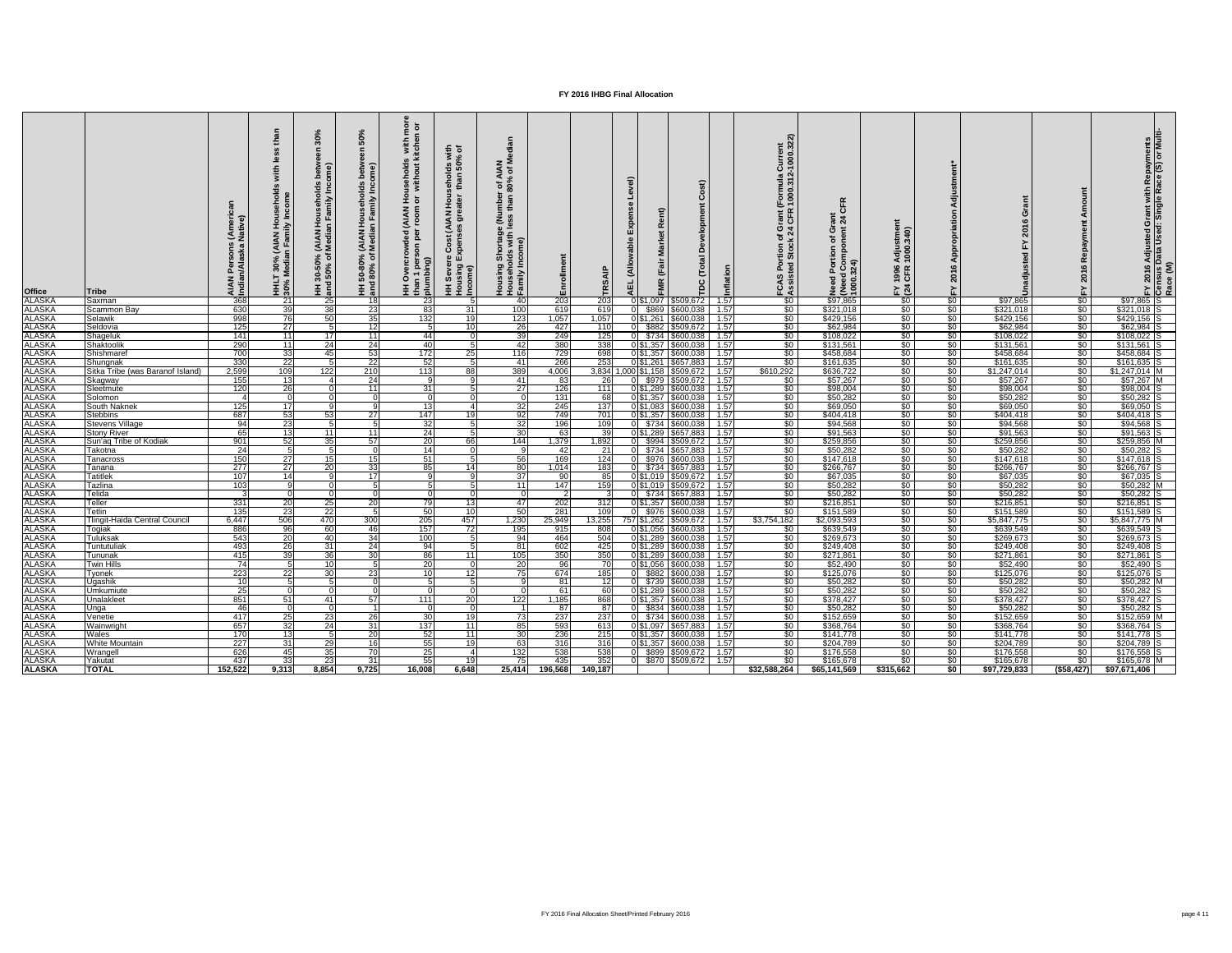| <b>Office</b>                    | ∣Tribe                                                                |                  | (AIAN<br>In Fami<br>30%<br>Iedia<br>Ξ Ş | ని స<br>ခွဲ အ   | នី<br>seho<br>mily l<br>(AIAN Hou)<br>Median Fa<br>್ದಿ ಕ<br>HH 50-80°<br>and 80% | $\overline{e}$ $\overline{p}$<br>with<br>itcheı<br>usehold:<br>without<br><b>AIAN</b><br>room<br><u>ted</u><br>per<br>$\frac{3}{5}$ $\frac{3}{5}$ | - 돌 호<br>$\overline{\mathbf{5}}$<br>sholds<br>han 50°<br>$rac{1}{2}$ $rac{1}{2}$<br>$\zeta$<br>$\overline{a}$<br>$\overline{\mathcal{E}}$<br>ပိ<br><b>Pa</b><br>Sever<br>Income)<br>$\overline{\pm}$ | $z \ge$<br>⊻ ≥<br>r of A<br>80%<br>្ល<br>ទី និ<br>vith<br>95<br>Housel<br>Family |                 |                 | ш                              |                | ပ<br>elopment<br>Ă<br>Total<br>TDC                   |                 | urrent<br>000.32:<br>$\sim$<br>ัormula<br>000.31<br>ဇ ပ | $\frac{1}{24}$<br><b>σ ε</b><br>$\frac{1}{2}$ | $\widehat{\mathbf{C}}$<br>1996<br>CFR<br>$E \overline{a}$ |                                  | ဖ<br>$\overline{\mathbf{S}}$           |                                    | ဖ<br>201                              | rant with Repayments<br>Single Race (S) or Mul<br>ত ⊡<br><b>Adjusted<br/>Data Used</b> |
|----------------------------------|-----------------------------------------------------------------------|------------------|-----------------------------------------|-----------------|----------------------------------------------------------------------------------|---------------------------------------------------------------------------------------------------------------------------------------------------|------------------------------------------------------------------------------------------------------------------------------------------------------------------------------------------------------|----------------------------------------------------------------------------------|-----------------|-----------------|--------------------------------|----------------|------------------------------------------------------|-----------------|---------------------------------------------------------|-----------------------------------------------|-----------------------------------------------------------|----------------------------------|----------------------------------------|------------------------------------|---------------------------------------|----------------------------------------------------------------------------------------|
| <b>CHICAGO</b><br><b>CHICAGO</b> | Aroostook Band of Micmac<br><b>Bad River Band</b>                     | 1,319<br>2,531   | 98<br>185                               | 132             | 116<br>281                                                                       | 25<br>-99                                                                                                                                         | 59<br>89                                                                                                                                                                                             | 213<br>430                                                                       | 1,100<br>7,923  | 999<br>2,338    | 204                            | \$679<br>\$643 | \$343,959<br>\$355,325                               | 1.57<br>1.57    | \$442,914<br>\$1,023,002                                | \$234,750<br>\$489,035                        | $\sqrt{50}$<br>$\sqrt{50}$                                | \$0<br>$\sqrt{60}$               | \$677,664<br>\$1,512,037               | (\$18,916<br>\$17,183              | $$658,748$ M<br>$$1,529,220$ M        |                                                                                        |
| <b>CHICAGO</b>                   | <b>Bay Mills Indian Community</b>                                     | 1,080            | 59                                      | 56              | 90                                                                               | <u>19</u>                                                                                                                                         | 37                                                                                                                                                                                                   | 66                                                                               | 1,646           | 1,216           | 194                            |                | $$667$ $$330,436$                                    | 1.57            | \$652,097                                               | \$142,246                                     | $\sqrt{50}$                                               | \$0                              | \$794,343                              | \$0                                | $$794,343$ M                          |                                                                                        |
| <b>CHICAGO</b><br><b>CHICAGO</b> | Boise Forte Band of Minnesota C<br>Catawba Indian Nation              | 607<br>6,036     | 55<br>435                               | 54<br>371       | 37<br>650                                                                        | 31<br>216                                                                                                                                         | 10 <sup>1</sup><br>356                                                                                                                                                                               | 97<br>1,393                                                                      | 2,988<br>3,018  | 1,996<br>1,836  | 231                            |                | $$744$ $$372,688$                                    | 1.57<br>1.57    | \$887,380<br>\$291,171                                  | \$142,581<br>\$1,267,599                      | \$25,424<br>$\sqrt{50}$                                   | $\sqrt{6}$<br>\$0                | \$1,029,961<br>\$1,558,770             | $\overline{50}$<br>(\$17,707       | $$1,029,961$ S<br>$$1,541,063$ S      |                                                                                        |
| <b>CHICAGO</b>                   | Cayuga Nation                                                         | 950              | 103                                     | - 77 I          | -91                                                                              | 44                                                                                                                                                | 88                                                                                                                                                                                                   | 272                                                                              | 475             | 475             |                                | \$768          | \$399,137                                            | 1.57            | \$0                                                     | \$386,052                                     | \$0                                                       | $\sqrt{60}$                      | \$386,052                              | <b>\$0</b>                         | $$386,052$ S                          |                                                                                        |
| <b>CHICAGO</b><br><b>CHICAGO</b> | <b>Coharie State Tribe</b><br>Eastern Cherokee                        | 2,481<br>8,223   | 199<br>471                              | 236<br>391      | 149<br>475                                                                       | 92<br>295                                                                                                                                         | 130<br>151                                                                                                                                                                                           | 564<br>1,039                                                                     | 1,600<br>15,045 | 1,600<br>13,562 | -219I                          | \$656<br>\$648 | \$298,313<br>\$289,996                               | 1.57<br>1.57    | \$113,159<br>\$1,776,856                                | \$472,946<br>\$1,129,586                      | $\sqrt[6]{}$<br>$\sqrt{30}$                               | \$0<br>$\sqrt{60}$               | \$586,105<br>\$2,906,442               | $\sqrt[6]{30}$<br>\$0              | \$586,105 M<br>\$2,906,442            |                                                                                        |
| <b>CHICAGO</b>                   | Fond Du Lac Band of Minnesota                                         | 7,025            | 605                                     | 443             | 466                                                                              | 286                                                                                                                                               | 380                                                                                                                                                                                                  | 1,242                                                                            | 3,902           | 3,379           | 203                            | \$755          | \$375,797                                            | 1.57            | \$1,733,102                                             | \$1,886,820                                   | $\sqrt{50}$                                               | $\sqrt[6]{30}$                   | \$3,619,922                            | \$0                                | $$3,619,922$ S                        |                                                                                        |
| <b>CHICAGO</b><br><b>CHICAGO</b> | <b>Forest County Potawatam</b><br>Grand Portage Band of Minn. Chi     | 808<br>536       | 13<br>39                                | 39 <sup>1</sup> | 11<br>68                                                                         | $\overline{32}$<br>$\overline{22}$                                                                                                                | $\overline{23}$<br>42                                                                                                                                                                                | - റ<br>126                                                                       | 1,295<br>1,107  | 1,352<br>477    | 195<br>175                     |                | $$643$ $$350,215$<br>$$721$ $$375,797$               | 1.57<br>1.57    | \$281,999<br>\$209,935                                  | \$77,327<br>\$151,454                         | $\sqrt{50}$<br>$\sqrt{50}$                                | $\sqrt{50}$<br>\$0               | \$359,326<br>\$361,389                 | $\sqrt{50}$<br><b>SO</b>           | \$359,326 M<br>$$361,389$ M           |                                                                                        |
| <b>CHICAGO</b>                   | <b>Grand Traverse Band</b>                                            | 4,943            | 237                                     | 225             | 457                                                                              | 192                                                                                                                                               | 251                                                                                                                                                                                                  | 846                                                                              | 4,101           | 3,204           |                                |                | $$746$ $$327,096$                                    | 1.57            | \$424,273                                               | \$885,023                                     | $\sqrt{50}$                                               | $\sqrt{30}$                      | \$1,309,296                            | \$0                                | \$1,309,296                           |                                                                                        |
| <b>CHICAGO</b><br><b>CHICAGO</b> | Haliwa-Saponi State Tribe<br>Hannahville Community                    | 2,811<br>427     | 255<br>21                               | 181<br>18I      | 152<br>30                                                                        | 96<br>21                                                                                                                                          | 124<br>18I                                                                                                                                                                                           | 557<br>54                                                                        | 3,719<br>780    | 3,604<br>611    |                                | \$643          | \$641 \$302,688<br>\$330,883                         | $-1.57$<br>1.57 | \$170,991<br>\$87,758                                   | \$569,332<br>\$83,695                         | $\sqrt{50}$<br>$\sqrt{50}$                                | \$0<br>\$0                       | \$740,323<br>\$171,453                 | $\sqrt{50}$<br>\$0                 | $$740,323$ S<br>\$171,453             |                                                                                        |
| <b>CHICAGO</b>                   | <b>Ho-Chunk Nation</b>                                                | 15,052           | 989                                     | 906             | 1,536                                                                            | 502                                                                                                                                               | 752                                                                                                                                                                                                  | 3,272                                                                            | 7,526           | 6,611           |                                | \$760          | \$350,215                                            | $-1.57$         | \$1,103,886                                             | \$3,132,786                                   | $\sqrt{50}$                                               | \$0                              | \$4,236,672                            | \$0                                | $$4,236,672$ M                        |                                                                                        |
| <b>CHICAGO</b><br><b>CHICAGO</b> | <b>Houlton Band of Maliseets</b><br>Keweenaw Bay Indian Communit      | 621<br>2,511     | 46<br>137                               | 37<br>129       | 54<br>209                                                                        | 12<br>45                                                                                                                                          | 28<br>87                                                                                                                                                                                             | -62<br>227                                                                       | 1,335<br>3,315  | 470<br>2,829    | 161l                           | \$679<br>\$669 | \$343,959<br>\$333,992                               | 1.57<br>1.57    | \$448,754<br>\$1,491,383                                | \$104,235<br>\$347,381                        | $\frac{1}{20}$<br>$\sqrt{50}$                             | \$0<br>$\sqrt[6]{}$              | \$552,989<br>\$1,838,764               | $\sqrt{50}$<br>\$0                 | \$552,989 M<br>$$1,838,764$ M         |                                                                                        |
| <b>CHICAGO</b>                   | Lac Courte Oreilles                                                   | 3,194            | 266                                     | 180             | 258                                                                              | 109                                                                                                                                               | 106                                                                                                                                                                                                  | 361                                                                              | 6,230           | 8,062           | 1591                           | \$643          | \$355,325                                            | 1.57            | $\sqrt{$2,086,212}$                                     | \$655,222                                     | \$0 <sub>1</sub>                                          | $\sqrt{50}$                      | \$2,741,434                            | \$0                                | $$2,741,434$ S                        |                                                                                        |
| <b>CHICAGO</b><br><b>CHICAGO</b> | Lac Du Flambeau Band<br>Lac Vieux Desert Banc                         | 2,446<br>155     | 137                                     | 122             | 183                                                                              | 51                                                                                                                                                | 54                                                                                                                                                                                                   | 256                                                                              | 3,432<br>67ZI   | 2,178<br>3101   | 1801                           | \$684          | \$350,215<br>\$643   \$333,992                       | 1.57<br>- 1.57  | \$1,162,237<br>\$206,303                                | \$386,735<br>\$46,610                         | $\sqrt{30}$<br>\$0.                                       | $\frac{1}{50}$<br>-\$0           | \$1,548,972<br>\$252,913               | \$0<br><b>SO</b>                   | $$1,548,972$ S<br>\$252,913 IS        |                                                                                        |
| <b>CHICAGO</b>                   | Leech Lake Band of Minnesota C                                        | 7,950            | 736                                     | 444             | 597                                                                              | $\overline{347}$                                                                                                                                  | $\overline{322}$                                                                                                                                                                                     | 1,432                                                                            | 8,937           | 8,875           |                                |                | \$723 \$352,878                                      | $-1.57$         | \$2,132,766                                             | \$1,902,437                                   | \$0 I                                                     | \$0                              | \$4,035,203                            | \$0                                | $$4,035,203$ S                        |                                                                                        |
| <b>CHICAGO</b><br><b>CHICAGO</b> | Little River Band of Ottawa<br>Little Traverse Bay Band               | 1,355<br>3,600   | 104<br>172                              | 164             | 117<br>333                                                                       | 72<br>140                                                                                                                                         | 731<br>183                                                                                                                                                                                           | 310<br>669                                                                       | 3,396<br>4,073  | 1,540<br>2,333  |                                | \$671          | \$327,096<br>0 \$700 \$335,100 1.57                  | 1.57            | \$0<br>\$0                                              | \$295,228<br>\$669,646                        | \$0 <sub>1</sub><br><b>SO</b> 1                           | $\sqrt{30}$<br>$\sqrt{30}$       | \$295,228<br>\$669,646                 | \$0<br>\$0 <sub>1</sub>            | $$295,228$ M<br>\$669,646 M           |                                                                                        |
| <b>CHICAGO</b>                   | Lower Sioux                                                           | 860              | 49                                      |                 | $\overline{25}$                                                                  | 13                                                                                                                                                | 58 <sup>1</sup>                                                                                                                                                                                      | 126                                                                              | 1,084           | 729             |                                |                | 232 \$643 \$355,325 1.57                             |                 | \$0                                                     | \$190,581                                     | $\sqrt{30}$                                               | $\sqrt{30}$                      | \$190,581                              | .ፍስ                                | $$190,581$ S                          |                                                                                        |
| <b>CHICAGO</b><br><b>CHICAGO</b> | Lumbee State Tribe<br><b>Mashantucket Pequot</b>                      | 70.644<br>291    | 4,669                                   | 3,113           | 4,991                                                                            | 2,219                                                                                                                                             | 3,122<br>42                                                                                                                                                                                          | 12,569                                                                           | 43,312<br>990   | 32,076<br>796   |                                |                | 170 \$653 \$298,313 1.57<br>0 \$1,065 \$407,544 1.57 |                 | \$1,142,363<br><b>SO</b>                                | \$12,896,264<br>\$77,710                      | \$0 <sub>1</sub><br>$\sqrt{30}$                           | $\sqrt{30}$<br>$\sqrt{6}$        | \$14,038,627<br>\$77,710               | -SO 1<br>\$0                       | $$14,038,627$ S<br>$\sqrt{$77,710}$ S |                                                                                        |
| <b>CHICAGO</b>                   | Mashpee Wampanoag                                                     | 2,940            | 189                                     | 146I            | 262                                                                              | -42                                                                                                                                               | 179                                                                                                                                                                                                  | 598                                                                              | 1,553           |                 |                                |                | 0 \$1,234 \$422,345 1.57                             |                 | -SO 1                                                   | \$696,757                                     | $\sqrt{30}$                                               | \$0                              | \$696,757                              | -SO 1                              | \$696,757 M                           |                                                                                        |
| <b>CHICAGO</b><br><b>CHICAGO</b> | Match-e-be-nash-she-wish Band<br>Menominee Indian Tribe               | 836<br>3,887     | 54<br>271                               | 156             | 74<br>219                                                                        | 24<br>146                                                                                                                                         | 411<br>68                                                                                                                                                                                            | 182<br>366                                                                       | 418<br>9,001    | 192<br>5,291    | 159I                           |                | 0 \$729 \$335,993 1.57<br>$$643 \mid $362,221$       | 1.57            | \$0<br>\$1,921,900                                      | \$191,225<br>\$649,418                        | $\sqrt{50}$<br>$\sqrt{50}$                                | $\sqrt{50}$<br>$\sqrt{50}$       | \$191,225<br>\$2,571,318               | $rac{1}{50}$<br>\$0                | $$191,225$ S<br>$$2,571,318$ S        |                                                                                        |
| <b>CHICAGO</b>                   | Miccosukee Tribe                                                      |                  |                                         |                 |                                                                                  |                                                                                                                                                   |                                                                                                                                                                                                      |                                                                                  | 400             | 589             |                                |                | 0 \$1,263 \$298,746                                  | 1.57            | <b>SO</b>                                               | \$50,282                                      | $\sqrt{30}$                                               | $\sqrt{30}$                      | \$50,282                               | <b>\$0</b> 1                       | $$50,282$ M                           |                                                                                        |
| <b>CHICAGO</b><br><b>CHICAGO</b> | Mille Lacs Band of Minnesota Chi<br>Mississippi Choctaw Tribe         | 4,091<br>11,591  | 253<br>497                              | 275<br>394      | 273<br>666                                                                       | 194<br>534                                                                                                                                        | 176<br>301                                                                                                                                                                                           | 692<br>1,153                                                                     | 3,800<br>9,483  | 2,337<br>8,313  | 228<br>152I                    |                | $$745$ $$379,106$<br>$$647$ $$274,599$               | 1.57<br>1.57    | \$736,785<br>\$1,803,238                                | \$868,439<br>\$1,314,281                      | $\sqrt{50}$<br>$\sqrt{30}$                                | \$0<br>$\sqrt{30}$               | \$1,605,224<br>$\overline{33,117,519}$ | \$0<br>(\$16,278)                  | $$1,605,224$ M<br>$$3,101,241$ M      |                                                                                        |
| <b>CHICAGO</b>                   | <b>MOWA Band of Choctaw Indians</b>                                   | 1.476            | $\overline{80}$                         |                 | 70                                                                               | 52                                                                                                                                                | 61                                                                                                                                                                                                   | 143                                                                              | 3,011           | 3,011           | 161I                           |                | \$603 \$282,506                                      | $-1.57$         | \$320,358                                               | \$220,098                                     | $\sqrt{30}$                                               | $\sqrt{30}$                      | \$540,456                              | SO.                                | \$540,456 S                           |                                                                                        |
| <b>CHICAGO</b>                   | Narragansett Tribe                                                    | 2,465<br>2,036   | 168<br>170                              | 160             | 219<br>248                                                                       | $\overline{11}$<br>50                                                                                                                             | 144<br>132                                                                                                                                                                                           | 548<br>592                                                                       | 2,732<br>1,146  | 2,732<br>372    |                                |                | $$956$ $$400,345$ 1.57                               |                 | \$0                                                     | \$549,780<br>\$501,389                        | $\sqrt{50}$<br>$\sqrt{50}$                                | \$0<br>\$0                       | \$549,780<br>\$501,389                 | \$0 <sub>1</sub><br>$\frac{1}{20}$ | \$549,780 M<br>\$501,389 M            |                                                                                        |
| <b>CHICAGO</b><br><b>CHICAGO</b> | Nottawaseppi Huron Band of Pota<br>Oneida Nation of New York          | 2,000            | 183                                     | 173<br>113      | 164                                                                              | 56                                                                                                                                                | 160                                                                                                                                                                                                  | 429                                                                              | 1,000           | 650             |                                |                | 0 \$689 \$346,213 1.57<br>251 \$771 \$375,137 1.57   |                 | <b>SO</b><br>\$207,525                                  | \$616,694                                     | $\sqrt{30}$                                               | $\sqrt{50}$                      | \$824,219                              | \$0                                | $$824,219$ S                          |                                                                                        |
| <b>CHICAGO</b>                   | Oneida Tribe                                                          | 13,432           | 805                                     | 624             | 1,232                                                                            | 432                                                                                                                                               | 492                                                                                                                                                                                                  | 2,461                                                                            | 16,761          | 5,382           |                                |                | 184 \$736 \$362,221                                  | 1.57            | \$1,296,290                                             | \$2,468,692                                   | $\overline{50}$                                           | \$0                              | \$3,764,982                            | $(\sqrt{21,722})$                  | $$3,743,260$ M                        |                                                                                        |
| <b>CHICAGO</b><br><b>CHICAGO</b> | Onondaga Nation<br>Pamunkey                                           | 39               |                                         |                 |                                                                                  |                                                                                                                                                   |                                                                                                                                                                                                      | 19 I                                                                             | 38              | 38 I            |                                |                | \$792   \$375,137   1.57<br>\$993   \$319,342        | 1.57            | -SO 1<br>\$0                                            | \$50,282<br>\$50,282                          | $\sqrt{30}$<br>$\sqrt{50}$                                | $\sqrt[6]{}$<br>$\sqrt[6]{}$     | \$50,282<br>\$50,282                   | -SO 1<br>$rac{1}{50}$              | \$50,282 M<br>$$50,282$ S             |                                                                                        |
| <b>CHICAGO</b>                   | Passamaquoddy Indian Tribe                                            | $\overline{722}$ | 63                                      |                 | -61                                                                              |                                                                                                                                                   |                                                                                                                                                                                                      | 57                                                                               | 1,364           | 707             | 193I                           |                | \$681   \$352,148                                    | 1.57            | \$867,079                                               | \$119,809                                     | $\sqrt{30}$                                               | \$0                              | \$986,888                              | -SO 1                              | \$986,888 S                           |                                                                                        |
| CHICAGO<br><b>CHICAGO</b>        | <b>Penobscot Tribe</b><br><b>Pleasant Point</b>                       | 2,264<br>1,445   | 231<br>143                              | 174l<br>୍ରସା    | 203<br>106                                                                       | 56<br>-36l                                                                                                                                        | 204<br>72                                                                                                                                                                                            | 547<br>267                                                                       | 2,367<br>2,014  | 640<br>906      | 181I<br>181                    |                | \$701   \$352,148<br>$$681$ $$352,148$               | 1.57<br>1.57    | \$371,387<br>\$555,790                                  | \$609,284<br>\$296,624                        | $\sqrt{50}$<br>$\frac{1}{20}$                             | $\sqrt{30}$<br>\$0 <sub>1</sub>  | \$980,671<br>\$852,414                 | <b>\$0</b><br>(\$7,394)            | \$980,671 M<br>\$845,020 M            |                                                                                        |
| <b>CHICAGO</b>                   | Poarch Band of Creek Indians                                          | 6,134            | 414                                     | 381             | 502                                                                              | 137                                                                                                                                               | 320                                                                                                                                                                                                  | 1,207                                                                            | 3,067           | 1,567           | 157                            |                | $$767$ $$282,506$                                    | 1.57            | \$467,741                                               | \$1,147,147                                   | $\overline{50}$                                           | \$0                              | \$1,614,888                            | .so i                              | $$1,614,888$ S                        |                                                                                        |
| <b>CHICAGO</b><br><b>CHICAGO</b> | Pokagon Band of Potawatom<br><b>Red Cliff Band of Lake Superior (</b> | 8,110<br>1,111   | 524<br>105                              | 516<br>68       | $\overline{721}$<br>$\overline{116}$                                             | 232<br>29                                                                                                                                         | 399<br>35                                                                                                                                                                                            | 1,746<br>171                                                                     | 4,055<br>5,414  | 1,712<br>2,504  | 238                            |                | \$733 \$400,208<br>144 \$643 \$355,325 1.57          | 1.57            | \$65,030<br>\$889,001                                   | \$2,200,647<br>\$241,670                      | \$0 <sub>1</sub><br>$\sqrt{30}$                           | $\sqrt{30}$<br>\$0               | \$2,265,677<br>\$1,130,671             | <b>SO</b><br>\$0                   | $$2,265,677$ S<br>$$1,130,671$ S      |                                                                                        |
| <b>CHICAGO</b>                   | <b>Red Lake Band of Chippewa</b>                                      | 8,771            | 747                                     | 413             | 409                                                                              | 418                                                                                                                                               | 239                                                                                                                                                                                                  | 1,234                                                                            | 11,262          | 10,338          | 186                            |                |                                                      |                 | \$2,070,621                                             | \$1,770,526                                   | \$0                                                       | $\frac{1}{20}$                   | \$3,841,147                            | <b>SO</b>                          | $$3,841,147$ S                        |                                                                                        |
| <b>CHICAGO</b><br><b>CHICAGO</b> | Sac & Fox Tribe of the Mississipp<br>Saginaw Chippewa                 | 880<br>6,554     | 60                                      |                 | 68<br>34                                                                         | 45<br>228                                                                                                                                         | 26<br>374                                                                                                                                                                                            | 178                                                                              | 1,334<br>3,277  | 1,384<br>1,799  | 196L<br>188I                   |                | $$609$ $$337,840$ 1.57                               | $\vert$ 1.57    | \$120,775<br>\$313,214                                  | \$195,932<br>\$742,278                        | $\sqrt{50}$<br>$\sqrt{50}$                                | \$0<br>\$0                       | \$316,707<br>\$1,055,492               | . የአ<br>\$0                        | $$316,707$ S<br>$$1,055,492$ M        |                                                                                        |
| <b>CHICAGO</b>                   | Saint Croix Chippewa                                                  | 1,548            | 86                                      | 75I             | 152                                                                              | -73                                                                                                                                               | 66                                                                                                                                                                                                   | 118                                                                              | 1,054           | 2,909           | 171 I                          |                | $$662$ $$355,325$                                    | 1.57            | \$1,144,104                                             | \$278,138                                     | $\sqrt{30}$                                               | $\sqrt{30}$                      | \$1,422,242                            | <b>SO</b>                          | $$1,422,242$ M                        |                                                                                        |
| <b>CHICAGO</b><br><b>CHICAGO</b> | Sault Ste. Marie Tribe<br>lSeminole Tribe                             | 14,573<br>1,448  | 797<br>17I                              | 750             | 1,211<br>-30                                                                     | 263<br>-91                                                                                                                                        | 505<br>56 <sup>I</sup>                                                                                                                                                                               | 2,311<br>-571                                                                    | 41,180<br>3,991 | 16,415<br>3,165 | 238                            |                | \$656 \$331,770                                      | 1.57<br>- 1.57  | \$2,703,668<br>-SO                                      | \$2,171,254<br>\$1,000,208                    | \$0 I<br>\$794,549                                        | $\sqrt{30}$<br>$\sqrt{30}$       | \$4,874,922<br>\$1,000,208             | -SO 1<br><b>SO</b>                 | \$4,874,922 M<br>\$1,000,208          |                                                                                        |
| <b>CHICAGO</b>                   | Seneca Nation of New York                                             | 4,299            | 330                                     | <b>2421</b>     | 313                                                                              | 126                                                                                                                                               | 241                                                                                                                                                                                                  | 684                                                                              | 8,124           | 3,794           | 159                            |                |                                                      | 1.57            | \$1,365,743                                             | \$1,148,419                                   | \$0                                                       | $\sqrt{30}$                      | \$2,514,162                            | -SO 1                              | $$2,514,162$ S                        |                                                                                        |
| <b>CHICAGO</b><br><b>CHICAGO</b> | <b>Shakopee Mdewakanton Sioux</b><br>Shinnecock Indian Nation         | 350<br>537       | 117                                     |                 |                                                                                  |                                                                                                                                                   | 44<br>70I                                                                                                                                                                                            | 146                                                                              | 391<br>1,292    | 655<br>368      | 232                            |                | \$996 \$399,778<br>0 \$1,718 \$470,715               | 1.57<br>1.57    | <b>SO</b><br>\$0                                        | \$87,142<br>\$229,245                         | $\sqrt{50}$<br>$\sqrt{50}$                                | \$0<br>\$0                       | \$87,142<br>\$229,245                  | \$0 <sub>1</sub><br>$\frac{1}{2}$  | $$87,142$ S<br>$$229,245$ M           |                                                                                        |
| <b>CHICAGO</b>                   | Sokaogon Chippewa Tribe                                               | 761              | 56                                      | 281             | -35 I                                                                            | .30I                                                                                                                                              | 21                                                                                                                                                                                                   |                                                                                  | 1,274           | 1,274           | 205                            |                | \$643 \$350,215                                      | $-1.57$         | \$784,605                                               | \$101,824                                     | $\overline{50}$                                           | \$0                              | \$886,429                              | \$0                                | \$886,429 M                           |                                                                                        |
| <b>CHICAGO</b><br><b>CHICAGO</b> | <b>St. Regis Mohawk Tribe</b><br>Stockbridge-Munsee Tribe             | 5,774<br>997     | 349<br>30                               | 353<br>64I      | 447<br>-61                                                                       | 214<br>40                                                                                                                                         | 320                                                                                                                                                                                                  | 1,005<br>120                                                                     | 11,703<br>1,569 | 11,702<br>6811  |                                |                | 228 \$743 \$354,344<br>162 \$643 \$352,216 1.57      | $\sqrt{1.57}$   | \$872,360<br>\$351,035                                  | \$1,181,532<br>\$164,666                      | $\overline{50}$<br>\$0 <sub>1</sub>                       | $\sqrt{50}$<br>\$0               | \$2,053,892<br>\$515,701               | (\$14,317<br>$($ \$397)            | \$2.039.575 M<br>$$515,304$ S         |                                                                                        |
| <b>CHICAGO</b>                   | Tonawanda Band of Senecas                                             |                  |                                         |                 |                                                                                  |                                                                                                                                                   |                                                                                                                                                                                                      |                                                                                  |                 |                 |                                |                | $$744$ $$399,137$   1.57                             |                 | <b>SO</b>                                               | \$50,282                                      | $\sqrt{30}$                                               | $\frac{1}{20}$                   | \$50,282                               | $\sqrt{50}$                        | \$50,282 M                            |                                                                                        |
| <b>CHICAGO</b><br><b>CHICAGO</b> | Tuscarora Nation<br>Upper Sioux Indian Community                      | 933              | 84                                      |                 |                                                                                  | <b>28</b>                                                                                                                                         | 34                                                                                                                                                                                                   | <b>2031</b>                                                                      | 4831            | 4391            |                                |                | \$768   \$386,740<br>232 \$643 \$392,005 1.57        | 1.57            | <b>SO</b><br>\$63,638                                   | \$50,282<br>\$205,247                         | \$0  <br>\$0 <sub>1</sub>                                 | $\sqrt[6]{}$<br>\$0 <sub>1</sub> | \$50,282<br>\$268,885                  | -SO 1<br>\$0 I                     | \$50,282 M<br>\$268,885 M             |                                                                                        |
| <b>CHICAGO</b><br>CHICAGO        | <b>Waccamaw Siouan State Tribe</b>                                    | 1,682            | 96                                      | 116             | 98                                                                               | 38                                                                                                                                                | 73                                                                                                                                                                                                   | 310                                                                              | 1,450           |                 | 1,450 170 \$632 \$298,313 1.57 |                |                                                      |                 | \$0                                                     | \$298,528                                     | \$0                                                       | $\sqrt{50}$                      | \$298,528                              | \$0                                | $$298,528$ S                          |                                                                                        |
| <b>CHICAGO</b>                   | Wampanoag Tribe of Gay Head<br>White Earth Band of Minnesota C        | 441<br>7,400     | 17 <sup>1</sup><br>626                  | -22 I<br>455    | 39<br>599                                                                        | 310                                                                                                                                               | 26<br>256                                                                                                                                                                                            | -501<br>1,400                                                                    | 1,065<br>19,506 | 304<br>7,926    | 644 \$1,295   \$527,428   1.57 |                |                                                      |                 | \$367,028<br>\$1,802,382                                | \$104,881<br>\$1,443,485                      | $\sqrt{50}$<br>\$0 <sub>1</sub>                           | $\sqrt{50}$<br>\$0 <sub>1</sub>  | \$471,909<br>\$3,245,867               | $($ \$6,214)<br>(\$108,945)        | \$465,695 M<br>$$3,136,922$ M         |                                                                                        |
| <b>CHICAGO</b>                   | <b>TOTAL</b>                                                          | 269,986          | 17,668                                  | 13,667          | 20,125                                                                           | 8,929                                                                                                                                             | 11,777                                                                                                                                                                                               | 45,185                                                                           | 309,580         | 205,004         |                                |                |                                                      |                 |                                                         | $$39,329,838$ $$52,689,950$                   | \$819,973                                                 | \$0                              | \$92,019,788                           | (\$194,707)                        | \$91,825,081                          |                                                                                        |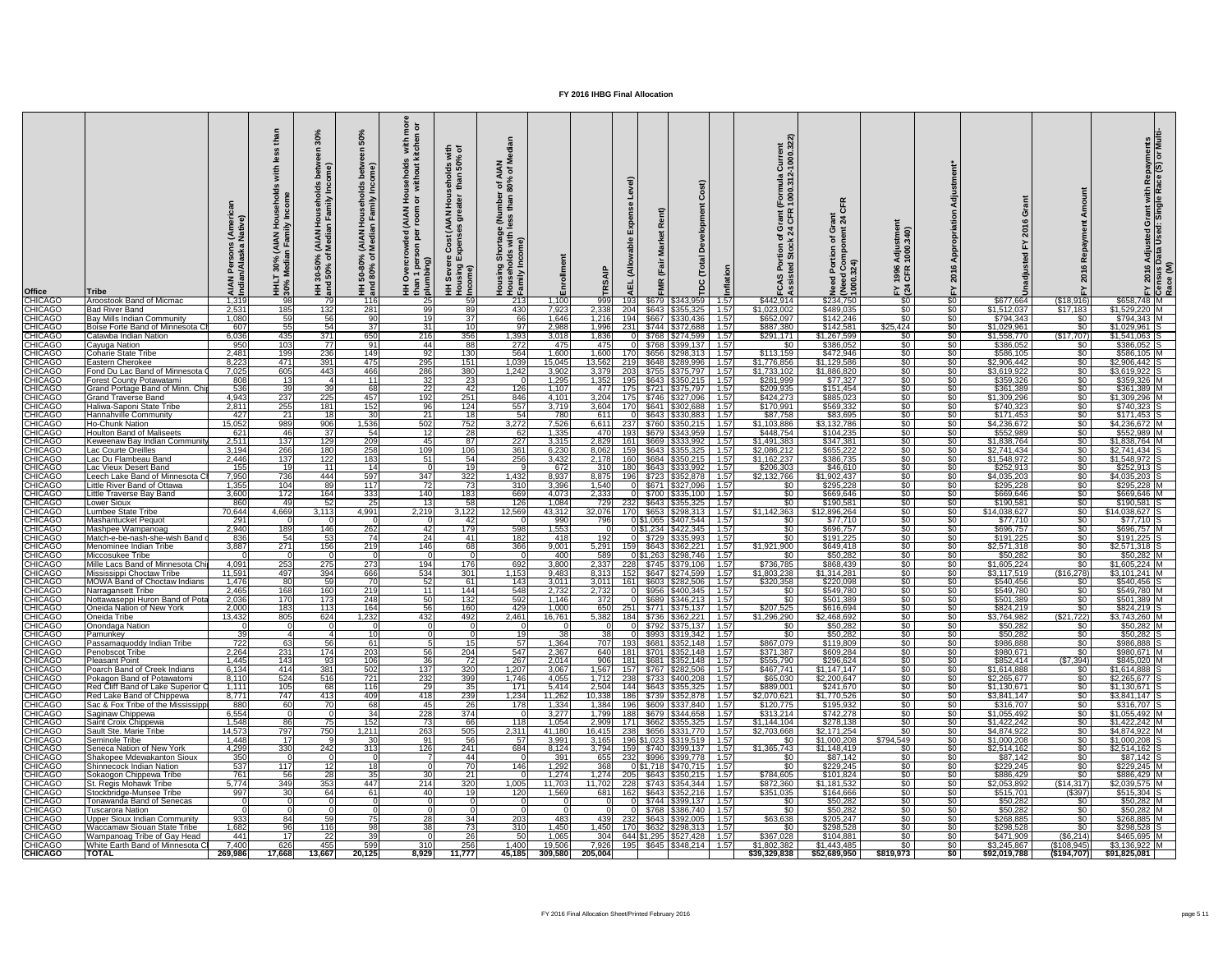| <b>Office</b>                  | AIA<br>Indi<br>lTribe                                                          | ≚ ≧<br>(AIAN<br>In Fami<br>30%<br>ledia<br>$\frac{1}{2}$ $\frac{1}{2}$ | <b>AIA</b><br>Med<br>$150\%$ | င္တ<br>lseho<br>Imily<br>)% (AIAN Hous<br>of Median Far<br>HH 50-80°<br>and 80% | 호 희<br>s with<br>kitche<br>usehold:<br>without<br><b>MAN)</b><br>$\frac{1}{2}$ $\frac{1}{2}$<br>$\frac{3}{5}$ $\frac{3}{5}$ | $\overline{z}$ $\overline{z}$<br>olds wi<br>an 50%<br>$\frac{1}{2}$<br>$rac{5}{46}$<br>$rac{1}{4}$ is not<br>ड<br>Cost<br>Sever<br>Ising<br>ome)<br><b>토 훈</b> | z ≅<br>ৰ চ<br>1 of A<br>80%<br><b>S</b> 32 | ollment          |                |            |       | $\mathbf C$<br>elopment<br>$\mathsf{P}\mathsf{S}$<br>Total<br><b>DC</b> |              | urrent<br>000.32:<br>$\overline{R}$<br>ัormula<br>000.31<br>ر ھ | $\mathbb{R}$<br>O<br>$\frac{1}{2}$<br>ចិ ដ<br>$\bar{\bullet}$ | 340)<br>1996<br>CFR<br>$\geq \frac{24}{2}$ |                       | ෆ                          |                            | Adjusted Grant with Repayments<br>Data Used: Single Race (S) or Multi- | $\frac{2016}{\text{N} \cdot \text{N}}$ |
|--------------------------------|--------------------------------------------------------------------------------|------------------------------------------------------------------------|------------------------------|---------------------------------------------------------------------------------|-----------------------------------------------------------------------------------------------------------------------------|----------------------------------------------------------------------------------------------------------------------------------------------------------------|--------------------------------------------|------------------|----------------|------------|-------|-------------------------------------------------------------------------|--------------|-----------------------------------------------------------------|---------------------------------------------------------------|--------------------------------------------|-----------------------|----------------------------|----------------------------|------------------------------------------------------------------------|----------------------------------------|
| <b>DENVER</b><br><b>DENVER</b> | 8,300<br>Assiniboine & Sioux Tribes of Ft.<br>10,702<br><b>Blackfeet Tribe</b> | 648<br>800                                                             | 509<br>479                   | 457<br>640                                                                      | 339<br>600                                                                                                                  | 300<br>316                                                                                                                                                     | 1,077<br>1,131                             | 13,141<br>17,138 | 7,023<br>9,088 | 145<br>148 | \$643 | \$326,434<br>$$643$ $$329,775$                                          | 1.57<br>1.57 | \$3,074,278<br>\$4,722,248                                      | \$1,616,944<br>\$2,027,475                                    | $\frac{1}{20}$<br>$\sqrt{50}$              | \$0<br>\$0            | \$4,691,222<br>\$6,749,723 | \$0<br>(\$69, 847          | $$4,691,222$ S<br>\$6,679,876 S                                        |                                        |
| <b>DENVER</b>                  | <b>Cheyenne River Sioux</b><br>8,039                                           | 695                                                                    | 355                          | 453                                                                             | 470                                                                                                                         | 342                                                                                                                                                            | 772                                        | 15,376           | 15,376         |            |       | \$640   \$293,756                                                       | 1.57         | \$3,971,403                                                     | \$1,507,695                                                   | $\frac{1}{2}$                              | \$0                   | \$5,479,098                | \$0                        | \$5,479,098                                                            |                                        |
| <b>DENVER</b>                  | Chippewa Cree of the Rocky Boy'<br>4,075                                       | 505                                                                    | 171                          | 115                                                                             | 471                                                                                                                         | 52                                                                                                                                                             | 466                                        | 6,842            | 3,379          | 217        | \$643 | \$315,767                                                               | 1.57         | \$1,854,942                                                     | \$894,437                                                     | $\sqrt{50}$                                | \$0                   | \$2,749,379                | $($ \$31,114)              | $$2,718,265$ S                                                         |                                        |
| <b>DENVER</b>                  | 2,561<br><b>Crow Creek Sioux</b>                                               | 315                                                                    | -911                         | .90                                                                             | 175                                                                                                                         | 64                                                                                                                                                             | 264                                        | 3,507            | 3,002          |            |       | \$754   \$295,757                                                       | 1.57         | \$1,315,923                                                     | \$469,115                                                     | $\frac{1}{30}$                             | \$0                   | \$1,785,038                | <b>SO</b>                  | $$1,785,038$ S                                                         |                                        |
| <b>DENVER</b>                  | 8,578<br>Crow Tribe                                                            | 407                                                                    | 414                          | 400                                                                             | 568                                                                                                                         | 203                                                                                                                                                            | 1,015                                      | 11,407           | 8,058          |            | \$646 | \$332,437                                                               | 1.57         | \$1,167,698                                                     | \$1,548,499                                                   | \$0 <sub>1</sub>                           | $\sqrt{50}$           | $\sqrt{$2,716,197}$        | \$0                        | $$2,716,197$ S                                                         |                                        |
| <b>DENVER</b>                  | Flandreau Santee Sioux<br>1,446                                                |                                                                        | 14                           | -14                                                                             |                                                                                                                             |                                                                                                                                                                |                                            | 723              | 1,922          |            |       | \$640   \$299,759                                                       | 1.57         | \$291,326                                                       | \$48,945                                                      | $\frac{1}{20}$                             | \$0                   | \$340,271                  | \$0                        | $$340,271$ S                                                           |                                        |
| <b>DENVER</b>                  | 3,504<br>Fort Belknap Indian Community                                         | 273                                                                    | 191                          | 181                                                                             | 206                                                                                                                         | 114                                                                                                                                                            | 355                                        | 6,304            | 6,035          |            |       | \$726 \$315,767                                                         | 1.57         | \$1,653,885                                                     | \$662,712                                                     | $\sqrt{50}$                                | $\sqrt{50}$           | \$2,316,597                | (\$571,758)                | $$1,744,839$ S                                                         |                                        |
| <b>DENVER</b>                  | 1,060<br><b>Goshute Reservation</b>                                            | 63                                                                     | 64                           | 95                                                                              | 56                                                                                                                          | 58                                                                                                                                                             | 198                                        | 530              | 185            |            |       | $$759$ $$311,319$                                                       | $-1.57$      | \$228,504                                                       | \$205,935                                                     | \$0                                        | \$0                   | \$434,439                  | \$0                        | \$434,439 M                                                            |                                        |
| <b>DENVER</b>                  | 1,678<br><b>Lower Brule Sioux</b>                                              | 121                                                                    | 91                           | $\overline{87}$                                                                 | 152                                                                                                                         | $\overline{56}$                                                                                                                                                | $\overline{114}$                           | 3,036            | 1,496          | 177        |       | \$641 \$303,761                                                         | 1.57         | \$982,533                                                       | \$331,175                                                     | $\sqrt{50}$                                | \$0                   | \$1,313,708                | $\sqrt{50}$                | $$1,313,708$ S                                                         |                                        |
| <b>DENVER</b>                  | 214,745<br>Navajo Nation                                                       | 18,436                                                                 | 9,408                        | 9,890                                                                           | 33,408                                                                                                                      | 4,477                                                                                                                                                          | 33,188                                     | 277,840          | 192,067        | 293        |       | $$743 \mid $327,542 \mid 1.57$                                          |              | \$29,233,603                                                    | \$57,205,270                                                  | \$0                                        | \$0                   | \$86,438,873               | \$0                        | \$86,438,873 S                                                         |                                        |
| <b>DENVER</b>                  | 6,243<br>Northern Arapahoe                                                     | 533                                                                    | 294                          | 404                                                                             | 379                                                                                                                         | 218                                                                                                                                                            | 1,065                                      | 10,046           | 6,068          | 149        |       | $$711$ $$311,319$                                                       | 1.57         | \$996,171                                                       | \$1,296,552                                                   | $\sqrt{50}$                                | $\sqrt{50}$           | \$2,292,723                | (\$3,227)                  | $$2,289,496$ S                                                         |                                        |
| <b>DENVER</b>                  | 5,607<br>Northern Cheyenne                                                     | 405                                                                    | 270                          | 259                                                                             | 486                                                                                                                         | 199                                                                                                                                                            | 614                                        | 10,496           | 4,986          |            |       | \$643   \$332,437                                                       | 1.57         | \$1,809,632                                                     | \$1,242,962                                                   | $\frac{1}{6}$                              | \$0                   | \$3,052,594                | $(\$160,853]$              | $$2,891,741$ S                                                         |                                        |
| <b>DENVER</b>                  | 931<br>NW Band of Shoshoni Nation                                              | 25                                                                     | 35                           | 78I                                                                             | 59                                                                                                                          | 25                                                                                                                                                             | 123                                        | 466              | 357            |            | \$610 | 5313,981                                                                | 1.57         | \$83,246                                                        | \$138,819                                                     | $\sqrt{50}$                                | \$0                   | \$222,065                  | \$0                        | $$222,065$ M                                                           |                                        |
| <b>DENVER</b>                  | 35,080<br>Oglala Lakota Sioux Tribe                                            | 1,929                                                                  | 1,269                        | 816                                                                             | 2,832                                                                                                                       | 643                                                                                                                                                            | 2,638                                      | 43,146           | 43,146         |            | \$640 | \$303,761                                                               | 1.57         | \$7,237,384                                                     | \$4,787,161                                                   | $\frac{1}{6}$                              | \$0                   | \$12,024,545               | \$0                        | $$12,024,545$ M                                                        |                                        |
| <b>DENVER</b>                  | 3,189<br>Omaha Tribe                                                           | 172                                                                    | 121                          | 165                                                                             | 273                                                                                                                         | 60                                                                                                                                                             | 294                                        | 5,853            | 1,634          |            | \$607 | \$324,665                                                               | 1.57         | \$926,792                                                       | \$576,036                                                     | \$0                                        | $\frac{6}{3}$         | \$1,502,828                | (\$30,390)                 | $$1,472,438$ S                                                         |                                        |
| <b>DENVER</b>                  | Paiute Indian Tribe of Utah<br>1,682                                           | 104                                                                    | -691                         | -931                                                                            | 160                                                                                                                         | 54                                                                                                                                                             | 107                                        | 841              | 841            | 218I       | \$692 | \$306,655                                                               | 1.57         | \$1,407,608                                                     | \$325,755                                                     | $\frac{1}{30}$                             | \$0                   | \$1,733,363                | \$0                        | $$1,733,363$ S                                                         |                                        |
| <b>DENVER</b>                  | 5,108<br>Ponca Tribe of Nebraska                                               | 451                                                                    | 362                          | 448                                                                             | 204                                                                                                                         | 244                                                                                                                                                            | 1,196                                      | 2,554            | 1,059          | 256        |       | \$746 \$324,665                                                         | 1.57         | \$348,058                                                       | \$1,240,423                                                   | \$0 <sub>1</sub>                           | $\frac{1}{2}$         | \$1,588,481                | \$6,826                    | \$1,595,307                                                            |                                        |
| <b>DENVER</b>                  | Rosebud Sioux<br>12,377                                                        | 1,484                                                                  | 645                          | 487                                                                             | 961                                                                                                                         | 826                                                                                                                                                            | 1,720                                      | 26,237           | 22,293         |            |       | \$640 \$303,761                                                         | 1.57         | \$4,855,047                                                     | \$3,177,477                                                   | $rac{1}{2}$                                | $rac{1}{2}$           | \$8,032,524                | \$0                        | $$8,032,524$ S                                                         |                                        |
| <b>DENVER</b><br><b>DENVER</b> | Salish and Kootenai Tribes<br>9,117<br>Santee Sioux Tribe                      | 681<br>732<br>82                                                       | 451<br>36                    | 659<br>57                                                                       | 314<br>21                                                                                                                   | 297<br><b>16</b>                                                                                                                                               | 1,371<br>74                                | 7,989<br>2,766   |                |            |       | $9,924$ 211 \$678 \$323,772 1.57<br>732 169 \$607 \$325,773 1.57        |              | \$2,718,541  <br>\$810,348                                      | \$1,699,607<br>\$139,362                                      | - \$0  <br>\$71,882                        | -\$0  <br>$\sqrt{50}$ | \$4,418,148<br>\$949,710   | $($ \$6,505)<br><b>\$0</b> | \$4,411,643 S<br>\$949,710 S                                           |                                        |
|                                | 3,347<br>Shoshone Tribe of the Wind River                                      | 286                                                                    | 158                          | $\boxed{216}$                                                                   | 203                                                                                                                         | 117                                                                                                                                                            | 497                                        | 3,994            |                |            |       | 4,036 149 \$711 \$311,319 1.57                                          |              | \$855,180                                                       | \$681,857                                                     | \$0                                        | \$0                   | \$1,537,037                | $\sqrt{50}$                | $$1,537,037$ S                                                         |                                        |
| DENVER<br>DENVER               | 4,865<br>Sisseton-Wahpeton Oyate                                               | 387                                                                    | 285                          | 238                                                                             | 234                                                                                                                         | 128                                                                                                                                                            | 385                                        | 11,763           |                |            |       | 11,763 133 \$641 \$293,756 1.57                                         |              | \$2,799,400                                                     | \$767,421                                                     | $\sqrt{50}$                                | $\overline{\$0}$      | \$3,566,821                | $\frac{1}{20}$             | $$3,566,821$ S                                                         |                                        |
| <b>DENVER</b>                  | <b>Skull Valley Band of Goshute</b>                                            | 37                                                                     |                              |                                                                                 |                                                                                                                             |                                                                                                                                                                |                                            | 162              | <b>26</b>      |            |       |                                                                         |              | -\$0 I                                                          | \$50,282                                                      | \$0                                        | \$0                   | \$50,282                   | \$0 <sub>1</sub>           | $$50,282$ S                                                            |                                        |
| <b>DENVER</b>                  | 2,097<br>Southern Ute Tribe                                                    | 141                                                                    | 116                          | 171                                                                             | 69                                                                                                                          | 75                                                                                                                                                             | 293                                        | 1,420            |                |            |       | 2,780 160 \$916 \$316,214 1.57                                          |              | \$907,456                                                       | \$328,345                                                     | \$0                                        | $\sqrt{50}$           | \$1,235,801                | $\sqrt{50}$                | \$1,235,801 M                                                          |                                        |
| <b>DENVER</b>                  | 4,702<br>Spirit Lake Sioux Tribe                                               | 303                                                                    | 220                          | 218                                                                             | 373                                                                                                                         | 88                                                                                                                                                             | 406                                        | 5,927            | 5,759          |            |       | 166 \$600 \$311,534 1.57                                                |              | \$1,832,158                                                     | \$812,674                                                     | \$0                                        | \$0                   | \$2,644,832                | (\$9,002)                  | $$2,635,830$ S                                                         |                                        |
| <b>DENVER</b>                  | 7,577<br><b>Standing Rock Sioux</b>                                            | 508                                                                    | 306                          | 404                                                                             | 488                                                                                                                         | 122                                                                                                                                                            | 437                                        | 14,170           | 11,054         |            |       | 164 \$617 \$315,090 1.57                                                |              | \$3,992,410                                                     | \$1,175,248                                                   | $\frac{1}{2}$                              | $\frac{1}{2}$         | \$5,167,658                | \$0                        | $$5,167,658$ S                                                         |                                        |
| <b>DENVER</b>                  | Three Affiliated Tribes Fort Bertho<br>6,154                                   | 497                                                                    | 291                          | 303                                                                             | 445                                                                                                                         | 234                                                                                                                                                            | 555                                        | 12,001           | 8,773          |            |       | 159 \$1,093 \$335,976 1.57                                              |              | \$3,797,345                                                     | \$1,322,271                                                   | $\sqrt{50}$                                | $\sqrt{50}$           | \$5,119,616                | $\sqrt{50}$                | $$5,119,616$ S                                                         |                                        |
| <b>DENVER</b>                  | 14,561<br>Turtle Mountain Band of Chippewa                                     | 1,282                                                                  | 667                          | 847                                                                             | 598                                                                                                                         | 558                                                                                                                                                            | 2,002                                      | 29,852           | 34,398         |            |       |                                                                         |              | \$4,618,475                                                     | \$2,878,630                                                   | \$0                                        | \$0                   | \$7,497,105                | \$6,310                    | $$7,503,415$ S                                                         |                                        |
| <b>DENVER</b>                  | Ute Indian Tribe Uintah & Ouray F<br>3,794                                     | 409                                                                    | 213                          | 240                                                                             | 231                                                                                                                         | 139                                                                                                                                                            | 744                                        | 3,174            | 3,174          |            |       |                                                                         |              | \$855,890                                                       | \$862,604                                                     | $\frac{1}{30}$                             | \$0 <sub>1</sub>      | \$1,718,494                | —\$0 l                     | $$1,718,494$ S                                                         |                                        |
| <b>DENVER</b>                  | 2,084<br>Ute Mountain Tribe                                                    | 211                                                                    | 148                          | 123                                                                             | 127                                                                                                                         | 39                                                                                                                                                             | 317                                        | 2,070            |                |            |       | $1,855$ 167 \$637 \$324,218 1.57                                        |              | \$922,722                                                       | \$425,926                                                     | $\sqrt{50}$                                | $\frac{1}{20}$        | \$1,348,648                | $\sqrt{50}$                | $$1,348,648$ S                                                         |                                        |
| <b>DENVER</b>                  | 2,422<br>Winnebago Tribe                                                       | 155                                                                    | 132                          | 147                                                                             | 177                                                                                                                         | 36                                                                                                                                                             | 240                                        | 5,246            | 1,490          |            |       | 140 \$607 \$324,665 1.57                                                |              | \$1,081,469                                                     | \$431,254                                                     | $\sqrt{50}$                                | $\sqrt{50}$           | \$1,512,723                | $\sqrt{50}$                | $$1,512,723$ S                                                         |                                        |
| <b>DENVER</b>                  | 3,586<br><b>Yankton Sioux</b>                                                  | 305                                                                    | 174                          | 236                                                                             | 249                                                                                                                         | 151                                                                                                                                                            | 428                                        | 8,300            | 2,800          |            |       |                                                                         |              | \$1,510,813                                                     | \$728,784                                                     | $\sqrt{50}$                                | $\sqrt{50}$           | \$2,239,597                | $\frac{1}{20}$             | $$2,239,597$ S                                                         |                                        |
| <b>DENVER</b>                  | <b>TOTAL</b><br>399,979                                                        | 32,623                                                                 | 18,048                       | 19,032                                                                          | 45,335                                                                                                                      | 10,250                                                                                                                                                         | 54,087                                     | 564,317          | 426,579        |            |       |                                                                         |              | \$92,862,488                                                    | \$91,607,652                                                  | \$71,882                                   | \$0                   | \$184,470,140              |                            | $(\$869,560)$ $$183,600,580$                                           |                                        |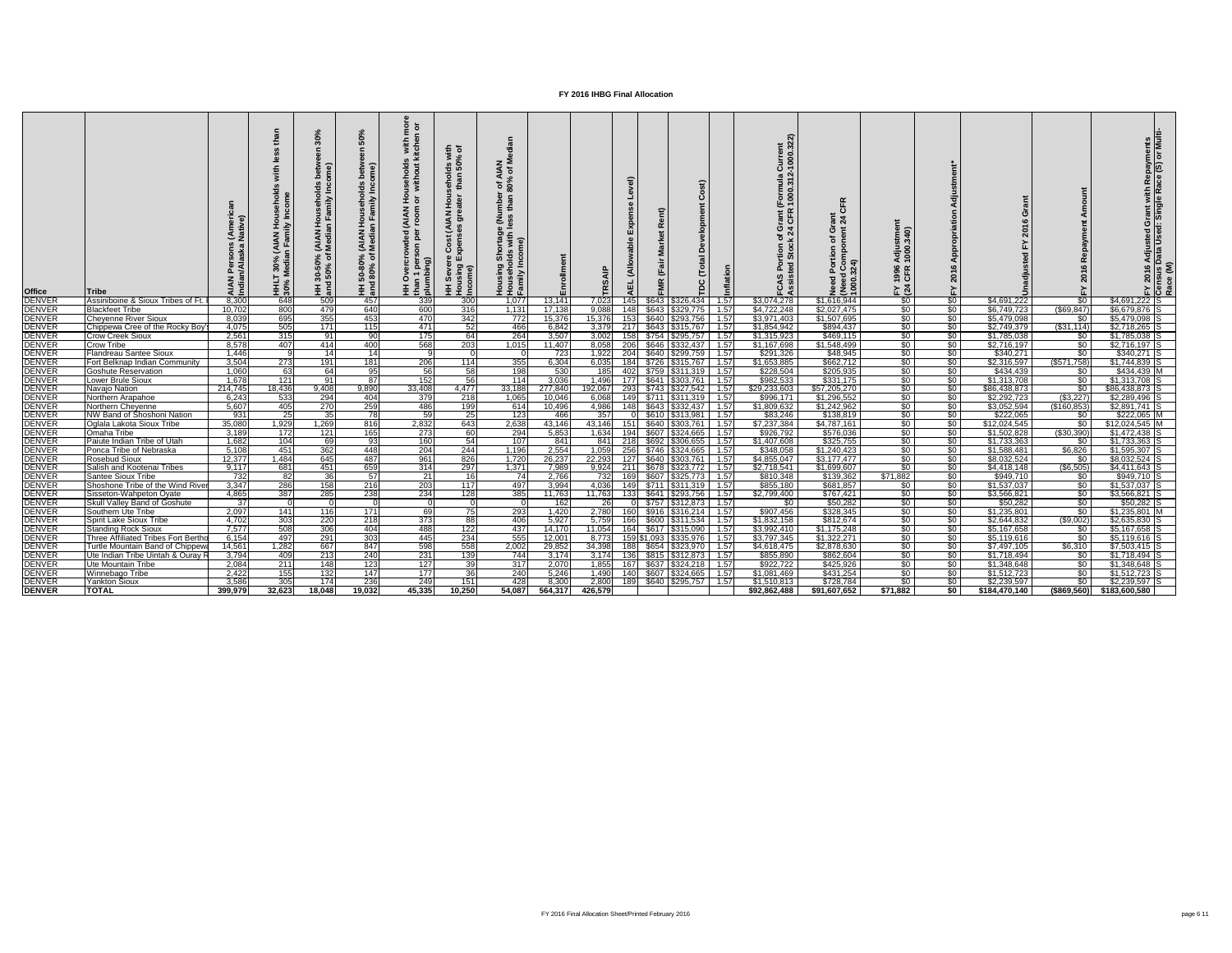| <b>Office</b>                      | <b>Tribe</b>                                                |                | 30%<br>ا•<br>ا<br>王 ë | ome)<br>mily<br><b>IAN</b><br>edia<br>ని స<br>50%<br>and | (AIAN<br>Media<br>వ్ శ<br>50-80°<br>  80%<br>포 로<br>도 | $\overline{9}$ $\overline{0}$<br><u>iou</u><br>HH Ove<br>  than 1<br>  plumbi | $\equiv$ $\sigma$<br>रू ह<br>8<br>8<br>8<br>오.<br>$\mathbf{z}$<br>$\overline{5}$<br><u>ड</u> \$<br>၉ ၅<br>Sev<br>HH Ser<br>Housin<br>Income | z ≅<br>ৰ চ<br><b>08</b><br>708<br>E £<br>rtag<br>with<br>효 오 오 |                |                |                |       | $\mathbf C$<br>$\Omega$<br>$\overline{\bullet}$<br>ヒ<br><b>PC</b>                           |              | urrent<br>000.32<br><u> ភ្នំ</u><br>ັດ<br>000.<br>000<br>ر ھ | ్త<br>$\frac{1}{2}$<br>こうしょう うちょう<br>1000<br>1000 | $\overline{40}$<br>$rac{1}{2}$<br>1996<br>CFR<br>$E \overline{a}$ |                                   | 201                      |                                     | h Repayments<br>tace (S) or Multi-<br>rant with<br>Single Ra<br>Adjusted Gr<br>Data Used: S |  |
|------------------------------------|-------------------------------------------------------------|----------------|-----------------------|----------------------------------------------------------|-------------------------------------------------------|-------------------------------------------------------------------------------|---------------------------------------------------------------------------------------------------------------------------------------------|----------------------------------------------------------------|----------------|----------------|----------------|-------|---------------------------------------------------------------------------------------------|--------------|--------------------------------------------------------------|---------------------------------------------------|-------------------------------------------------------------------|-----------------------------------|--------------------------|-------------------------------------|---------------------------------------------------------------------------------------------|--|
| <b>OKLAHOMA</b>                    | Absentee-Shawnee                                            | 8,160          | 367                   | 427                                                      | 674                                                   | 232                                                                           | 345                                                                                                                                         | 1,058                                                          | 4,080          | 25,583         | 138            | \$728 | \$275,618                                                                                   | 1.57         | \$1,802,176                                                  | \$1,255,783                                       | \$0 <sub>1</sub>                                                  | \$0                               | \$3,057,959              | (\$107,935)                         | $$2,950,024$ S                                                                              |  |
| <b>OKLAHOMA</b>                    | Alabama-Coushatta                                           | 546            | -311                  | 26                                                       | 52                                                    | 19                                                                            | 17                                                                                                                                          | 59                                                             | 1,113          | 511            |                |       | \$645 \$279,307                                                                             | 1.57         | \$157,319                                                    | \$81,020                                          | $rac{1}{\sqrt{2}}$                                                | $\frac{1}{2}$                     | \$238,339                | \$0                                 | $$238,339$ S                                                                                |  |
| <b>OKLAHOMA</b><br><b>OKLAHOMA</b> | Alabama-Quassarte Tribal Town<br><b>Apache Tribe</b>        | 672<br>2,084   | $\overline{32}$       | 37                                                       | 59                                                    | 20<br>73                                                                      | 22<br>77                                                                                                                                    | 128                                                            | 336            | 988<br>2,978   |                | \$783 | \$267,619<br>$$623$ $$280,216$                                                              | 1.57<br>1.57 | \$0                                                          | \$103,005<br>\$504,477                            | \$0<br>\$521,279                                                  | \$0<br>$\sqrt{30}$                | \$103,005                | $\sqrt{50}$<br>\$0                  | $$103,005$ S<br>$$1,146,812$ M                                                              |  |
| <b>OKLAHOMA</b>                    | Caddo Tribe                                                 | 3,437          | 124<br>204            | 92<br>151                                                | 147<br>242                                            | 120                                                                           | 127                                                                                                                                         | 251<br>576                                                     | 1,860<br>4,911 | 4,911          |                |       | $$625$ $$280,216$                                                                           | $-1.57$      | \$642,335<br>\$109,469                                       | \$473,915                                         | \$0 I                                                             | \$0                               | \$1,146,812<br>\$583,384 | $\sqrt{50}$                         | \$583,384 M                                                                                 |  |
| <b>OKLAHOMA</b>                    | Cherokee Nation                                             | 126,354        | 6,975                 | 6,647                                                    | 9,802                                                 | 3,497                                                                         | 4,905                                                                                                                                       | 22,004                                                         | 319,558        | 197,684        |                |       | $$674$ $$267,619$                                                                           | 1.57         | \$13,238,830                                                 | \$16,586,208                                      | $\sqrt[6]{}$                                                      | $\sqrt{50}$                       | \$29,825,038             | \$130,727                           | $$29,955,765$ M                                                                             |  |
| <b>OKLAHOMA</b>                    | Cheyenne-Arapaho Tribes                                     | 16,893         | 872                   | 707                                                      | 1,227                                                 | 627                                                                           | 700                                                                                                                                         | 2,722                                                          | 12,545         | 7,440          |                |       | \$687 \$282,654                                                                             | $-1.57$      | \$270,530                                                    | \$2,382,177                                       | \$0                                                               | \$0                               | \$2,652,707              | $($ \$35,362                        | $$2,617,345$ M                                                                              |  |
| <b>OKLAHOMA</b>                    | Chickasaw                                                   | 43,312         | 2,369                 | 2,412                                                    | 3,809                                                 | 1,076                                                                         | 1,703                                                                                                                                       | 7,734                                                          | 38,740         | 38,740         | 171 L          |       | \$635 \$267,109                                                                             | 1.57         | \$6,349,261                                                  | \$5,742,179                                       | $\sqrt{50}$                                                       | $\sqrt{50}$                       | \$12,091,440             | (\$24,331                           | \$12,067,109 M                                                                              |  |
| <b>OKLAHOMA</b>                    | Chitimacha Tribe                                            | 485            | -16                   | 11                                                       | -45                                                   | 11                                                                            |                                                                                                                                             | 64                                                             | 1,102          | 565            | 0L.            |       | \$639 \$279,762                                                                             | 1.57         | \$25,208                                                     | \$52,749                                          | $\sqrt[6]{}$                                                      | $\frac{1}{2}$                     | \$77,957                 | \$0                                 | $$77,957$ S                                                                                 |  |
| <b>OKLAHOMA</b>                    | <b>Choctaw Nation</b>                                       | 53,360         | 3,263                 | 3,243                                                    | 4,429                                                 | 1,548                                                                         | 2,146                                                                                                                                       | 10,365                                                         | 204,067        | 99,371         | 137            |       | $$635$ $$273,236$                                                                           | 1.57         | \$3,931,731                                                  | \$7,659,472                                       | $\sqrt{30}$                                                       | $\sqrt{50}$                       | \$11,591,203             | \$16,200                            | \$11,607,403 M                                                                              |  |
| <b>OKLAHOMA</b>                    | Citizen Potawatomi Nation                                   | 15,352         | 674                   | 817                                                      | 1,305                                                 | 417                                                                           | 630                                                                                                                                         | 2,771                                                          | 25,980         | 24,786         |                |       | $\sqrt{$748}{$275,618}$                                                                     | 1.57         | \$145,459                                                    | \$2,078,520                                       | $\sqrt[6]{}$                                                      | $\frac{1}{20}$                    | \$2,223,979              | <b>SO</b>                           | \$2,223,979                                                                                 |  |
| <b>OKLAHOMA</b>                    | <b>Comanche Nation</b>                                      | 10,715         | 637                   | 471                                                      | 754                                                   | 375                                                                           | 397                                                                                                                                         | 1,635                                                          | 12,514         | 15,312         |                |       | \$623 \$274,599                                                                             | 1.57         | \$1,002,900                                                  | \$1,426,080                                       | \$0 <sub>1</sub>                                                  | \$0                               | \$2,428,980              | (\$160,046)                         | $$2,268,934$ M                                                                              |  |
| <b>OKLAHOMA</b><br><b>OKLAHOMA</b> | Coushatta Tribe                                             | 30<br>199      | 12 <sup>1</sup>       |                                                          | -15<br>14                                             |                                                                               |                                                                                                                                             | 21<br>$\overline{22}$                                          | 924<br>1,374   | 805            |                |       | $$627$ $$279,762$                                                                           | 1.57         | \$0<br>\$41,034                                              | \$50,282<br>\$50,282                              | \$0<br>$rac{1}{\sqrt{2}}$                                         | \$0                               | \$50,282                 | $\sqrt{50}$<br>$\sqrt{50}$          | $$50,282$ S<br>$$91,316$ M                                                                  |  |
| <b>OKLAHOM</b>                     | Delaware Nation of West Oklahor<br>Delaware Tribe (eastern) |                |                       |                                                          |                                                       |                                                                               |                                                                                                                                             |                                                                |                | 284            | 158            |       | \$623 \$280,216<br>$$623$ $$267,619$                                                        | 1.57<br>1.57 | \$576,437                                                    | \$0                                               | \$82,108                                                          | $\sqrt{50}$<br>\$0                | \$91,316<br>\$576,437    | $rac{1}{\sqrt{2}}$                  | $$576,437$ M                                                                                |  |
| <b>OKLAHOMA</b>                    | <b>Eastern Shawnee Tribe</b>                                | 179            | -16I                  |                                                          |                                                       |                                                                               | 16 <sup>1</sup>                                                                                                                             | 14                                                             | 3,048          | 644            |                |       | \$633 \$287,761                                                                             | 1.57         | \$38,818                                                     | \$50,282                                          | \$0 <sub>1</sub>                                                  | \$0                               | \$89,100                 | $rac{1}{\sqrt{2}}$                  | \$89,100 M                                                                                  |  |
| <b>OKLAHOMA</b>                    | Fort Sill Apache Tribe                                      | 427            | 25                    | 19                                                       | -30                                                   | 15 <sup>1</sup>                                                               | 16                                                                                                                                          | -61                                                            | 727            | 610            |                |       | $$623$ $$280,216$                                                                           | 1.57         | \$40,686                                                     | \$57,706                                          | $\frac{1}{30}$                                                    | $\frac{1}{2}$                     | \$98,392                 | (\$5,551)                           | $$92,841$ M                                                                                 |  |
| <b>OKLAHOMA</b>                    | lowa Tribe of Kansas and Nebras                             | 956            | 45                    | 72                                                       |                                                       | 20                                                                            | 35                                                                                                                                          | 141                                                            | 4,455          | 2,729          |                | \$630 | \$322,030                                                                                   | 1.57         | \$298,446                                                    | \$144,338                                         | $\frac{6}{3}$                                                     | $\sqrt{30}$                       | \$442,784                | \$0                                 | \$442,784 M                                                                                 |  |
| <b>OKLAHOMA</b>                    | Iowa Tribe of Oklahoma                                      | 631            | 44                    | 24                                                       | 66                                                    | 34                                                                            | 19 <sup>l</sup>                                                                                                                             | 132                                                            | 748            | 2,824          | 1311           |       | \$654   \$279,363                                                                           | 1.57         | \$6,304                                                      | \$99,649                                          | $\frac{1}{30}$                                                    | $\frac{1}{2}$                     | \$105,953                | (\$3,247)                           | $$102,706$ M                                                                                |  |
| <b>OKLAHOMA</b>                    | Jena Band of Choctaw                                        | 486            | 23                    | 45                                                       | ახ                                                    | 20 <sub>l</sub>                                                               | 18                                                                                                                                          | 104                                                            | 243            | ျဒဒ္မျ         |                |       | $\begin{array}{ c c c c c c c c c } \hline 0 & $5670 & $5270,399 & 1.57 \hline \end{array}$ |              | $\frac{1}{2}$                                                | \$73,591                                          | \$0]                                                              | $\frac{1}{20}$                    | \$73,591                 | \$0 <sub>1</sub>                    | \$73,591 M                                                                                  |  |
| <b>OKLAHOMA</b>                    | <b>Kaw Nation</b>                                           | 3,494          | 230                   | 195                                                      | 328                                                   | 100                                                                           | 141                                                                                                                                         | 707                                                            | 3,403          | 4,295          |                |       | $0$ \$636 \$280,781 1.57                                                                    |              | \$362,682                                                    | \$528,747                                         | \$0                                                               | \$0                               | \$891,429                | $\frac{1}{6}$                       | \$891,429 M                                                                                 |  |
| <b>OKLAHOMA</b>                    | Kialegee Tribal Town                                        | 712            | 34                    | 39                                                       | 62                                                    | 21                                                                            | 24                                                                                                                                          | 136                                                            | 356            | 350            |                |       | 0 \$783 \$271,363 1.57                                                                      |              | -\$0 I                                                       | \$110,623                                         | \$0 <sub>1</sub>                                                  | \$0                               | \$110,623                | \$0 <sub>1</sub>                    | $$110,623$ S                                                                                |  |
| <b>OKLAHOMA</b>                    | Kickapoo Traditional Tribe of Texa                          | 847            | 170                   | 47                                                       | 11                                                    | 102                                                                           | 22                                                                                                                                          | 208                                                            | 459            | 366            |                |       | 180 \$643 \$271,252 1.57                                                                    |              | \$106,372                                                    | \$189,892                                         | $\frac{1}{2}$                                                     | $\frac{1}{2}$                     | \$296,264                | $rac{1}{\sqrt{2}}$                  | $$296,264$ M                                                                                |  |
| <b>OKLAHOMA</b><br><b>OKLAHOMA</b> | Kickapoo Tribe of Kansas<br>Kickapoo Tribe of Oklahoma      | 901<br>3,023   | -611<br>193           | 37<br>174                                                | 67<br>264                                             | 28<br>77 I                                                                    | 18<br> 133                                                                                                                                  | 120<br>614                                                     | 1,654<br>2,675 | 1,178<br>2,675 |                |       | 128 \$636 \$286,454<br>0 \$639 \$272,782 1.57                                               | 1.57         | \$691,626<br>\$95,584                                        | \$128,789<br>\$442,507                            | \$12,590<br>$\frac{1}{30}$                                        | $\overline{50}$<br>$\sqrt{50}$    | \$820,415<br>\$538,091   | ( \$42,481)<br>— \$0                | $$777,934$ S<br>\$538,091 M                                                                 |  |
| <b>OKLAHOMA</b>                    | Kiowa Tribe                                                 | 7,647          | 454                   | 336                                                      | 538                                                   | 268                                                                           | 284                                                                                                                                         | 1,253                                                          | 11,000         | 10,927         |                |       | 0 \$683 \$280,216 1.57                                                                      |              | \$289,261                                                    | \$1,048,879                                       | $\sqrt{50}$                                                       | $\sqrt{50}$                       | \$1,338,140              | $rac{1}{5}$                         | $$1,338,140$ M                                                                              |  |
| <b>OKLAHOMA</b>                    | Miami Tribe                                                 | 490            | $\overline{18}$       | 19I                                                      | -42                                                   |                                                                               | 17                                                                                                                                          | 79                                                             | 4,099          | 575            |                |       | $0$ \$633 \$287,761 1.57                                                                    |              | - \$0                                                        | \$58,191                                          | \$0                                                               | $\overline{\phantom{0}50}$        | \$58,191                 | \$0                                 | $$58,191$ M                                                                                 |  |
| <b>OKLAHOMA</b>                    | Modoc Tribe                                                 | 94             |                       |                                                          |                                                       |                                                                               |                                                                                                                                             |                                                                | 181            | 181            |                |       | 152 \$633 \$287,761 1.57                                                                    |              | \$81,946                                                     | \$50,282                                          | \$0                                                               | \$0 <sub>1</sub>                  | \$132,228                | $rac{1}{\sqrt{2}}$                  | $$132,228$ M                                                                                |  |
| <b>OKLAHOMA</b>                    | Muscogee (Creek) Nation                                     | 101,611        | 5,053                 | 5,657                                                    | 8,887                                                 | 2,696                                                                         | 3,702                                                                                                                                       | 19,059                                                         | 72,169         | 55,817         |                |       | 144 \$747 \$267,619 1.57                                                                    |              | \$2,517,071                                                  | \$13,319,335                                      | \$0                                                               | $\sqrt{50}$                       | \$15,836,406             | \$18,996                            | \$15,855,402 M                                                                              |  |
| <b>OKLAHOMA</b>                    | <b>Osage Nation</b>                                         | 11,206         | 656                   | 719                                                      | 955                                                   | 204                                                                           | 296                                                                                                                                         | 2,330                                                          | 19,929         | 11,960         |                |       | $0$ \$783 \$270,854 1.57                                                                    |              | \$0                                                          | \$1,414,483                                       | $\frac{1}{2}$                                                     | \$0                               | \$1,414,483              | —\$0 I                              | $$1,4\overline{14,483}$ M                                                                   |  |
| <b>OKLAHOMA</b>                    | Otoe-Missouria Tribe                                        | 468            | $-45$                 | 35                                                       | -43                                                   | 15                                                                            | 18                                                                                                                                          | 74                                                             | 3,107          | 1,903          |                |       | 146 \$623 \$280,781 1.57                                                                    |              | \$290,610                                                    | \$86,716                                          | $\frac{1}{2}$                                                     | $\sqrt{50}$                       | \$377,326                | $\frac{1}{2}$                       | $$377,326$ S                                                                                |  |
| <b>OKLAHOMA</b>                    | Ottawa Tribe                                                | 1,574<br>3,229 | 105                   | 148                                                      | 122<br>217                                            | 39                                                                            | 85                                                                                                                                          | 374<br>512                                                     | 2,536          | 911            |                |       | $0$ \$633 \$287,761                                                                         | 1.57         | <b>\$0</b>                                                   | \$277,085<br>\$435,302                            | $\sqrt{50}$                                                       | \$0                               | \$277,085<br>\$602,099   | $\frac{1}{2}$<br>$rac{1}{\sqrt{2}}$ | $$277,085$ M                                                                                |  |
| <b>OKLAHOMA</b><br><b>OKLAHOMA</b> | <b>Pawnee Nation</b><br>Peoria Tribe                        | 2,352          | 162<br>86             | 159<br>92                                                | 200                                                   | 101<br>$\overline{28}$                                                        | 129<br>84                                                                                                                                   | 164                                                            | 3,394<br>2,761 | 1,361<br>2,761 |                |       | 138 \$623 \$280,781<br>137 \$633 \$287,761                                                  | 1.57<br>1.57 | \$166,797<br>\$1,214,014                                     | \$246,220                                         | $\frac{1}{20}$<br>$\frac{1}{30}$                                  | $\frac{1}{2}$<br>\$0 <sub>1</sub> | \$1,460,234              | $\frac{1}{2}$                       | \$602,099 M<br>$$1,460,234$ M                                                               |  |
| <b>OKLAHOMA</b>                    | Ponca Tribe                                                 | 2,560          | 168                   | 143                                                      | 240                                                   | 73                                                                            | 103                                                                                                                                         | 513                                                            | 3,195          | 3,146          |                |       | 129 \$635 \$280,781 1.57                                                                    |              | \$596,979                                                    | \$384,482                                         | \$0                                                               | $\sqrt{50}$                       | \$981,461                | $\frac{1}{2}$                       | $$981,461$ M                                                                                |  |
| OKLAHOMA                           | Prairie Band Potawatomi Nation                              | 618            | 10                    | 42                                                       | -27                                                   | 52                                                                            | 10                                                                                                                                          | -62                                                            | 4,841          | 2,622          |                |       | 166 \$701 \$286,454 1.57                                                                    |              | \$128,099                                                    | \$121,331                                         | \$58,877                                                          | $\frac{1}{2}$                     | \$249,430                | $rac{1}{\sqrt{2}}$                  | $$249,430$ S                                                                                |  |
| <b>OKLAHOMA</b>                    | <b>Quapaw Tribe</b>                                         | 2,201          | 124                   | 150                                                      | 207                                                   | 52                                                                            | 71                                                                                                                                          | 482                                                            | 4,776          | 1,765          |                |       | 0 \$633 \$287,761 1.57                                                                      |              | <b>SO</b>                                                    | \$321,111                                         | \$0 <sub>1</sub>                                                  | \$0                               | \$321,111                | $\sqrt{50}$                         | $$321,111$ M                                                                                |  |
| <b>OKLAHOMA</b>                    | Sac and Fox Nation of Missouri                              | 65             |                       |                                                          |                                                       |                                                                               |                                                                                                                                             |                                                                | 482            | 442            |                |       | 163 \$629 \$286,454 1.57                                                                    |              | \$172,975                                                    | \$50,282                                          | \$0                                                               | \$0                               | \$223,257                | $\frac{1}{2}$                       | $$223,257$ M                                                                                |  |
| <b>OKLAHOMA</b>                    | Sac and Fox Nation, Oklahoma                                | 7,898          | 543                   | 586                                                      | 591                                                   | 213                                                                           | 327                                                                                                                                         | 1,632                                                          | 3,949          | 9,277          |                |       | 131 \$649 \$275,618 1.57                                                                    |              | \$425,214                                                    | \$1,188,712                                       | \$0                                                               | \$0                               | \$1,613,926              | $($ \$65,995)                       | $$1,547,931$ M                                                                              |  |
| <b>OKLAHOMA</b>                    | Seminole Nation                                             | 6,215          | 360                   | 352                                                      | 470                                                   | 217                                                                           | 175                                                                                                                                         | 1,130                                                          | 15,123         | 4,504          |                |       | 157 \$623 \$272,782 1.57                                                                    |              | \$958,752                                                    | \$816,500                                         | \$0                                                               | \$0                               | \$1,775,252              | - \$0                               | $$1,775,252$ M                                                                              |  |
| <b>OKLAHOMA</b><br><b>OKLAHOMA</b> | Seneca-Cayuga<br>Shawnee                                    | 862            | 30 <sup>l</sup>       | 53<br>$\Omega$                                           | -91                                                   | 30 <sup>1</sup>                                                               | 30 <sub>l</sub>                                                                                                                             | 175                                                            | 5,557<br>2,113 | 1,290<br>912   | $\overline{0}$ |       | $0$ \$626 \$287,761 1.57<br>$ $286,343$   1.57                                              |              | -\$0 I<br>$\frac{1}{20}$                                     | \$127,356<br>\$50,282                             | $\frac{1}{20}$<br>$\sqrt{50}$                                     | $\frac{1}{2}$<br>$\sqrt{50}$      | \$127,356<br>\$50,282    | \$0 I<br>$\frac{1}{2}$              | $$127,356$ M<br>$$50,282$ M                                                                 |  |
| <b>OKLAHOMA</b>                    | <b>Thiopthiocco Tribal Town</b>                             | 1,668          | 80                    | 92                                                       | 146                                                   | 49                                                                            | 55                                                                                                                                          | 319                                                            | 834            | 25,097         |                |       | $0$ \$783 \$271,363                                                                         | 1.57         | $\frac{1}{20}$                                               | \$258,504                                         | $\frac{1}{2}$                                                     | \$0                               | \$258,504                | $\frac{1}{2}$                       | $$258,504$ S                                                                                |  |
| <b>OKLAHOMA</b>                    | Tonkawa Tribe                                               | 713            | $\overline{79}$       | 29                                                       | -45                                                   | 23                                                                            | 37                                                                                                                                          | -911                                                           | 576            | 959            | 169            |       | $$636$ $$280,781$                                                                           | 1.57         | \$440,209                                                    | \$113,655                                         | $\frac{1}{20}$                                                    | $\sqrt{50}$                       | \$553,864                | $\frac{1}{2}$                       | $$553,864$ M                                                                                |  |
| <b>OKLAHOMA</b>                    | <b>Tunica-Biloxi Tribe</b>                                  | 1,839          | 172                   | 35                                                       | 132                                                   | 57                                                                            | 128                                                                                                                                         | 340                                                            | 1,040          | 332            |                |       | $0$ \$657 \$270,399 1.57                                                                    |              | $rac{1}{\sqrt{2}}$                                           | \$306,968                                         | $\sqrt{50}$                                                       | $\sqrt{50}$                       | \$306,968                | \$0                                 | \$306,968 M                                                                                 |  |
| <b>OKLAHOMA</b>                    | <b>United Keetoowah</b>                                     | 9,147          | 505                   | 481                                                      | 710                                                   | 253                                                                           | 355                                                                                                                                         | 1,696                                                          | 14,322         | 14,311         |                |       | $\overline{0}$ \$623 \$267,619                                                              | $\vert$ 1.57 | <b>\$0</b>                                                   | \$1,213,954                                       | \$0                                                               | \$0                               | \$1,213,954              | $\frac{1}{2}$                       | $$1,213,954$ M                                                                              |  |
| <b>OKLAHOMA</b>                    | <b>Wichita Tribe</b>                                        | 1,200          | - 71 I                | 53                                                       | 84                                                    | -42                                                                           | 44                                                                                                                                          | $\overline{112}$                                               | 2,586          | 1,715          |                |       | 0 \$623 \$280,216 1.57                                                                      |              | \$387,428                                                    | \$152,624                                         | $\frac{1}{2}$                                                     | \$0                               | \$540,052                | \$0 <sub>1</sub>                    | \$540,052 M                                                                                 |  |
| <b>OKLAHOMA</b>                    | <b>Wyandotte Nation</b>                                     | 3,171          | 201                   | 148                                                      | 288                                                   | 95                                                                            | 197                                                                                                                                         | 622                                                            | 4,279          | 2,179          |                |       | $0$ \$627 \$287,761 1.57                                                                    |              | \$48,018                                                     | \$542,751                                         | \$0                                                               | $\sqrt{50}$                       | \$590,769                | $\sqrt{50}$                         | \$590,769 M                                                                                 |  |
| <b>OKLAHOMA</b>                    | <b>TOTAL</b>                                                | 460,083        | 25,355                | 25,036                                                   | 37,561                                                | 12,958                                                                        | 17,672                                                                                                                                      | 82,661                                                         | 829,721        | 590,709        |                |       |                                                                                             |              | \$37,650,580                                                 | \$62,857,278                                      | \$674,854                                                         | SO                                | \$100,507,858            |                                     | $(279, 025)$ \$100,228,833                                                                  |  |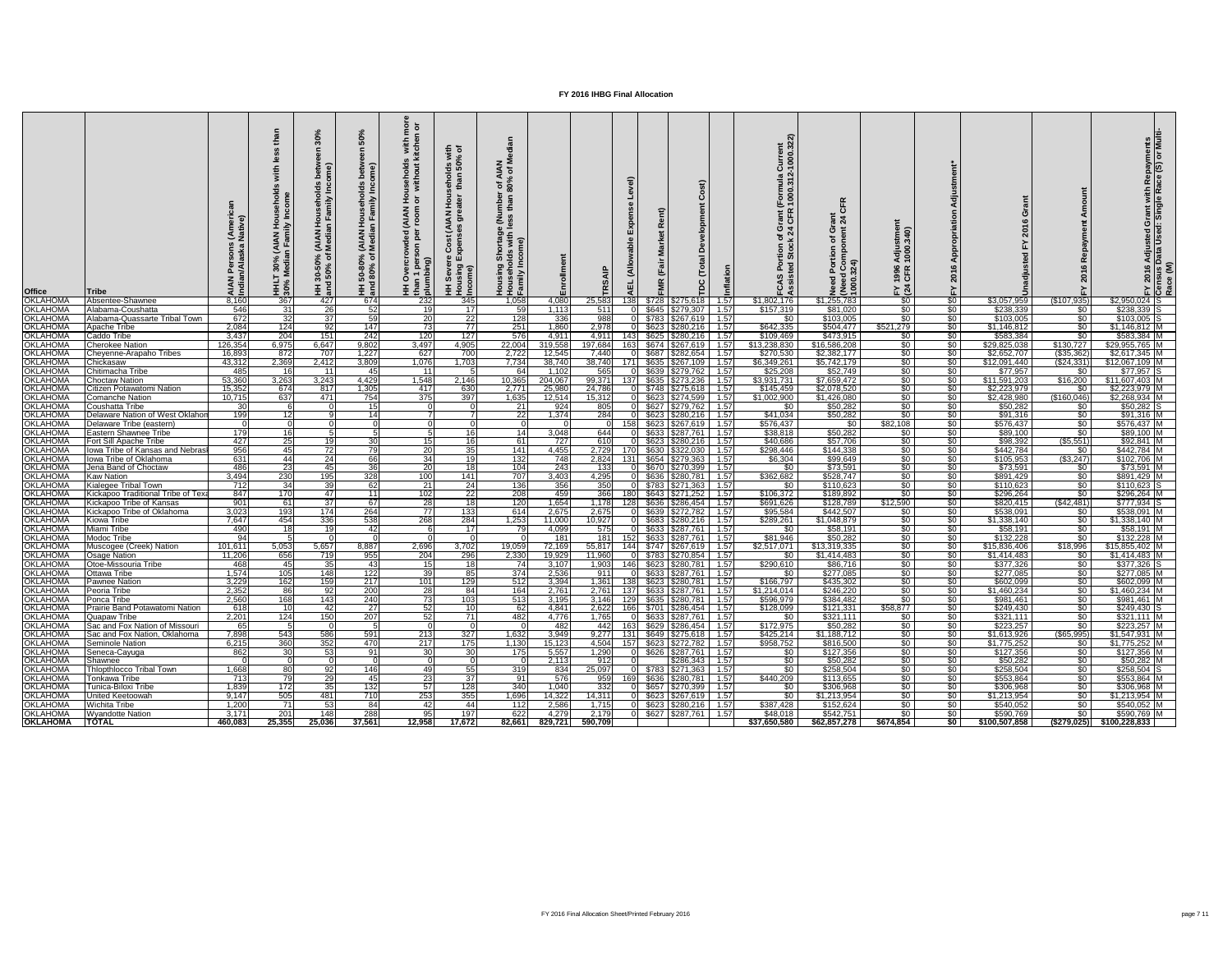| <b>Office</b>                    | Tribe                                                           | AIA<br>Indi            | ≚ ≧<br>(AIAN)<br>In Fami<br>30%<br>ledia<br>$\bar{z}$ is | <b>AIA</b><br>Med<br>ని ర<br>$150\%$ | င္တ<br>seho<br>mily<br>)% (AIAN Hous<br>of Median Far<br>HH 50-80°<br>and 80% | 호 희<br>with<br>itche<br>usehold:<br>without<br><b>MAN)</b><br>$\frac{1}{2}$<br>$\frac{3}{2}$ $\frac{3}{2}$ | $\equiv$ 0<br>seholds wi<br>than 50%<br>$rac{1}{4}$<br>$\tilde{\mathbf{z}}$<br>ិ<br>ड<br>$\tilde{S}$<br><b>PO</b><br>Seve<br>ome)<br><b>토 훈</b><br>$\tilde{\mathbf{e}}$ | $z \ge$<br>ৰ *<br>1 of A<br>80%<br>mbel<br>than<br><b>S</b> 20<br>ூ<br>ntag<br>with<br>$\circ$ |                         |                         |                                      |                                                          | $\mathbf C$<br>opment<br>Ă<br>Total<br><b>TDC</b> | urrent<br>000.32:<br>$\frac{a}{\alpha}$<br>ัormula<br>000.31<br>E EE<br>ច ក | -C<br>$\frac{1}{24}$<br>C<br><b>DOCR</b><br>Sider | stme<br>340)<br>1996<br>CFR<br>$F \times 24$ |                            | O<br>ဖ<br>$\overline{8}$ |                                  | ဖ<br>$\frac{201}{2}$        | rant with Repayments<br>Single Race (S) or Multi<br>⊡ ق<br><b>Adjusted<br/>Data Used</b> |
|----------------------------------|-----------------------------------------------------------------|------------------------|----------------------------------------------------------|--------------------------------------|-------------------------------------------------------------------------------|------------------------------------------------------------------------------------------------------------|-------------------------------------------------------------------------------------------------------------------------------------------------------------------------|------------------------------------------------------------------------------------------------|-------------------------|-------------------------|--------------------------------------|----------------------------------------------------------|---------------------------------------------------|-----------------------------------------------------------------------------|---------------------------------------------------|----------------------------------------------|----------------------------|--------------------------|----------------------------------|-----------------------------|------------------------------------------------------------------------------------------|
| PHOENIX                          | Acoma Pueblo                                                    | 3,320                  | 127                                                      | 20                                   | 180<br>35                                                                     | 244                                                                                                        |                                                                                                                                                                         | 312                                                                                            | 4,819                   | 4,762                   | 278I                                 | $$631$ $$315,767$                                        | 1.57                                              | \$562,691                                                                   | \$541,187                                         | $\sqrt[6]{}$                                 | \$0                        | \$1,103,878              | $\sqrt{50}$                      | $$1,103,878$ S              |                                                                                          |
| <b>PHOENIX</b><br><b>PHOENIX</b> | Agua Caliente Band of Cahuilla<br>Ak-Chin                       | 349<br>856             | 42<br>63                                                 | 46I                                  | 79                                                                            | 20<br>76                                                                                                   | 42                                                                                                                                                                      | 96<br>157                                                                                      | 418<br>730              | 418<br>984              | \$908                                | 0 \$1,153 \$370,992<br>\$319,769                         | $\vert$ 1.57<br>1.57                              | $\sqrt{50}$<br>\$233,207                                                    | \$124,528<br>\$168,488                            | \$0<br>$\sqrt[6]{30}$                        | \$0<br>\$0                 | \$124,528<br>\$401,695   | \$0<br>$rac{1}{50}$              | $$124,528$ M<br>\$401,695 S |                                                                                          |
| <b>PHOENIX</b>                   | Alturas Rancheria                                               |                        |                                                          |                                      |                                                                               |                                                                                                            |                                                                                                                                                                         |                                                                                                | 11                      |                         |                                      | \$643 \$419,110                                          | 1.57                                              | \$0                                                                         | \$50,282                                          | $\sqrt{50}$                                  | $\sqrt{50}$                | \$50,282                 | $\sqrt{50}$                      | $$50,282$ S                 |                                                                                          |
| <b>PHOENIX</b>                   | <b>Augustine Band of Cahuilla</b>                               |                        |                                                          |                                      |                                                                               |                                                                                                            |                                                                                                                                                                         |                                                                                                | -81                     |                         |                                      |                                                          | 1.57                                              | $\frac{1}{3}$                                                               | \$50,282                                          | $\frac{1}{30}$                               | $\sqrt{50}$                | \$50,282                 | <b>\$0</b>                       | $$50,282$ M                 |                                                                                          |
| <b>PHOENIX</b>                   | Barona Group of Capitan Grande                                  | 418                    |                                                          |                                      |                                                                               | 20                                                                                                         |                                                                                                                                                                         |                                                                                                | 539                     | 550                     | 395 \$1,390                          | \$361,602                                                | 1.57                                              | \$67,237                                                                    | \$109,591                                         | \$91,355                                     | $\sqrt{6}$                 | \$176,828                | \$0                              | \$176,828                   |                                                                                          |
| <b>PHOENIX</b>                   | Bear River Band Rohnerville Ran                                 | 122                    | 27                                                       |                                      |                                                                               | 12                                                                                                         | 11                                                                                                                                                                      | 46                                                                                             | 291                     | 231                     |                                      | $$933$ $$422,434$                                        | 1.57                                              | \$0                                                                         | \$68,962                                          | \$0 <sub>2</sub>                             | $\sqrt[6]{}$               | \$68,962                 | $\sqrt{50}$                      | $$68,962$ S                 |                                                                                          |
| <b>PHOENIX</b>                   | <b>Berry Creek Rancheria</b>                                    | 1,252                  | 95                                                       | 84 I                                 | 123                                                                           | 61                                                                                                         | 106                                                                                                                                                                     | 277                                                                                            | 626                     | 427                     |                                      | \$870   \$411,106                                        | 1.57                                              | \$219,038                                                                   | \$390,390                                         | $\sqrt{50}$                                  | $\sqrt{60}$                | \$609,428                | \$0                              | \$609,428 M                 |                                                                                          |
| <b>PHOENIX</b><br><b>PHOENIX</b> | Big Lagoon Rancheria<br><b>Big Pine Paiute Tribe</b>            | 24<br>362              | 10 <sup>1</sup><br>39                                    | 10<br>18 <sup>1</sup>                | <b>25</b>                                                                     | 10                                                                                                         | 19                                                                                                                                                                      | $\overline{20}$<br>57                                                                          | 17<br>627               | 414                     | \$901<br>233                         | \$933   \$422,434<br>\$395,098                           | 1.57<br>1.57                                      | $\frac{1}{3}$<br>\$296,854                                                  | \$50,282<br>\$98,207                              | $\frac{1}{30}$<br>$\sqrt{50}$                | \$0<br>$\sqrt{50}$         | \$50,282<br>\$395,061    | $\frac{1}{2}$<br>$\sqrt{50}$     | $$50,282$ S<br>\$395,061 S  |                                                                                          |
| <b>PHOENIX</b>                   | <b>Big Sandy Rancheria</b>                                      | 1,032                  | 73                                                       | .50 l                                | 70                                                                            | 89                                                                                                         | 67                                                                                                                                                                      | 192                                                                                            | 516                     | 405                     |                                      | $$808 \mid $410,660 \mid 1.57$                           |                                                   | -\$0 I                                                                      | \$356,666                                         | \$0                                          | \$0                        | \$356,666                | <b>SO</b>                        | \$356,666                   |                                                                                          |
| <b>PHOENIX</b>                   | Big Valley Band of Pomo Indians                                 | 1,624                  | 98                                                       | 99                                   | 127                                                                           | 81                                                                                                         | 107                                                                                                                                                                     | 324                                                                                            | 812                     | 382                     |                                      | $$853$ $$425,113$                                        | 1.57                                              | $rac{1}{\sqrt{2}}$                                                          | \$450,801                                         | $\sqrt{50}$                                  | $\sqrt{60}$                | \$450,801                | \$0                              | \$450,801 M                 |                                                                                          |
| <b>PHOENIX</b>                   | <b>Bishop Paiute Tribe</b>                                      | 1,656                  | 525                                                      | 247                                  | 278                                                                           | 152                                                                                                        | 152                                                                                                                                                                     | 983                                                                                            | 1,895                   | 1,651                   | 233I                                 | $$901$ $$395,098$                                        | 1.57                                              | \$743,697                                                                   | \$1,112,474                                       | $\sqrt{50}$                                  | $\sqrt{50}$                | \$1,856,171              | (\$25,267]                       | \$1,830,904                 |                                                                                          |
| <b>PHOENIX</b>                   | <b>Blue Lake Rancheria</b>                                      | 42                     | 10 <sup>1</sup>                                          |                                      |                                                                               |                                                                                                            |                                                                                                                                                                         | 10I                                                                                            | 51                      |                         |                                      | \$933 \$422,434                                          | 1.57                                              | \$0                                                                         | \$50,282                                          | $\sqrt{60}$                                  | $\frac{1}{20}$             | \$50,282                 | \$0                              | $$50,282$ S                 |                                                                                          |
| <b>PHOENIX</b>                   | Bridgeport Paiute Indian Colony                                 | 25                     | 14                                                       |                                      |                                                                               |                                                                                                            |                                                                                                                                                                         |                                                                                                | 131                     |                         | 233 \$1,141 \$395,098                |                                                          | 1.57                                              | \$183,165                                                                   | \$50,282                                          | $\sqrt{50}$                                  | $\sqrt{50}$                | \$233,447                | \$0                              | $$233,447$ S                |                                                                                          |
| <b>PHOENIX</b>                   | Buena Vista Rancheria                                           | 16                     |                                                          |                                      |                                                                               |                                                                                                            |                                                                                                                                                                         |                                                                                                | 8                       |                         | \$986                                | \$413,107                                                | 1.57                                              | \$0 <sub>1</sub>                                                            | \$50,282                                          | \$0                                          | $\sqrt{60}$                | \$50,282                 | \$0 <sub>1</sub>                 | \$50,282 M                  |                                                                                          |
| <b>PHOENIX</b><br><b>PHOENIX</b> | Cabazon Band<br>Cahto Tribe (Laytonville)                       | $\overline{22}$<br>242 | 15 <sub>l</sub>                                          | 16                                   |                                                                               | 14I                                                                                                        |                                                                                                                                                                         | 16 <sup>1</sup>                                                                                | 30 <sup>1</sup><br>121  | 461<br>293              | 01\$1.153 1<br>380 \$1,147 \$425,113 | \$370,992                                                | 1.57<br>1.57                                      | $rac{1}{\sqrt{2}}$<br>\$303,815                                             | \$50,282<br>\$71,757                              | $\sqrt{30}$<br>\$0 <sub>1</sub>              | $\sqrt{30}$<br>$\sqrt{30}$ | \$50,282<br>\$375,572    | $\sqrt[6]{30}$<br>\$0            | $$50,282$ M<br>$$375,572$ S |                                                                                          |
| <b>PHOENIX</b>                   | Cahuilla Band                                                   | 131                    |                                                          |                                      |                                                                               | 20                                                                                                         |                                                                                                                                                                         | 13 <sub>l</sub>                                                                                | 397                     | 293                     | 395 \$1,153 \$370,992                |                                                          | 1.57                                              | \$32,110                                                                    | \$50,282                                          | $\sqrt[6]{30}$                               | $\sqrt{6}$                 | \$82,392                 | \$8,730                          | $$91,122$ S                 |                                                                                          |
| <b>PHOENIX</b>                   | California Valley Miwok Tribe                                   |                        |                                                          |                                      |                                                                               |                                                                                                            |                                                                                                                                                                         |                                                                                                |                         |                         | ΩL                                   | \$882   \$411,106   1.57                                 |                                                   | <b>SO</b>                                                                   | \$50,282                                          | \$0                                          | \$0 ∣                      | \$50,282                 | <b>SO</b> 1                      | \$50,282 M                  |                                                                                          |
| <b>PHOENIX</b>                   | Campo Band                                                      | 287                    | 41 I                                                     |                                      |                                                                               | 26                                                                                                         |                                                                                                                                                                         | 47                                                                                             | 302                     | 304                     | 391 \$1.390   \$361.602   1.57       |                                                          |                                                   | \$522,949                                                                   | \$145,306                                         | \$164,510                                    | \$0                        | \$668,255                | \$0.                             | \$668,255 S                 |                                                                                          |
| <b>PHOENIX</b>                   | Cedarville Rancheria                                            | 25                     |                                                          |                                      |                                                                               |                                                                                                            |                                                                                                                                                                         | 14                                                                                             | 33                      | .37I                    |                                      | $$643 \mid $419,110 \mid 1.57$                           |                                                   | \$0                                                                         | \$50,282                                          | \$0                                          | $\sqrt{6}$                 | \$50,282                 | \$0                              | $$50,282$ S                 |                                                                                          |
| <b>PHOENIX</b>                   | Chemehuevi                                                      | 171                    | 31                                                       |                                      | <b>22</b>                                                                     |                                                                                                            |                                                                                                                                                                         |                                                                                                | 1,137                   | 226                     | 374 \$1,153   \$365,374   1.57       |                                                          |                                                   | \$816,247                                                                   | \$47,042                                          | \$68,048                                     | \$0                        | \$863,289                | $rac{1}{50}$                     | \$863,289 S                 |                                                                                          |
| <b>PHOENIX</b>                   | Cher-ae Heights (Trinidad Ranche                                | 75                     |                                                          |                                      | 10                                                                            |                                                                                                            |                                                                                                                                                                         | -20 l                                                                                          | 222                     | 186 <sup> </sup>        |                                      | \$933   \$422,434                                        | $\vert$ 1.57                                      | -\$0 I                                                                      | \$50,282                                          | \$0 <sub>1</sub>                             | $\sqrt{30}$                | \$50,282                 | \$0 <sub>1</sub>                 | $$50,282$ S                 |                                                                                          |
| <b>PHOENIX</b><br><b>PHOENIX</b> | Chicken Ranch Rancheria<br>Cloverdale Rancheria                 | 872                    | 56                                                       | 56 <sup>1</sup>                      |                                                                               | 50                                                                                                         | 54                                                                                                                                                                      | 177                                                                                            | 25<br>436               | 25 <sub>l</sub><br>4361 | OI\$1.370 I                          | $$952 \mid $409,105 \mid 1.57$<br>\$432,886              | 1.57                                              | \$13,949<br>\$0                                                             | \$50,282<br>\$293,692                             | $\sqrt{60}$<br>\$0 <sub>1</sub>              | $\sqrt{30}$<br>$\sqrt{30}$ | \$64,231<br>\$293,692    | <b>SO</b> 1<br>\$0               | $$64,231$ M<br>\$293,692    |                                                                                          |
| <b>PHOENIX</b>                   | Cochiti Pueblo                                                  | 862                    | 29                                                       |                                      | .53                                                                           | 45                                                                                                         |                                                                                                                                                                         | 95                                                                                             | ,180                    | 6411                    |                                      | \$836   \$315,767                                        | 1.57                                              | \$187,199                                                                   | \$134,469                                         | $\sqrt{30}$                                  | $\sqrt{30}$                | \$321,668                | <b>SO</b> 1                      | \$321,668                   |                                                                                          |
| <b>PHOENIX</b>                   | Cocopah Tribe                                                   | 660                    | 65                                                       | 55                                   | -37                                                                           | 57                                                                                                         |                                                                                                                                                                         | -81                                                                                            | 940                     | 1,081                   | 376I                                 | \$854   \$318,215                                        | 1.57                                              | \$738,013                                                                   | \$133,615                                         | \$0                                          | \$0                        | \$871,628                | $\sqrt{50}$                      | $$871,628$ S                |                                                                                          |
| <b>PHOENIX</b>                   | <b>Cold Springs Rancheria</b>                                   | 211                    | 14                                                       |                                      | <b>22</b>                                                                     | 10                                                                                                         |                                                                                                                                                                         |                                                                                                | 213                     | 213                     | 378I                                 | \$853 \$410,660                                          | 1.57                                              | \$347,606                                                                   | \$43,456                                          | $\frac{1}{20}$                               | \$0                        | \$391,062                | \$0                              | \$391,062 S                 |                                                                                          |
| <b>PHOENIX</b>                   | <b>Colorado River Indian Tribes</b>                             | 2,656                  | 183                                                      | 121                                  | 153                                                                           | 87                                                                                                         |                                                                                                                                                                         | 171                                                                                            | 4,070                   | 2,304                   | 194                                  | $$761$ $$365,374$   1.57                                 |                                                   | \$1,756,613                                                                 | \$461,258                                         | \$0 <sub>1</sub>                             | $\sqrt{30}$                | \$2,217,871              | ( \$59,476]                      | $$2,158,395$ S              |                                                                                          |
| <b>PHOENIX</b>                   | Colusa - Cachil DeHe Band                                       | 79                     | 15                                                       |                                      |                                                                               | 10                                                                                                         |                                                                                                                                                                         | 25                                                                                             | 69 I                    | 109                     |                                      | 0 \$775 \$411,106 1.57                                   |                                                   | -SO 1                                                                       | \$50,282                                          | $\sqrt{30}$                                  | \$0                        | \$50,282                 | <b>SO</b>                        | $$50,282$ M                 |                                                                                          |
| <b>PHOENIX</b><br><b>PHOENIX</b> | Cortina Rancheria of Wintun India<br>Coyote Valley Band         | 304<br>734             | 18 <br>47I                                               | 22<br>47 I                           | -21<br>55                                                                     | 12<br>42                                                                                                   | 24<br>45                                                                                                                                                                | 61<br>119                                                                                      | 152<br>$\overline{373}$ | 164<br>320              | 222 \$1,149   \$425,113   1.57       | 0 \$789 \$413,107 1.57                                   |                                                   | $rac{1}{\sqrt{2}}$<br>\$269,119                                             | \$100,318<br>\$235,109                            | \$0<br>$\sqrt{30}$                           | \$0<br>\$0                 | \$100,318<br>\$504,228   | \$0<br><b>SO</b>                 | \$100,318 S<br>\$504,228 S  |                                                                                          |
| <b>PHOENIX</b>                   | Death Valley Timba-sha Shoshon                                  | 782                    | 101                                                      | 50 I                                 |                                                                               | -15                                                                                                        |                                                                                                                                                                         | 222                                                                                            | 391                     | 273                     |                                      | \$901   \$395,098                                        | $\sqrt{1.57}$                                     | <b>SO</b>                                                                   | \$221,926                                         | $\sqrt{50}$                                  | $\frac{1}{20}$             | \$221,926                | \$24,890                         | \$246,816 M                 |                                                                                          |
| <b>PHOENIX</b>                   | Dry Creek Rancheria                                             | 2,140                  | 129                                                      | 131                                  | 167                                                                           | 107                                                                                                        | 141                                                                                                                                                                     | 427                                                                                            | 1,070                   | 591                     | 380 \$1,370 \$432,886                |                                                          | 1.57                                              | \$0                                                                         | \$604,730                                         | $\sqrt{30}$                                  | \$0                        | \$604,730                | \$0.                             | \$604,730 M                 |                                                                                          |
| <b>PHOENIX</b>                   | Duck Valley Shoshone-Paiute                                     | 4,060                  | 240                                                      | 268                                  | 371                                                                           | 238                                                                                                        | 203                                                                                                                                                                     | 797                                                                                            | 2,030                   | 1,427                   | -3771                                | \$825   \$352,431                                        | 1.57                                              | \$1,049,371                                                                 | \$1,059,884                                       | $\sqrt{30}$                                  | \$0                        | \$2,109,255              | \$0                              | $$2,109,255$ S              |                                                                                          |
| <b>PHOENIX</b>                   | Duckwater Shoshone                                              | 691                    | 41                                                       | 411                                  | 62                                                                            | -37                                                                                                        | 38                                                                                                                                                                      | 127                                                                                            | 387                     | 114                     | 4021                                 |                                                          | 1.57                                              | \$339,336                                                                   | \$160,583                                         | $\sqrt{30}$                                  | $\sqrt{30}$                | \$499,919                | (\$10,465)                       | \$489,454 M                 |                                                                                          |
| <b>PHOENIX</b>                   | Elem (Sulphur Bank Rancheria)                                   | 238                    | 15                                                       |                                      |                                                                               |                                                                                                            |                                                                                                                                                                         | 48                                                                                             | 119                     | 246                     |                                      | $$853 \mid $425,113$                                     | 1.57                                              | <b>\$0</b>                                                                  | \$79,078                                          | $\sqrt[6]{30}$                               | $\sqrt[6]{}$               | \$79,078                 | \$0                              | \$79,078                    |                                                                                          |
| <b>PHOENIX</b><br><b>PHOENIX</b> | Elk Valley Rancheria<br><b>Ely Shoshone</b>                     | 52<br>1,088            | 64I                                                      |                                      | -99                                                                           | -64 I                                                                                                      | 54                                                                                                                                                                      | 26<br>201                                                                                      | 93<br>599               | 48 I<br>300l            | 402                                  | \$835   \$413,107<br>$$748$ $$370,440$                   | 1.57<br>1.57                                      | <b>SO</b><br>\$346,989                                                      | \$50,282<br>\$295,923                             | $\sqrt{30}$<br>$\sqrt{50}$                   | $\sqrt{30}$<br>\$0         | \$50,282<br>\$642,912    | $rac{1}{50}$<br>\$0 <sub>1</sub> | $$50,282$ S<br>\$642,912 S  |                                                                                          |
| <b>PHOENIX</b>                   | Enterprise Rancheria                                            | 1.700                  | 129                                                      | 114                                  | 168                                                                           | $\overline{83}$                                                                                            | 144                                                                                                                                                                     | 395                                                                                            | 916                     | 438                     |                                      | \$870 \$411,106                                          | $-1.57$                                           | \$72,787                                                                    | \$532,831                                         | \$0                                          | \$0                        | \$605,618                | $\frac{1}{20}$                   | \$605,618 M                 |                                                                                          |
| <b>PHOENIX</b>                   | Ewiiaapaayp Band of Kumeyaay                                    |                        |                                                          |                                      |                                                                               |                                                                                                            |                                                                                                                                                                         |                                                                                                |                         | 14                      |                                      | 0 \$1,390 \$361,602                                      | $\sqrt{1.57}$                                     | -SO 1                                                                       | \$50,282                                          | $\sqrt{50}$                                  | \$0                        | \$50,282                 | $\overline{50}$                  | $$50,282$ M                 |                                                                                          |
| <b>PHOENIX</b>                   | <b>Fallon Paiute-Shoshone</b>                                   | 2,848                  | 169                                                      | 188                                  | 260                                                                           | 167                                                                                                        | 142                                                                                                                                                                     | 518                                                                                            | 1,424                   |                         | 1,692 336 \$846 \$343,997 1.57       |                                                          |                                                   | \$746,611                                                                   | \$718,627                                         | $\sqrt{30}$                                  | \$0                        | \$1,465,238              | \$0 <sub>1</sub>                 | $$1,465,238$ S              |                                                                                          |
| <b>PHOENIX</b>                   | <b>Fort Bidwell</b>                                             | 672                    | 44                                                       | 42                                   | -56                                                                           | 29                                                                                                         | 43                                                                                                                                                                      | 124                                                                                            | 345                     |                         | 306 387 \$643 \$411,338              |                                                          | $\sqrt{1.57}$                                     | \$246,785                                                                   | \$208,290                                         | $\sqrt{30}$                                  | \$0                        | \$455,075                | <b>SO</b>                        | $$455,075$ S                |                                                                                          |
| <b>PHOENIX</b>                   | Fort Independence                                               | 52                     | 10 <sup>1</sup>                                          |                                      |                                                                               |                                                                                                            |                                                                                                                                                                         | 15                                                                                             | 101                     |                         | 233                                  | \$901   \$395,098                                        | 1.57                                              | \$36,064                                                                    | \$50,282                                          | $\sqrt{30}$                                  | $\sqrt[6]{}$               | \$86,346                 | <b>SO</b> 1                      | \$86,346                    |                                                                                          |
| <b>PHOENIX</b><br><b>PHOENIX</b> | Fort McDermitt Paiute and Shosh<br>Fort McDowell Yavapai Nation | 2,058<br>1,078         | 122                                                      | 1361                                 | 188                                                                           | 121<br>-64                                                                                                 | 103<br>211                                                                                                                                                              | 446                                                                                            | 1,029<br>927            | 846I<br>1,120           | -315I                                | \$738   \$357,773   1.57<br>\$908   \$319,769            | 1.57                                              | \$0<br>$\sqrt{50}$                                                          | \$553,334<br>\$102,723                            | $\sqrt{30}$<br>$\sqrt{30}$                   | $\sqrt[6]{}$<br>\$0        | \$553,334<br>\$102,723   | <b>SO</b> 1<br>\$0               | \$553,334<br>$$102,723$ S   |                                                                                          |
| <b>PHOENIX</b>                   | Fort Mojave Tribe                                               | 684                    | 42I                                                      |                                      |                                                                               | 20                                                                                                         | 20                                                                                                                                                                      | 25                                                                                             | 1,196                   | 1,102                   | 359                                  | \$892   \$343,303                                        | 1.57                                              | \$1,269,219                                                                 | \$110,776                                         | $\sqrt{30}$                                  | $\frac{1}{20}$             | \$1,379,995              | \$0                              | $$1,379,995$ S              |                                                                                          |
| <b>PHOENIX</b>                   | <b>Gila River</b>                                               | 22,833                 | 1,544                                                    | 631                                  | 581                                                                           | 1,406                                                                                                      | 277                                                                                                                                                                     | 2,076                                                                                          | 20,479                  | 14,966                  | 187I                                 | \$908 \$319,769                                          | 1.57                                              | \$4,664,987                                                                 | \$3,348,945                                       | $\sqrt{60}$                                  | $\frac{1}{30}$             | \$8,013,932              | \$336,238                        | $$7,677,694$ S              |                                                                                          |
| <b>PHOENIX</b>                   | Graton Rancheria                                                | 2,568                  | 175                                                      | 123                                  | 218                                                                           | 125                                                                                                        | 240                                                                                                                                                                     | 517                                                                                            | 1,284                   | 445                     |                                      | 0 \$2,062 \$457,990                                      | 1.57                                              | -SO 1                                                                       | \$874,306                                         | \$0 <sub>2</sub>                             | $\sqrt{30}$                | \$874,306                | SO.                              | \$874,306 M                 |                                                                                          |
| <b>PHOENIX</b>                   | Greenville Rancheria                                            | 380                    | 441                                                      | 27                                   | -231                                                                          | 26                                                                                                         |                                                                                                                                                                         | 93                                                                                             | 190                     | 103                     |                                      | \$850 \$411,106                                          | $-1.57$                                           | \$0                                                                         | \$174,711                                         | $\sqrt{30}$                                  | $\sqrt{30}$                | \$174,711                | \$0                              | $$174,711$ S                |                                                                                          |
| <b>PHOENIX</b>                   | Grindstone Rancheria<br>Guidiville Rancheria                    | 274                    | $\overline{24}$<br>22                                    | <b>29</b>                            | -231<br>14                                                                    | $\overline{31}$                                                                                            |                                                                                                                                                                         | 45                                                                                             | 137                     | 168                     | -387I                                | $$777$ $$403,333$                                        | $-1.57$                                           | \$288,622                                                                   | \$99,529                                          | $\sqrt{30}$                                  | $\sqrt[6]{}$<br>\$0        | \$388,151                | $rac{1}{50}$<br><b>SO</b> 1      | $$388,151$ S<br>\$286,748 S |                                                                                          |
| <b>PHOENIX</b><br><b>PHOENIX</b> | Habematolel Pomo Upper Lake I                                   | 147<br>492             | 30 <sub>o</sub>                                          | 44 I<br>30I                          | 38                                                                            | $\overline{21}$<br>$\overline{25}$                                                                         | 211                                                                                                                                                                     | 62<br>98                                                                                       | 140<br>246              | 114<br>151              | 380 \$1,147   \$425,113   1.57       | $0$ \$853 \$425,113 1.57                                 |                                                   | \$174,369<br>\$0                                                            | \$112,379<br>\$136,914                            | $\sqrt{50}$<br>$\sqrt{50}$                   | \$0                        | \$286,748<br>\$136,914   | $rac{1}{50}$                     | $$136,914$ M                |                                                                                          |
| <b>PHOENIX</b>                   | Havasupai                                                       | 579                    | 70                                                       | 31                                   | $\overline{23}$                                                               | $\overline{116}$                                                                                           |                                                                                                                                                                         | 124                                                                                            | 734                     | 679                     |                                      | 0 \$1,033 \$556,822                                      | $\vert$ 1.57                                      | <b>SO</b>                                                                   | \$321,235                                         | $\sqrt{50}$                                  | \$0                        | \$321,235                | $rac{1}{50}$                     | $$321,235$ S                |                                                                                          |
| <b>PHOENIX</b>                   | <b>Hoopa Valley</b>                                             | 2,852                  | 198                                                      | 164                                  | 196                                                                           | 148                                                                                                        | 97                                                                                                                                                                      | 373                                                                                            | 3,141                   | 1,983                   | 381 I                                | $$933 \mid $422,434$                                     | 1.57                                              | \$1,136,382                                                                 | \$733,851                                         | $\sqrt{30}$                                  | \$0                        | \$1,870,233              | \$0                              | $$1,870,233$ S              |                                                                                          |
| <b>PHOENIX</b>                   | Hopi                                                            | 25,621                 | 1,588                                                    | 1,051                                | 1,423                                                                         | 2,442                                                                                                      | 826                                                                                                                                                                     | 3,984                                                                                          | 13,720                  | 8,160                   | -311 <sup>I</sup>                    | $$759$ $$327,542$                                        | 1.57                                              | \$417,579                                                                   | \$5,763,560                                       | $\sqrt{60}$                                  | $\sqrt{50}$                | \$6,181,139              | (\$10,420)                       | $$6,170,719$ S              |                                                                                          |
| <b>PHOENIX</b>                   | <b>Hopland Band of Pomo Indians</b>                             | 1,852                  | 112                                                      | 113                                  | 145                                                                           | -92                                                                                                        | 122                                                                                                                                                                     | 349                                                                                            | 926                     | 521                     | 380 \$1,147 \$425,113                |                                                          | 1.57                                              | \$183,738                                                                   | \$510,099                                         | $\sqrt[6]{30}$                               | $\sqrt{30}$                | \$693,837                | SO.                              | \$693,837 M                 |                                                                                          |
| <b>PHOENIX</b>                   | Hualapai                                                        | 1,670                  | 225                                                      |                                      | -67                                                                           | 358                                                                                                        | 50                                                                                                                                                                      | 202                                                                                            | 2,133                   | 1,504                   |                                      | \$752   \$317,984                                        | 1.57                                              | \$1,189,391                                                                 | \$548,963                                         | $\sqrt{60}$                                  | $\sqrt{50}$                | \$1,738,354              | ( \$90, 908)                     | \$1,647,446                 |                                                                                          |
| <b>PHOENIX</b><br><b>PHOENIX</b> | <b>Ilipay Nation of Santa Ysabel</b><br>Inaja Band              | 264<br>$\Omega$        | <b>26</b>                                                | 21                                   |                                                                               | 30<br>$\Omega$                                                                                             |                                                                                                                                                                         | n l                                                                                            | 768<br>19               | 768<br><b>20</b>        |                                      | $0\$ \$1,390 \ \$361,602<br>$0$ \$1,390 \$361,602   1.57 | 1.57                                              | <b>SO</b><br>$$0$                                                           | \$79,590<br>\$50,282                              | SO <sub>2</sub><br>\$0                       | \$0 <sub>1</sub><br>\$0    | \$79,590<br>\$50,282     | SO.<br>\$0                       | $$79,590$ S<br>$$50,282$ M  |                                                                                          |
| <b>PHOENIX</b>                   | Ione Band of Miwok Indians                                      | 1,298                  | $\overline{27}$                                          | 49                                   | 55                                                                            | -42 l                                                                                                      | 35                                                                                                                                                                      | 131                                                                                            | 768                     | 652                     |                                      | 0 \$986 \$413,107   1.57                                 |                                                   | $\frac{1}{30}$                                                              | \$190,002                                         | $\sqrt{30}$                                  | $\sqrt{50}$                | \$190,002                | $rac{1}{50}$                     | $$190,002$ M                |                                                                                          |
| <b>PHOENIX</b>                   | Isleta Pueblo                                                   | 3,606                  | 243                                                      | 222                                  | 298                                                                           | 105                                                                                                        | 66                                                                                                                                                                      | 708                                                                                            | 3,980                   | 3,980                   |                                      | $0$ \$836 \$311,104 1.57                                 |                                                   | \$377,976                                                                   | \$609,731                                         | $\sqrt{50}$                                  | $\sqrt{50}$                | \$987,707                | \$0                              | $$987,707$ S                |                                                                                          |
| <b>PHOENIX</b>                   | Jackson Rancheria                                               |                        |                                                          |                                      |                                                                               |                                                                                                            |                                                                                                                                                                         |                                                                                                | 30 <sup>°</sup>         | -30 l                   |                                      | $0$ \$986 \$413,107   1.57                               |                                                   | \$0 <sub>1</sub>                                                            | \$50,282                                          | $\sqrt{50}$                                  | \$0                        | \$50,282                 | $\frac{1}{30}$                   | $$50,282$ M                 |                                                                                          |
| <b>PHOENIX</b>                   | Jamul Indian Village                                            |                        |                                                          |                                      |                                                                               |                                                                                                            |                                                                                                                                                                         |                                                                                                | 63                      | 63                      |                                      | 0 \$1,390 \$361,602   1.57                               |                                                   | \$0                                                                         | \$50,282                                          | $\sqrt{50}$                                  | $\sqrt{50}$                | \$50,282                 | $\sqrt{50}$                      | $$50,282$ S                 |                                                                                          |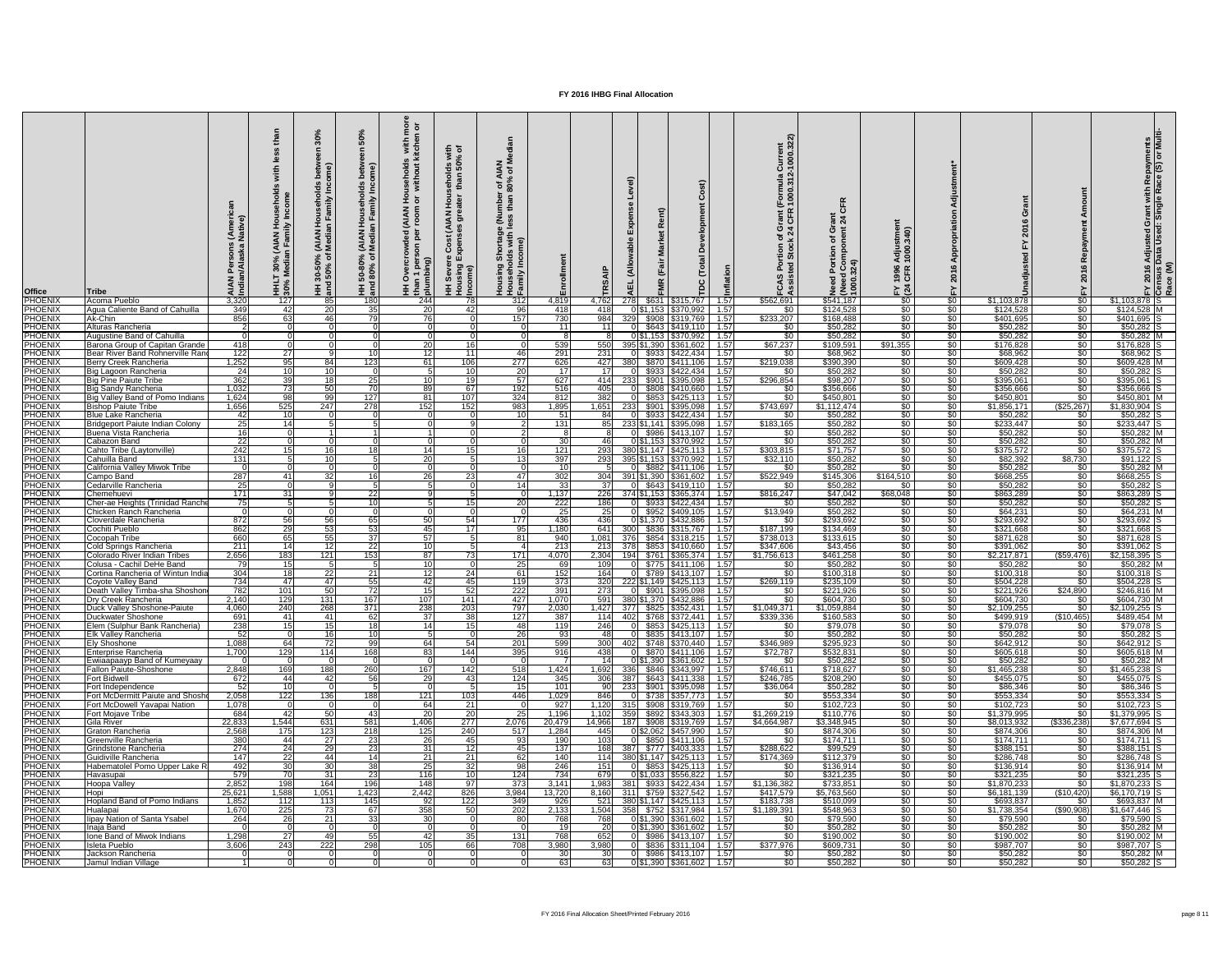| <b>Office</b>                     | Tribe                                                         |                | (AIAN Ho<br>In Family<br>30%<br>ledia<br>Ξš, | న `న<br>ခဲ့ အိ         | % (AIAN Househo<br>of Median Family<br>HH 50-80°<br>and 80% | $\overline{e}$ $\overline{b}$<br>with<br>itche<br>usehold:<br>without<br><b>MAN)</b><br><b>Ted</b><br><b>Defined</b><br>: 혼 를 | 들 ㅎ<br>seholds wi<br>than 50%<br>$\frac{5}{1}$<br>$rac{2}{4}$ $rac{6}{5}$<br>$\overline{\mathcal{E}}$<br>ပိ<br>using<br>ome)<br>$rac{c}{\epsilon}$ | zΣ<br>ৰ *<br>1 of A<br>80%<br>ទី ន័<br>with<br>Housel<br>Family |                 |                                       |                                       | $\mathbf C$<br>evelopment<br>Ă<br>Total<br>TDC             |                | <b>Current</b><br>'-1000.322<br>$\overline{N}$ a<br>(Formula<br>! 1000.31<br>ER<br>FR<br>ဇ ပ | C<br>$\frac{1}{24}$<br><b>σ ε</b><br>$\frac{1}{2}$ | $\mathbf{\hat{5}}$<br>$E \overline{a}$ |                                  | ശ                                 |                                   |                                  | rant with Repayments<br>Single Race (S) or Mul<br>ত ⊡<br><b>Adjusted</b><br>Data Usec |
|-----------------------------------|---------------------------------------------------------------|----------------|----------------------------------------------|------------------------|-------------------------------------------------------------|-------------------------------------------------------------------------------------------------------------------------------|----------------------------------------------------------------------------------------------------------------------------------------------------|-----------------------------------------------------------------|-----------------|---------------------------------------|---------------------------------------|------------------------------------------------------------|----------------|----------------------------------------------------------------------------------------------|----------------------------------------------------|----------------------------------------|----------------------------------|-----------------------------------|-----------------------------------|----------------------------------|---------------------------------------------------------------------------------------|
| PHOENIX<br><b>PHOENIX</b>         | Jemez Pueblo<br>Jicarilla Apache Nation                       | 2,406<br>3,032 | 134<br>175                                   | 87<br><b>82</b>        | 139<br>167                                                  | 183                                                                                                                           | 48                                                                                                                                                 | 335<br>285                                                      | 3,628<br>3,578  | 3,776<br>3,578                        | \$836<br>\$632                        | \$315,767                                                  | 1.57<br>1.57   | \$162,050<br>\$945,489                                                                       | \$434,748<br>\$436,837                             | $\sqrt{50}$<br>$\sqrt{50}$             | \$0<br>$\sqrt{60}$               | \$596,798<br>\$1,382,326          | \$0<br>(\$1,574)                  | \$596,798 S<br>$$1,380,752$ S    |                                                                                       |
| <b>PHOENIX</b>                    | Kaibab Band of Paiute                                         | 402            | 25                                           |                        | $\overline{22}$                                             | 146<br>$\overline{38}$                                                                                                        | 51<br>13                                                                                                                                           | $\overline{21}$                                                 | $\frac{1}{288}$ | 128                                   | 346                                   | \$315,767<br>\$734 \$327,542                               | $\sqrt{1.57}$  | \$318,558                                                                                    | \$82,458                                           | \$0                                    | \$0                              | \$401,016                         | \$0                               | $$401,016$ S                     |                                                                                       |
| <b>PHOENIX</b>                    | Karuk                                                         | 7,288          | 482                                          | 453                    | 606                                                         | 316                                                                                                                           | 466                                                                                                                                                | 1,367                                                           | 3,743           | 13,197                                | 380                                   | \$818 \$422,434                                            | 1.57           | \$1,604,692                                                                                  | \$2,315,129                                        | $\sqrt{50}$                            | \$0                              | \$3,919,821                       | (\$8,545                          | $$3,911,276$ S                   |                                                                                       |
| <b>PHOENIX</b>                    | La Jolla Band                                                 | 345            | 14                                           | 14 I                   | -34                                                         | $\overline{26}$                                                                                                               |                                                                                                                                                    | 40                                                              | 604             | 293                                   | 395 \$1,390 \$361,602                 |                                                            | $\vert$ 1.57   | \$165,459                                                                                    | \$75,136                                           | $\sqrt{50}$                            | \$0                              | \$240,595                         | \$8,364                           | $$248,959$ S                     |                                                                                       |
| <b>PHOENIX</b><br><b>PHOENIX</b>  | La Posta Band<br>aguna Pueblo                                 | 18<br>4,593    | 197                                          | 301                    | 455                                                         | 535                                                                                                                           | 55 I                                                                                                                                               | 14<br>871                                                       | 16<br>8,092     | 34 <sup>l</sup><br>$4,\overline{28}9$ | 0 \$1,390                             | \$359,916<br>\$632   \$311,104                             | 1.57<br>1.57   | \$0<br>\$515,824                                                                             | \$50,282<br>\$994,297                              | $\sqrt{30}$<br>\$149,153               | $\sqrt{60}$<br>$\sqrt[6]{30}$    | \$50,282<br>\$1,510,121           | \$0<br>\$0                        | \$50,282<br>$$1,510,121$ M       |                                                                                       |
| <b>PHOENIX</b>                    | Las Vegas Tribe of Paiute Indians                             | 108            |                                              |                        |                                                             |                                                                                                                               |                                                                                                                                                    | $\overline{26}$                                                 | 54              | 1,810                                 | \$969                                 | \$372,441                                                  | 1.57           | \$0                                                                                          | \$50,282                                           | \$0                                    | $\sqrt{60}$                      | \$50,282                          | \$0                               | \$50,282                         |                                                                                       |
| <b>PHOENIX</b>                    | one Pine Paiute-Shoshone                                      | 556            | 33                                           | 35                     | 27                                                          |                                                                                                                               | 14                                                                                                                                                 | 75                                                              | 295             | 350                                   | 233 \$1,067 \$387,325                 |                                                            | 1.57           | \$154,791                                                                                    | \$86,213                                           | $\sqrt{50}$                            | $\sqrt[6]{30}$                   | \$241,004                         | $\frac{1}{3}$                     | $$241,004$ M                     |                                                                                       |
| <b>PHOENIX</b><br><b>PHOENIX</b>  | Los Coyotes Band of Cahuilla<br><b>Lovelock Paiute Tribe</b>  | 66<br>564      | 14 <br>33                                    | 37 <sup>1</sup>        | -521                                                        | <b>33</b>                                                                                                                     | <b>28</b>                                                                                                                                          | 23<br>122                                                       | 349<br>282      | 288<br>268                            |                                       | 0 \$1,390 \$361,602<br>\$656 \$356,433                     | 1.57<br>1.57   | \$0<br>\$0                                                                                   | \$50,282<br>\$151,431                              | $\sqrt{50}$<br>$\sqrt{50}$             | $\sqrt{50}$<br>\$0               | \$50,282<br>\$151,431             | $rac{1}{\sqrt{2}}$<br>$\sqrt{50}$ | $$50,282$ S<br>$$151,431$ S      |                                                                                       |
| <b>PHOENIX</b>                    | Lower Lake Rancheria                                          |                |                                              |                        |                                                             |                                                                                                                               |                                                                                                                                                    |                                                                 |                 |                                       | 0 \$1,370                             | \$432,886                                                  | 1.57           | $\sqrt{50}$                                                                                  | \$50,282                                           | $\sqrt{30}$                            | $\sqrt{30}$                      | \$50,282                          | \$0                               | $$50,282$ M                      |                                                                                       |
| <b>PHOENIX</b>                    | _ytton Rancheria of California                                | 546            | 35                                           | 35 <sub>l</sub>        | -41                                                         | 31                                                                                                                            | 34                                                                                                                                                 | 111                                                             | 273             | 273                                   |                                       | 0 \$1,370 \$432,886                                        | $-1.57$        | \$0                                                                                          | \$184,077                                          | $\sqrt[6]{30}$                         | $\sqrt{50}$                      | \$184,077                         | $\overline{50}$                   | \$184,077 S                      |                                                                                       |
| <b>PHOENIX</b><br><b>PHOENIX</b>  | Manchester Point Arena Rancher<br>Manzanita Band              | 2,116<br>89    | 135<br>$\overline{17}$                       | 136                    | 158                                                         | 120                                                                                                                           | 130                                                                                                                                                | 391                                                             | 1,074<br>105    | 923                                   | 380 \$1,147 \$386,894                 | 0 \$1,390 \$361,602 1.57                                   | 1.57           | \$332,025<br>$rac{1}{\sqrt{2}}$                                                              | \$628,204<br>\$50,282                              | \$0<br>\$0                             | \$0<br>\$0                       | \$960,229<br>\$50,282             | \$9,096<br>$\sqrt{50}$            | \$969,325 S<br>$$50,282$ M       |                                                                                       |
| <b>PHOENIX</b>                    | Mechoopda Tribe of Chico Ranch                                | 1,108          | 84                                           | 74 I                   | 109                                                         | 54                                                                                                                            | 94                                                                                                                                                 | 31<br>268                                                       | 554             | 105<br>442                            | \$870                                 | \$411,106                                                  | 1.57           | $\frac{1}{6}$                                                                                | \$349,785                                          | \$0                                    | \$0                              | \$349,785                         | $rac{1}{\sqrt{2}}$                | \$349,785 M                      |                                                                                       |
| <b>PHOENIX</b>                    | Mesa Grande Band                                              | 70             | 14                                           |                        |                                                             |                                                                                                                               |                                                                                                                                                    |                                                                 | 690             | 117                                   | 391 \$1,390 \$361,602                 |                                                            | 1.57           | \$208,424                                                                                    | \$28,941                                           | $\sqrt[6]{}$                           | $\sqrt{50}$                      | \$237,365                         | $rac{1}{50}$                      | $$237,365$ S                     |                                                                                       |
| <b>PHOENIX</b>                    | Mescalero Apache Tribe                                        | 3,831          | 265                                          | 122                    | 198                                                         | 216                                                                                                                           | 58                                                                                                                                                 | 277<br>90                                                       | 4,309           | 4,447                                 | \$631                                 | \$305,994                                                  | 1.57           | \$2,107,290                                                                                  | \$554,921                                          | $\sqrt{30}$                            | $\sqrt{30}$                      | \$2,662,211                       | \$0 <sub>1</sub>                  | $$2,662,211$ S                   |                                                                                       |
| <b>PHOENIX</b><br><b>IPHOENIX</b> | Middletown Rancheria<br> Moapa Band of Paiute                 | 452<br>222     | 27<br><b>27</b>                              | <b>28</b>              | 35 <sub>l</sub>                                             | 23                                                                                                                            | 30I                                                                                                                                                | 121                                                             | 226<br>-311     | 163<br>3131                           | -388 <b> </b>                         | $$853 \mid $425,113$<br>\$969   \$372,441     1.57         | 1.57           | \$0<br>\$343,667                                                                             | \$125,823<br>\$50,182                              | $\sqrt{30}$<br>\$0.                    | $\sqrt[6]{}$<br>\$0              | \$125,823<br>\$393,849            | \$0<br>\$0                        | $$125,823$ M<br>\$393.849        |                                                                                       |
| <b>PHOENIX</b>                    | Mooretown Rancheria                                           | 2,067          | 143                                          | 1321                   | 178                                                         | 110                                                                                                                           | 161                                                                                                                                                | 4271                                                            | 1,132           | 1,002                                 | 380I                                  | $$870$ $$411,106$ 1.57                                     |                | \$235,736                                                                                    | \$723,263                                          | \$0                                    | \$0                              | \$958,999                         | \$0                               | \$958,999 S                      |                                                                                       |
| <b>PHOENIX</b><br><b>PHOENIX</b>  | Morongo Band of Mission Indians                               | 670            | 95                                           |                        |                                                             | 27<br>29                                                                                                                      | 30<br>52                                                                                                                                           |                                                                 | 1,015           | 2,443                                 | 395 \$1,153 \$358,498                 |                                                            | 1.57           | \$0                                                                                          | \$358,806<br>\$206,585                             | \$274,392                              | $\sqrt{30}$                      | \$358,806<br>\$404,659            | <b>SO</b><br>(\$320, 209)         | $$358.806$ S<br>\$84,450 S       |                                                                                       |
| <b>PHOENIX</b>                    | Nambe Pueblo<br>North Fork Rancheria                          | 553<br>4,070   | 286                                          | 196                    | -57<br>274                                                  | 353                                                                                                                           | 265                                                                                                                                                | <b>170</b><br>756                                               | 643<br>2,035    | 4481<br>1,377                         | 300l                                  | $$953 \mid $322,432 \mid 1.57$<br>\$877   \$409,105   1.57 |                | \$198,074<br>-SO 1                                                                           | \$1,399,860                                        | \$0<br>$\sqrt{30}$                     | $\sqrt{30}$<br>$\sqrt{30}$       | \$1,399,860                       | .‱                                | $$1,399,860$ S                   |                                                                                       |
| <b>PHOENIX</b>                    | Ohkay Owingeh (was San Juan F                                 | 2,548          | $\overline{73}$                              | 126                    | 96                                                          | 105                                                                                                                           | <b>71</b>                                                                                                                                          | 269                                                             | 2,791           | 2,721                                 |                                       | 0 \$631 \$317,768 1.57                                     |                | \$390,488                                                                                    | \$321,223                                          | \$0 <sub>1</sub>                       | $\sqrt{30}$                      | \$711,711                         | \$0                               | $$711,711$ M                     |                                                                                       |
| <b>PHOENIX</b>                    | Pala Band                                                     | 812            | 76                                           | 27 <sup>1</sup><br>391 | -61                                                         | -46                                                                                                                           | <b>39</b><br>410                                                                                                                                   | 152                                                             | 906             | 1,049                                 | 395 \$1,390 \$361,602                 |                                                            | 1.57           | \$391,152                                                                                    | \$212,857                                          | $\sqrt{30}$                            | $\sqrt{30}$                      | \$604,009                         | $\overline{50}$<br>.SO 1          | \$604,009 S                      |                                                                                       |
| <b>PHOENIX</b><br><b>PHOENIX</b>  | Pascua Yaqui Tribe<br>Paskenta Band of Nomlaki Indian         | 9,171<br>540   | 625<br>47 I                                  | 381                    | 511<br>53                                                   | 578<br>27                                                                                                                     |                                                                                                                                                    | 1,156<br>137                                                    | 18,440<br>270   | 14,787<br>206                         | 356 \$856 \$314,659 1.57              | $0$ \$785 \\$421,111                                       | 1.57           | \$2,920,070<br><b>\$0</b>                                                                    | \$1,618,984<br>\$203,212                           | $\sqrt{30}$<br>$\sqrt{30}$             | \$0<br>$\sqrt{50}$               | \$4,539,054<br>\$203,212          | \$0                               | \$4,539,054 M<br>$$203,212$ S    |                                                                                       |
| <b>PHOENIX</b>                    | Pauma Band                                                    | 185            |                                              |                        | -12                                                         |                                                                                                                               |                                                                                                                                                    | 27                                                              | 189             | 132                                   | 395 \$1,390 \$361,602                 |                                                            | 1.57           | \$13,929                                                                                     | \$50,282                                           | $\sqrt{60}$                            | \$0                              | \$64,211                          | (\$4,452)                         | $$59,759$ S                      |                                                                                       |
| <b>PHOENIX</b>                    | Pechanga Band                                                 | 427            | 38                                           | 20I                    | <b>17</b>                                                   | 37 <sup>l</sup>                                                                                                               |                                                                                                                                                    | 75                                                              | 1,342           | 1,032                                 |                                       |                                                            | 1.57           | - \$0                                                                                        | \$113,972                                          | $\sqrt{30}$                            | $\sqrt{30}$                      | \$113,972                         | <b>SO</b>                         | $$113,972$ S                     |                                                                                       |
| <b>PHOENIX</b><br><b>PHOENIX</b>  | Picayune Rancheria<br>Picuris Pueblo                          | 2,468<br>198   | 173<br>19                                    | 119<br><b>26</b>       | 166<br>14                                                   | 214<br>-19                                                                                                                    | 161                                                                                                                                                | 436<br>60                                                       | 1,234<br>311    | 798<br>309                            | 378L                                  | \$858 \$409,105<br>\$810   \$317,768                       | 1.57<br>  1.57 | \$173,809<br>-SO 1                                                                           | \$843,815<br>\$83,947                              | $\sqrt{60}$<br>\$20,930                | \$0<br>$\sqrt{30}$               | \$1,017,624<br>\$83,947           | \$0<br>\$0                        | $$1,017,624$ S<br>$$83,947$ S    |                                                                                       |
| <b>PHOENIX</b>                    | Pinoleville Rancheria                                         | 474            | 30 <sup>1</sup>                              |                        | -351                                                        | 27                                                                                                                            | 29                                                                                                                                                 | 91                                                              | 237             | 237                                   | 380 \$1,147 \$425,113                 |                                                            | 1.57           | \$45,887                                                                                     | \$155,662                                          | $\sqrt{60}$                            | $\sqrt{30}$                      | \$201,549                         | \$0                               | $$201,549$ S                     |                                                                                       |
| <b>PHOENIX</b>                    | <b>Pit River Tribe</b>                                        | 4,762          | 295                                          | 296                    | 406                                                         | 258                                                                                                                           | 340                                                                                                                                                | 996                                                             | 2,381           | 5,634                                 |                                       | 0 \$658 \$431,993                                          | 1.57           | \$0                                                                                          | \$1,424,732                                        | $\sqrt{50}$                            | \$0                              | \$1,424,732                       | \$0                               | $$1,424,732$ M                   |                                                                                       |
| <b>PHOENIX</b><br><b>PHOENIX</b>  | Poioaque Pueblo<br>Potter Valley Rancheria                    | 321<br>-12     | 47I                                          | 33 <sup>1</sup>        | $\overline{35}$                                             | 19                                                                                                                            |                                                                                                                                                    | 114                                                             | 482             | 376                                   |                                       | 0 \$953 \$322,432 1.57<br>0 \$1,147 \$425,113 1.57         |                | \$4,674<br><b>\$0</b>                                                                        | \$124,991<br>\$50,282                              | \$22,540<br>\$0                        | \$0<br>\$0                       | \$129,665<br>\$50,282             | $($ \$19,432)<br><b>SO</b>        | $$110,233$ S<br>$$50,282$ S      |                                                                                       |
| <b>PHOENIX</b>                    | Pyramid Lake Paiute                                           | 4,526          | 269                                          | 271                    | 404                                                         | 240                                                                                                                           | 247                                                                                                                                                | 813                                                             | 2,263           |                                       | 1,054 379 \$923 \$351,770 1.57        |                                                            |                | \$770,394                                                                                    | \$988,850                                          | $\sqrt{30}$                            | \$0                              | \$1,759,244                       | (\$155,505)                       | $$1,603,739$ M                   |                                                                                       |
| <b>PHOENIX</b>                    | <b>Quartz Valley Reservation</b>                              | 594            | 39                                           | .37I                   | 49                                                          | -26                                                                                                                           | 38                                                                                                                                                 | 100                                                             | 305             | 104 I                                 |                                       |                                                            |                | \$221,144                                                                                    | \$189,173                                          | $\sqrt{30}$                            | $\frac{1}{20}$                   | \$410,317                         | SO.                               | $$410,317$ S                     |                                                                                       |
| <b>PHOENIX</b><br><b>PHOENIX</b>  | Quechan Tribe<br>IRamona Band                                 | 5,115          | 298                                          | 214                    | 375                                                         | 359                                                                                                                           | 207                                                                                                                                                | 760                                                             | 3,388           | 2,668                                 | 389                                   | \$820   \$355,662   1.57<br>0 \$1,153  \$370,992           | 1.57           | \$999,116<br><b>SO</b>                                                                       | \$1,042,673<br>\$50,282                            | $\sqrt{30}$<br>$\sqrt{30}$             | $\sqrt{30}$<br>$\sqrt{30}$       | \$2,041,789<br>\$50,282           | (\$6,364)<br>SO.                  | \$2,035,425 M<br>\$50,282 M      |                                                                                       |
| <b>PHOENIX</b>                    | Redding Rancheria                                             | 466            | 32                                           |                        |                                                             | 28                                                                                                                            |                                                                                                                                                    | 91                                                              | 233             | 5,689                                 |                                       | \$907   \$431,993                                          | 1.57           | \$0                                                                                          | \$158,444                                          | $\sqrt{60}$                            | $\sqrt{30}$                      | \$158,444                         | \$0                               | $$158,444$ S                     |                                                                                       |
| <b>PHOENIX</b>                    | Redwood Valley Rancheria                                      | 324            | 21                                           | 21                     | -24                                                         | -18                                                                                                                           | 20                                                                                                                                                 | 57                                                              | 162             | 162                                   | 380 \$1,149 \$425,113 1.57            |                                                            |                | \$82,914                                                                                     | \$105,461                                          | $\frac{1}{20}$                         | \$0 <sub>1</sub>                 | \$188,375                         | $\sqrt{50}$                       | $$188,375$ S                     |                                                                                       |
| <b>PHOENIX</b><br><b>PHOENIX</b>  | <b>Reno-Sparks Colony</b><br>Resighini Rancheria              | 2,234<br>47    | 132                                          | <b>147</b>             | 204                                                         | 131                                                                                                                           | 111                                                                                                                                                | 351<br>12                                                       | 1,117<br>133    | 891                                   | 985 260 \$923 \$351,770 1.57          | $$835$ $$413,107$                                          | 1.57           | \$793,981<br><b>\$0</b>                                                                      | \$562,526<br>\$50,282                              | $\sqrt{30}$<br>$\sqrt{30}$             | \$0<br>$\sqrt{30}$               | \$1,356,507<br>\$50,282           | (\$7,554)<br>\$0                  | $$1,348,953$ S<br>$$50,282$ M    |                                                                                       |
| <b>PHOENIX</b>                    | Rincon Band                                                   | 482            | 63                                           | 22                     | -32I                                                        | $\overline{32}$                                                                                                               |                                                                                                                                                    | 80                                                              | 575             |                                       | 574 395 \$1,390 \$361,602 1.57        |                                                            |                | \$240,180                                                                                    | \$128,396                                          | $\sqrt{50}$                            | \$0                              | \$368,576                         | \$0 <sub>1</sub>                  | \$368,576 S                      |                                                                                       |
| <b>PHOENIX</b>                    | <b>Robinson Rancheria</b>                                     | 866            | 55                                           | 56                     |                                                             | 49                                                                                                                            |                                                                                                                                                    | 154                                                             | 433             | 433                                   | 380 \$853 \$425,113 1.57              |                                                            |                | \$156,279                                                                                    | \$281,269                                          | \$0                                    | \$0                              | \$437,548                         | \$0                               | $$437,548$ S                     |                                                                                       |
| <b>PHOENIX</b><br><b>PHOENIX</b>  | Round Valley Indian Tribe<br>Salt River PIma-Maricopa         | 6,367<br>4,807 | 407<br>328                                   | 408<br>226             | 475<br>218                                                  | 362<br>331                                                                                                                    | 392<br>86                                                                                                                                          | 1,240<br>558                                                    | 3,785<br>10,149 | 2,777<br>7,313                        | 222 \$1,146   \$425,113   1.57<br>333 | \$908   \$319,769   1.57                                   |                | \$456,624<br>\$1,474,626                                                                     | \$2,091,425<br>\$844,369                           | $\sqrt{50}$<br>$\sqrt{30}$             | \$0<br>\$0                       | \$2,548,049<br>$\sqrt{2,318,995}$ | <b>SO</b><br>(\$30,632            | $$2,548,049$ S<br>$$2,288,363$ S |                                                                                       |
| <b>PHOENIX</b>                    | San Carlos Apache                                             | 12,921         | 944                                          | 505                    | 636                                                         | 1,256                                                                                                                         | 359                                                                                                                                                | 1,642                                                           | 14,654          | 10,709                                | 368l                                  | \$803   \$313,766                                          | 1.57           | \$3,454,466                                                                                  | \$2,699,619                                        | $\sqrt{30}$                            | $\sqrt{30}$                      | \$6,154,085                       | <b>SO</b>                         | $$6,154,085$ S                   |                                                                                       |
| <b>PHOENIX</b><br><b>PHOENIX</b>  | San Felipe Pueblo<br><b>San Ildefonso Pueblo</b>              | 3,056<br>641   | 190<br>67I                                   | 121<br>51              | 73<br>-571                                                  | 279<br>19                                                                                                                     | 59                                                                                                                                                 | 384                                                             | 3,377<br>804    | 3,377<br>7731                         |                                       | \$836   \$315,767   1.57                                   | 1.57           | \$16,194<br>$\sqrt{$249,200}$                                                                | \$562,384<br>\$129,165                             | $\sqrt{30}$<br>$\sqrt{30}$             | $\sqrt{30}$<br>$\sqrt{30}$       | \$578,578<br>\$378,365            | \$0<br>\$0                        | $$578,578$ S<br>\$378,365        |                                                                                       |
| <b>PHOENIX</b>                    | San Juan Southern Paiute Tribe                                | 416            | 26                                           |                        | 23                                                          | 40                                                                                                                            |                                                                                                                                                    | 127<br>66                                                       | 208             | 208                                   |                                       | 0 \$1,033  \$327,542                                       | 1.57           | \$0                                                                                          | \$94,182                                           | $\sqrt{30}$                            | $\sqrt{30}$                      | \$94,182                          | <b>SO</b> 1                       | $$94,182$ S                      |                                                                                       |
| <b>PHOENIX</b>                    | <b>San Manuel Band</b>                                        | 47             |                                              |                        |                                                             |                                                                                                                               |                                                                                                                                                    | 14                                                              | 178             | 156                                   |                                       | 0 \$1,153 \$365,374                                        | 1.57           | $\frac{1}{2}$                                                                                | \$50,282                                           | $\sqrt{30}$                            | \$0                              | \$50,282                          | \$0 <sub>1</sub>                  | $$50,282$ S                      |                                                                                       |
| <b>PHOENIX</b><br><b>PHOENIX</b>  | San Pasqual Band<br>Sandia Pueblo                             | 400<br>621     | 36<br>38                                     | 35I                    |                                                             | 14l<br>-201                                                                                                                   | 29                                                                                                                                                 | 53<br>118                                                       | 429<br>487      | 294<br>413                            | 395 \$1,390 \$361,602                 | 0 \$836 \$311,104                                          | 1.57<br>1.57   | \$287,518<br>\$144,282                                                                       | \$85,037<br>\$127,909                              | $\frac{1}{20}$<br>$\sqrt{30}$          | \$0<br>\$0                       | \$372,555<br>\$272,191            | $\overline{50}$<br><b>SO</b> 1    | $$372,555$ S<br>$$272,191$ S     |                                                                                       |
| <b>PHOENIX</b>                    | Santa Ana Pueblo                                              | 586            | $\overline{20}$                              |                        | -41                                                         | 46                                                                                                                            |                                                                                                                                                    | $\overline{72}$                                                 | 765             | 681                                   |                                       | 0 \$836 \$315,767                                          | $\sqrt{1.57}$  | \$106,508                                                                                    | \$98,327                                           | $\sqrt{30}$                            | \$0                              | \$204,835                         | \$0                               | $$204,835$ S                     |                                                                                       |
| <b>PHOENIX</b>                    | Santa Clara Pueblo                                            | 1,628          | 125                                          | 921                    | 125                                                         | -76                                                                                                                           | 60                                                                                                                                                 | 249                                                             | 2,200           | 2,764                                 | 300 \$648 \$315,767                   |                                                            | $\sqrt{1.57}$  | \$556,510                                                                                    | \$327,139                                          | $\sqrt{30}$                            | \$0                              | \$883,649                         | <b>SO</b> 1                       | \$883,649                        |                                                                                       |
| <b>PHOENIX</b>                    | Santa Rosa Band of Cahuilla                                   | 65             |                                              |                        |                                                             |                                                                                                                               |                                                                                                                                                    | -11                                                             | 141             | 141 l                                 | 395 \$1,153 \$370,992                 |                                                            | $\vert$ 1.57   | \$18,348                                                                                     | \$50,282                                           | $\sqrt{30}$                            | $\sqrt[6]{}$                     | \$68,630                          | \$0 <sub>1</sub>                  | $$68,630$ S                      |                                                                                       |
| <b>PHOENIX</b><br><b>PHOENIX</b>  | Santa Rosa Rancheria<br>Santa Ynez Band of Chumash            | 549            | 36 <sup>l</sup>                              |                        |                                                             | 46                                                                                                                            |                                                                                                                                                    | 36                                                              | 738<br>154      | 701 I<br>400 L                        | -378I<br>395 \$1,460 \$405,765 1.57   | \$807   \$388,218   1.57                                   |                | \$379,835<br><b>SO</b>                                                                       | \$115,553<br>\$259,497                             | \$0  <br>\$209,215                     | $\sqrt[6]{}$<br>\$0 <sub>1</sub> | \$495,388<br>\$259,497            | \$0 I<br>\$0 I                    | \$495,388 S<br>$$259,497$ S      |                                                                                       |
| <b>PHOENIX</b>                    | Santo Domingo Pueblo                                          | 3,825          | 203                                          | 160                    | 180                                                         | 343                                                                                                                           | 24                                                                                                                                                 | 506                                                             | 4,492           |                                       | 4,807 278 \$836 \$315,767 1.57        |                                                            |                | \$225,402                                                                                    | \$649,815                                          | $\sqrt{50}$                            | $\sqrt{50}$                      | \$875,217                         | (\$43, 125)                       | $$832,092$ S                     |                                                                                       |
| <b>PHOENIX</b>                    | Scotts Valley (Pomo)                                          | 526            | 34                                           | -34 I                  | 39                                                          | 30                                                                                                                            | 32                                                                                                                                                 | 107                                                             | 263             | 294                                   |                                       | $0$ \$1,481   \$425,113   1.57                             |                | \$0 <sub>1</sub>                                                                             | \$174, 177                                         | $\sqrt{50}$                            | $\sqrt{50}$                      | \$174, 177                        | \$0 <sub>1</sub>                  | $$174,177$ S                     |                                                                                       |
| <b>PHOENIX</b><br><b>PHOENIX</b>  | Sherwood Valley Rancheria<br>Shingle Springs Band of Miwok In | 932<br>898     | 60<br>63                                     | -60 I<br>-60 l         | 70<br>-91                                                   | -53<br>36                                                                                                                     | 57<br>118                                                                                                                                          | 163<br>213                                                      | 466<br>449      | 644<br>1,688                          | 380 \$1,147   \$425,113   1.57        | $0 \$1,012 \$413,107 \ 1.57 $                              |                | \$234,900<br>\$0                                                                             | \$301,860<br>\$393,943                             | \$0<br>$\sqrt{50}$                     | \$0 <sub>1</sub><br>$\sqrt{50}$  | \$536,760<br>\$393,943            | \$0 <sub>1</sub><br>$\frac{1}{3}$ | $$536,760$ S<br>$$393,943$ S     |                                                                                       |
| <b>PHOENIX</b>                    | <b>Smith River Rancheria</b>                                  | 3,055          | 202                                          | 190                    | 254                                                         | 132                                                                                                                           | 195                                                                                                                                                | 646                                                             | 1,569           | 3,191                                 |                                       | $0$ \$833 \$413,107 1.57                                   |                | $\sqrt{50}$                                                                                  | \$966,976                                          | $\sqrt{50}$                            | $\sqrt{50}$                      | \$966,976                         | $\sqrt{50}$                       | $$966,976$ S                     |                                                                                       |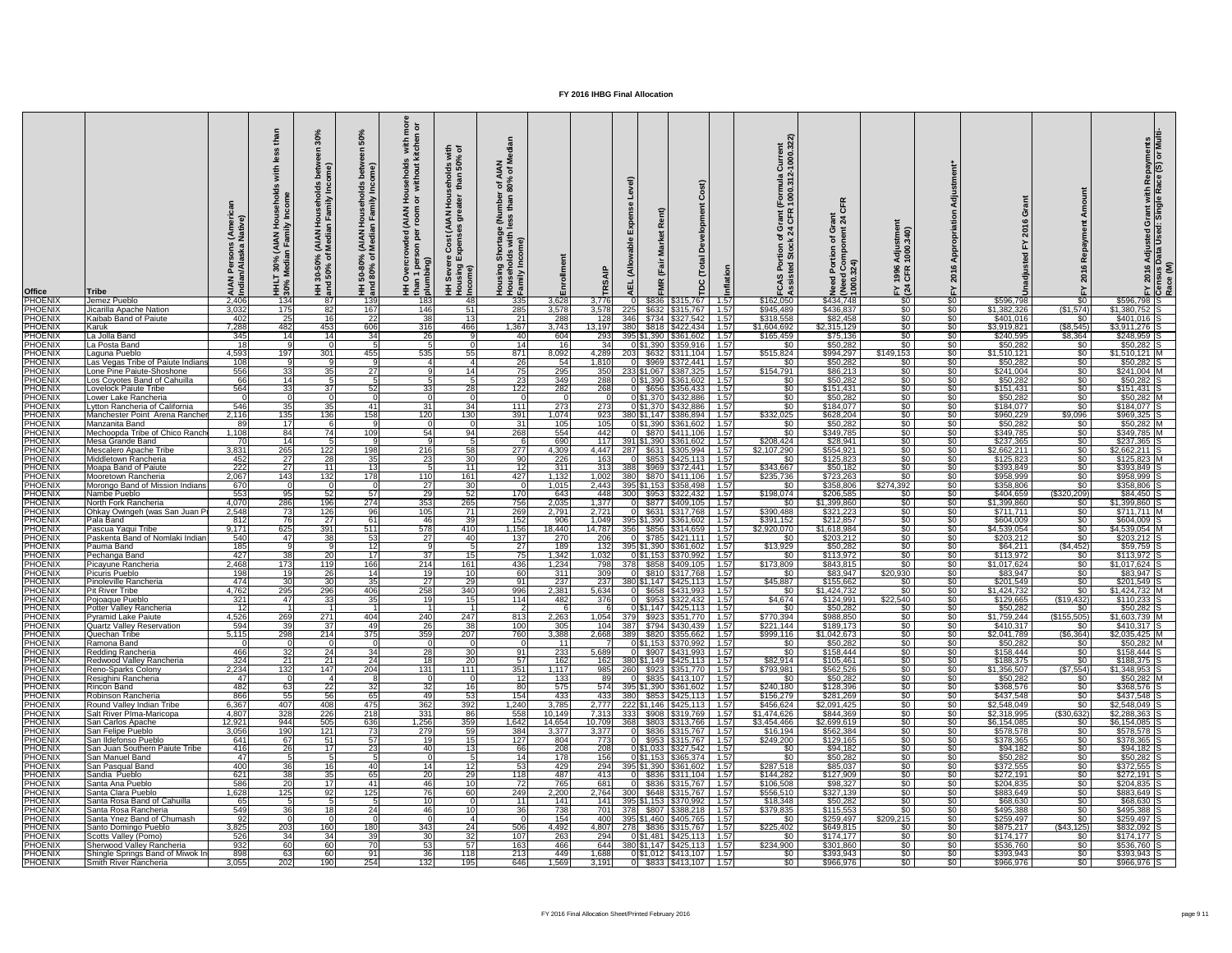| <b>Office</b>                    | <b>Tribe</b>                                                       | ∶ (Ame<br>Nati∨<br>ipal<br>A ⊡ | , (AIAN Hous<br>an Family In<br>T 30%<br>Media<br>SO%<br>30% | (AIAN<br>Media<br>న్ స<br>$\frac{1}{5}$ | <b>useholds</b><br>amily Inco<br>HH 50-80% (AIAN Ho<br>and 80% of Median F | $\overline{9}$ $\overline{6}$<br>s with<br>kitche<br>ਦੂੰ ਤੁ<br>withou<br>ঁ০<br><b>MNN)</b><br>per<br>son<br>로 를 | $\overline{5}$ $\overline{6}$<br>ds wi<br>50%<br>ັງ ສ<br>$\div$<br>Hou<br>ater<br>$\zeta$<br>$\overline{z}$<br>Cost<br>ுய்<br>$\sin g$<br>Ŧ. | z ≥<br>⊴ ზ<br>r of A<br>80%<br>mber<br>than<br>ទី និ<br>୕ୖୖ | ollment<br>ដិ   | ທ               |       |                       | ن<br>Development<br>Total<br>$\mathbf C$<br>ě                                                                                           |              | urrent<br>000.32<br>$\bar{O}$<br>iormula<br>000.31<br>ن ڇ<br>ပူ | $\frac{1}{6}$ $\frac{4}{4}$<br>σ ε<br>৳<br>ਠ | $\frac{1}{2}$<br>1996<br>CFR<br>$E \times 4$ |                              |                            |                                 | Adjusted Grant with Repayments<br>Data Used: Single Race (S) or Multi |
|----------------------------------|--------------------------------------------------------------------|--------------------------------|--------------------------------------------------------------|-----------------------------------------|----------------------------------------------------------------------------|-----------------------------------------------------------------------------------------------------------------|----------------------------------------------------------------------------------------------------------------------------------------------|-------------------------------------------------------------|-----------------|-----------------|-------|-----------------------|-----------------------------------------------------------------------------------------------------------------------------------------|--------------|-----------------------------------------------------------------|----------------------------------------------|----------------------------------------------|------------------------------|----------------------------|---------------------------------|-----------------------------------------------------------------------|
| PHOENIX                          | Soboba Band                                                        | 534<br>1,878                   | 22                                                           | 15I<br>115                              | 18I                                                                        |                                                                                                                 | <b>27</b>                                                                                                                                    | -481                                                        | 963             | 963             | 395S' |                       | 153 \$370,992                                                                                                                           | 1.57         | \$109,809                                                       | \$209,568                                    | \$162,273                                    | $\frac{1}{2}$                | \$319,377                  | $\sqrt[6]{}$<br>$\overline{50}$ | $$319,377$ S                                                          |
| <b>PHOENIX</b><br>PHOENIX        | <b>Stewarts Point Rancheria</b><br><b>Summit Lake Paiute Tribe</b> | 14                             | 113                                                          |                                         | 147                                                                        | 94                                                                                                              | 123                                                                                                                                          | 374                                                         | 939<br>106      | 565<br>133      |       |                       | 380 \$1,370 \$432,886<br>0 \$736 \$356,433                                                                                              | 1.57<br>1.57 | $\sqrt{30}$<br>$\overline{50}$                                  | \$530,753<br>\$50,282                        | \$0<br>\$0                                   | $\frac{1}{2}$<br>$\sqrt{50}$ | \$530,753<br>\$50,282      | \$0 <sub>1</sub>                | \$530,753 M<br>$$50,282$ S                                            |
| <b>PHOENIX</b>                   | Susanville Rancheria                                               | 1,859                          | 90                                                           | 244                                     | 143                                                                        | 66                                                                                                              | 85                                                                                                                                           | 446                                                         | 1,171           | 1,757           |       |                       | 387 \$924 \$411,338                                                                                                                     | 1.57         | \$466,835                                                       | \$474,935                                    | $\frac{1}{6}$                                | \$0                          | \$941,770                  | ( \$3,747)                      | \$938,023 M                                                           |
| <b>PHOENIX</b>                   | Sycuan Band of Kumeyaay Nation                                     | 25                             |                                                              |                                         |                                                                            |                                                                                                                 |                                                                                                                                              |                                                             | 73              | 153             |       |                       | 395 \$1,390 \$361,602                                                                                                                   | 1.57         | $\sqrt{30}$                                                     | \$50,282                                     | $\frac{1}{30}$                               | $\frac{1}{6}$                | \$50,282                   | 80 I                            | $$50,282$ S                                                           |
|                                  | Table Mountain Rancheria                                           |                                |                                                              |                                         |                                                                            |                                                                                                                 |                                                                                                                                              |                                                             | 115             | 115             |       |                       | \$853   \$410,660                                                                                                                       | 1.57         | \$0 <sub>1</sub>                                                | \$50,282                                     | $rac{1}{\sqrt{2}}$                           | $\frac{1}{6}$                | \$50,282                   | \$0                             | \$50,282                                                              |
| PHOENIX<br>PHOENIX               | Taos Pueblo                                                        | 1,590                          | 136                                                          | 931                                     | 110                                                                        | 127                                                                                                             | 39                                                                                                                                           | 339                                                         | 2,543           | 2,410           |       |                       | \$810 \$317,768                                                                                                                         | 1.57         | \$0                                                             | \$488,142                                    | \$125,436                                    | $\frac{1}{2}$                | \$488,142                  | \$0 <sub>1</sub>                | $$488,142$ S                                                          |
|                                  | <b>Tejon Indian Tribe</b>                                          |                                |                                                              |                                         |                                                                            | $\Omega$                                                                                                        |                                                                                                                                              |                                                             |                 |                 |       |                       | $\sqrt{$832}{$369,119}$                                                                                                                 | 1.57         | $\sqrt{30}$                                                     | \$50,282                                     | \$0                                          | $\frac{1}{6}$                | \$50,282                   | $rac{1}{\sqrt{2}}$              | $$50,282$ M                                                           |
| PHOENIX<br>PHOENIX               | <b>Te-Moak</b>                                                     | 1,118                          | 115                                                          | 90                                      | 111                                                                        | 25                                                                                                              | 40                                                                                                                                           | 230                                                         | 2,597           | 2,597           | 418   | \$830 \$352,431       |                                                                                                                                         | 1.57         | \$986,368                                                       | \$337,752                                    | \$270,173                                    | $\frac{1}{6}$                | \$1,324,120                | $(\$25,328)$                    | \$1,298,792 S                                                         |
| <b>PHOENIX</b>                   | <b>Tesuque Pueblo</b>                                              | 431                            | 33                                                           | 28                                      | 43                                                                         | 27                                                                                                              |                                                                                                                                              | 93                                                          | 527             | 435             |       |                       | $$953$ $$322,432$                                                                                                                       | 1.57         | \$38,601                                                        | \$88,906                                     | \$0                                          | $\frac{1}{30}$               | \$127,507                  | \$0                             | \$127,507                                                             |
| <b>PHOENIX</b>                   | <b>Tohono O'Odham Nation</b>                                       | 15,581                         | 1,282                                                        | 584                                     | 491                                                                        | 1,577                                                                                                           | 323                                                                                                                                          | 2,087                                                       | 26,673          | 26,673          | 170   |                       | \$831 \$319,769                                                                                                                         | 1.57         | \$1,359,875                                                     | \$3,234,936                                  | $\frac{1}{30}$                               | $\frac{1}{2}$                | \$4,594,811                | (\$135,223)                     | $$4,459,588$ S                                                        |
| <b>PHOENIX</b>                   | Tonto Apache of Arizona                                            | 156                            | 11                                                           |                                         | 16                                                                         | 22                                                                                                              |                                                                                                                                              | 33                                                          | 125             | 131             |       |                       | \$838 \$321,539                                                                                                                         | 1.57         | \$0                                                             | \$50,282                                     | $rac{1}{\sqrt{2}}$                           | $\frac{1}{6}$                | \$50,282                   | \$0                             | \$50,282                                                              |
| <b>PHOENIX</b>                   | Torres-Martinez Band of Cahuilla                                   | 240                            | 32                                                           | 15 <sup>1</sup>                         | 36                                                                         | 37                                                                                                              | 12                                                                                                                                           | 72                                                          | 573             | 321             |       |                       | 395 \$1,149 \$358,498                                                                                                                   | 1.57         | \$97,160                                                        | \$101,772                                    | \$0                                          | \$0                          | \$198,932                  | $\frac{1}{6}$                   | \$198,932                                                             |
| <b>PHOENIX</b>                   | Tule River Indian Tribe                                            | 3,202                          | 193                                                          | 158                                     | 204                                                                        | 232                                                                                                             | 205                                                                                                                                          | 474                                                         | 1,601           | 1,205           |       |                       | 373 \$771 \$400,655                                                                                                                     | 1.57         | \$636,934                                                       | \$984,087                                    | $\frac{1}{6}$                                | $\frac{1}{6}$                | \$1,621,021                | $\sqrt{50}$                     | \$1,621,021                                                           |
| <b>PHOENIX</b>                   | Tuolumne Band of Me-Wuk Indiar                                     | 726                            | 48                                                           | 75                                      | 54                                                                         | 41                                                                                                              | 43                                                                                                                                           | 159                                                         | 363             | 2,812           |       |                       | 378 \$952 \$409,105                                                                                                                     | 1.57         | \$120,566                                                       | \$243,357                                    | $\frac{1}{6}$                                | $rac{$0}{$0}$                | \$363,923                  | (\$141,323)                     | $$222,600$ S                                                          |
| PHOENIX                          | <b>Twenty Nine Palms Band</b>                                      |                                |                                                              |                                         |                                                                            |                                                                                                                 |                                                                                                                                              |                                                             | 13              |                 |       | 0 \$1,153 \$365,374   |                                                                                                                                         | 1.57         | \$0 <sub>1</sub>                                                | \$50,282                                     | \$0                                          |                              | \$50,282                   | \$0                             | $$50,282$ M                                                           |
| <b>PHOENIX</b>                   | United Auburn Indian Community                                     | 526                            | 28                                                           | 14 I                                    | 26                                                                         | 19 <sup>l</sup>                                                                                                 | 37 <sup>l</sup>                                                                                                                              | 68                                                          | 263             | 214             |       | 0 \$1,012 \$413,107   |                                                                                                                                         | 1.57         | $\sqrt{50}$                                                     | \$141,223                                    | $rac{1}{2}$                                  | $\frac{1}{6}$                | \$141,223                  | \$0 <sub>1</sub>                | $$141,223$ S                                                          |
| <b>PHOENIX</b>                   | Utu Utu Gwaiti Paiute                                              | 44                             | 14                                                           |                                         |                                                                            | $\mathbf{Q}$                                                                                                    |                                                                                                                                              | 27                                                          | 136             | 67              |       | 0 \$1,141 \$395,098   |                                                                                                                                         | 1.57         | \$0                                                             | \$50,282                                     | \$0 <sub>1</sub>                             | \$0                          | \$50,282                   | \$0                             | $$50,282$ S                                                           |
| <b>PHOENIX</b>                   | Viejas Group of Capitan Grande                                     | $171$                          | 14                                                           |                                         | 21                                                                         | 26                                                                                                              |                                                                                                                                              | 43 <sub>l</sub>                                             | 268             | 224             |       | 395 \$1,390 \$361,602 |                                                                                                                                         | 1.57         | \$47,667                                                        | \$140, 177                                   | \$112,688                                    | $\frac{1}{2}$                | \$187,844                  | \$0 <sub>1</sub>                | \$187,844                                                             |
| <b>PHOENIX</b><br><b>PHOENIX</b> | Walker River Paiute Tribe<br><b>Washoe Tribe</b>                   | 6,016<br>3,164                 | 356<br>187                                                   | 397 <br>209                             | 550<br>289                                                                 | -3531<br>186                                                                                                    | 300 <sub>1</sub><br>158                                                                                                                      | 1,200<br>571                                                | 3,008           | 1,740           |       |                       | 385 \ \\$934 \ \\$356,433 \ \ 1.57                                                                                                      |              | \$703,494  <br>\$841,080                                        | \$1,592,081<br>\$823,225                     | - \$0  <br>$\sqrt{50}$                       | \$0 <sub>1</sub><br>\$0      | \$2,295,575<br>\$1,664,305 | - \$0 I<br>\$88,745             | \$2,295,575 IS<br>$$1,753,050$ S                                      |
| PHOENIX                          | White Mountain Apache (Fort Apa                                    | 14,789                         | 1,208                                                        | 617                                     | 679                                                                        | 1,662                                                                                                           | 353                                                                                                                                          | 1,775                                                       | 1,582<br>13,230 | 1,580<br>12,213 |       |                       | 163 \$740 \$313,766 1.57                                                                                                                |              | \$4,003,911                                                     | \$3,215,677                                  | $\sqrt{50}$                                  | \$0                          | \$7,219,588                | (\$102,204)                     | $$7,117,384$ S                                                        |
| <b>PHOENIX</b>                   | <b>Wilton Rancheria</b>                                            | 1,320                          | 98                                                           | 63I                                     | 118                                                                        | 77                                                                                                              | 86                                                                                                                                           | 279                                                         | 660             |                 |       |                       | $0 $1,012$ $$387,899$   1.57                                                                                                            |              | \$0 <sub>1</sub>                                                | \$413,682                                    | $\sqrt{50}$                                  | $\sqrt{50}$                  | \$413,682                  | 80 I                            | \$413,682 S                                                           |
| <b>PHOENIX</b>                   | Winnemucca Colony                                                  | 54                             | 10 <sup>1</sup>                                              |                                         |                                                                            | 10I                                                                                                             |                                                                                                                                              | 15                                                          | $\overline{77}$ | 66              |       |                       | 0 \$736 \$356,433 1.57                                                                                                                  |              | $\sqrt{50}$                                                     | \$50,282                                     | \$0                                          | $\sqrt{50}$                  | \$50,282                   | $\sqrt{50}$                     | $$50,282$ S                                                           |
| <b>PHOENIX</b>                   | Wiyot Tribe (Table Bluff)                                          | $\frac{88}{2}$                 | 15                                                           | 10 I                                    |                                                                            | -10 l                                                                                                           |                                                                                                                                              | 31                                                          | 526             | 961             |       |                       | $0$ \$933 \$422,434 1.57                                                                                                                |              | $\sqrt{50}$                                                     | \$50,282                                     | \$0                                          | \$0                          | \$50,282                   | $\sqrt{50}$                     | $$50,282$ S                                                           |
| <b>PHOENIX</b>                   | Yavapai-Apache (Camp Verde)                                        | 906                            | 106                                                          | 46                                      | 49                                                                         | 196                                                                                                             | 46                                                                                                                                           | 131                                                         | 2,134           |                 |       |                       | 2,011 356 \$796 \$317,984 1.57                                                                                                          |              | \$946,324                                                       | \$324,989                                    | $\frac{1}{6}$                                | \$0                          | \$1,271,313                | \$0                             | $$1,271,313$ S                                                        |
| <b>PHOENIX</b>                   | Yavapai-Prescott                                                   | 148                            |                                                              |                                         |                                                                            |                                                                                                                 |                                                                                                                                              |                                                             | 167             | 272             |       |                       | 0 \$796 \$317,984 1.57                                                                                                                  |              | \$0 <sub>1</sub>                                                | \$50,282                                     | \$0                                          | \$0                          | \$50,282                   | \$0 <sub>1</sub>                | $$50,282$ S                                                           |
| <b>PHOENIX</b>                   | <b>Yerington Paiute Tribe</b>                                      | 2,052                          | 122                                                          | 123                                     | 183                                                                        | 109                                                                                                             | 112                                                                                                                                          | 409                                                         | 1,026           | 467             |       |                       | 335 \$787 \$356,433 1.57                                                                                                                |              | \$296,191                                                       | \$461,533                                    | \$0                                          | \$0                          | \$757,724                  | \$0                             | $$757,724$ M                                                          |
| <b>PHOENIX</b>                   | Yocha Dehe Wintun (Rumsey Rar                                      | 88                             |                                                              |                                         |                                                                            |                                                                                                                 |                                                                                                                                              | $\overline{18}$                                             | 44              | 44 I            |       |                       | 380 \$1,105   \$413,107   1.57                                                                                                          |              | \$0 <sub>1</sub>                                                | \$50,282                                     | \$0                                          | \$0                          | \$50,282                   | $\sqrt{50}$                     | \$50,282 S                                                            |
| <b>PHOENIX</b>                   | Yomba Shoshone Tribe                                               | 378                            | $\overline{22}$                                              | 25                                      | 35                                                                         | <b>22</b>                                                                                                       | 19                                                                                                                                           | 60 l                                                        | 189             |                 |       |                       | 116 382 \$773 \$372,441 1.57                                                                                                            |              | \$192,288                                                       | \$101,228                                    | \$0                                          | $\sqrt{50}$                  | \$293,516                  | \$0 <sub>1</sub>                | $$293,516$ S                                                          |
| <b>PHOENIX</b>                   | Ysleta Del Sur                                                     | 5,884                          | 348                                                          | 240                                     | 396                                                                        | 428                                                                                                             | 245                                                                                                                                          | 966                                                         | 2,942           | 901             |       |                       | $\begin{array}{ c c c c c c c c c } \hline \multicolumn{1}{ c }{\mathsf{0}} & \text{$$5793 $ & $5299,991 $ & $1.57$ \hline \end{array}$ |              | \$465,333                                                       | \$1,198,930                                  | \$0                                          | $\sqrt{50}$                  | \$1,664,263                | \$0                             | $$1,664,263$ S                                                        |
| <b>PHOENIX</b>                   | <b>Yurok Tribe</b>                                                 | 11,559                         | 765                                                          | 718                                     | 961                                                                        | 501                                                                                                             | 738                                                                                                                                          | 2,369                                                       | 5,936           | 21,961          |       |                       | 380 \$918 \$422,434 1.57                                                                                                                |              | \$556,505                                                       | \$3,719,525                                  | \$0                                          | $\sqrt{50}$                  | \$4,276,030                | \$0                             | $$4,276,030$ S                                                        |
| <b>PHOENIX</b>                   | Zia Pueblo                                                         | 800                            | $\overline{25}$                                              | 37 I                                    | -411                                                                       | 50 <sub>1</sub>                                                                                                 |                                                                                                                                              | -82I                                                        | 832             | 865             |       |                       | 0 \$836 \$315,767 1.57                                                                                                                  |              | \$120,969                                                       | \$109,923                                    | \$0                                          | $\sqrt{50}$                  | \$230,892                  | $\sqrt{50}$                     | \$230,892 S                                                           |
| <b>PHOENIX</b><br><b>PHOENIX</b> | Zuni Tribe                                                         | 9,049                          | 463                                                          | 402                                     | 469                                                                        | 554                                                                                                             | 218                                                                                                                                          | 1,135                                                       | 10,258          | 10,369          |       |                       | 278 \$749 \$307,548 1.57                                                                                                                |              | \$1,321,269                                                     | \$1,510,397                                  | $\sqrt{50}$                                  | \$0<br>\$0                   | \$2,831,666                | \$0                             | $$2,831,666$ S                                                        |
|                                  | <b>TOTAL</b>                                                       | 298,575                        | 20,334                                                       | 14,976                                  | 18,904                                                                     | 21,171                                                                                                          | 11,870                                                                                                                                       |                                                             | 46,922 278,074  | 273,970         |       |                       |                                                                                                                                         |              | \$55,245,403                                                    | $$73,416,456$ $$1,670,713$                   |                                              |                              |                            |                                 | $$128,661,859$ (\$1,398,166) \$127,263,693                            |